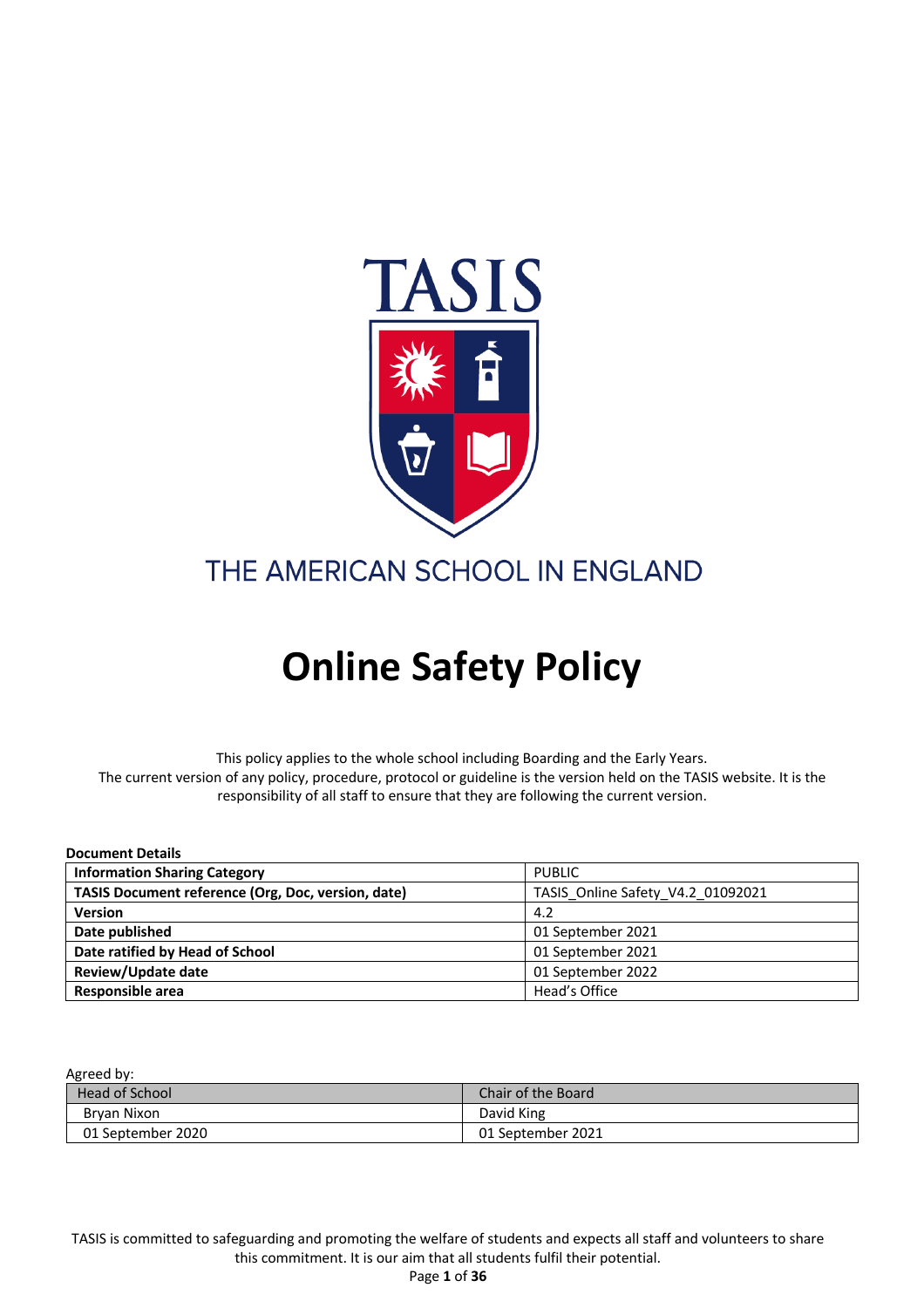#### **Page Contents**

- 3. Introduction, Monitoring and review, Roles and responsibilities;
- 4. Breadth of online safety, Staff/volunteers use of IT systems;
- 5. Teaching and learning, Students' use of IT, Communicating and Educating Parents/Guardians in Online Safety
- 6. Protecting personal data, Radicalisation and the use of social media to encourage extremism, Reporting of online safety issues and concerns including concerns regarding radicalisation, Assessing risks;
- 7. Mobile electronic devices (phones, laptops, iPads and tablets), Cyber-bullying;
- 8. Online sexual harassment, Social media, including Facebook, Twitter and Instagram, ICT-based sexual abuse;
- 9. Chat room grooming and offline abuse, Communicating and educating parents/carers in online safety, Taking and Storing Images of Students Including Mobile Phones;
- 10. Related documents, Legal status;
- 12. Appendix 1: Early years online safety, internet and acceptable use policy;
- Aim, Scope, Roles and responsibilities, Early years coordinator, Designated safeguarding lead (DSL); 13. Early years teachers and their co-ordinators, Students and young people, Acceptable use by early years
- teachers and their co-ordinators, Use of images, displays etc, In the event of misuse by early years teachers or their co-ordinators, Acceptable use by students and young people, Acceptable use by visitors, contractors and others;
- 14. Links to other policies;
- 15. Appendix 2: Student acceptable use policy;
- 17. Appendix 3: Acceptable Use of ICT Sign-off form for all faculty and staff at TASIS For faculty and staff;
- 18. Appendix 4: Mobile and Smart Technology Policy, including taking and storing images of students; Legal Status, Applies to, Related documents, Availability, Monitoring and Review;
- 19. Introduction, Aims, Scope, Policy statement, Code of conduct;
- 20. Guidance on Use of Mobile Phones by Teaching Staff Including those in the Early Years, Early Years Portfolios;
- 21. Storage and Review of Images, TASIS School Website and Facebook Page, External Photographers, Appropriate use of a Mobile Phone During the School Day (Including Social Networking), Students and Mobile Phones;
- 22. Use of images, displays etc, Images that we use in displays and on our web site, Media coverage, Staff induction, Use of Mobile Phones for Volunteers and Visitors;
- 23. Parental use of mobile phones/cameras within the school buildings, Other mobile technology, Driving and the law;
- 24. Appendix 5: Online Safety FAQs;
- 32. Appendix 6: Parents, volunteers and visitors photographing students;
	- Parental use of mobile phones/cameras whilst on the school grounds;
- 33. Image release Consent Form;
- 34. Acceptable use of mobile phones and 3G/4G/5G compatible devices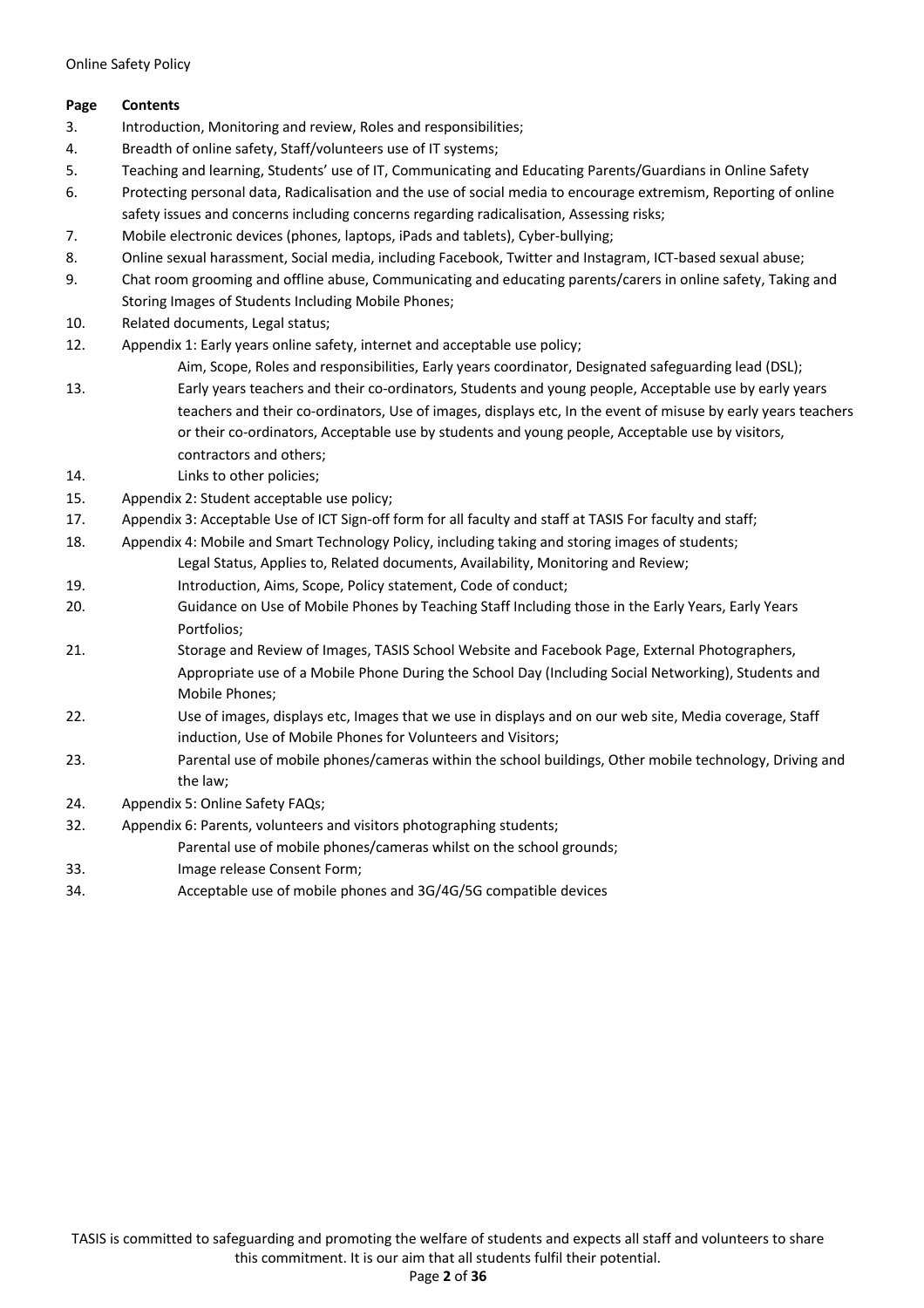**Introduction:** The purpose of this Policy is to safeguard students and staff at The American School in England (TASIS). It details the actions and behaviour required from students and members of staff in order to maintain a safe electronic environment and is based on current best practice drawn from a wide range of sources. In accordance with legislative requirements we have a whole school approach to Online Safety. Our key message to keep students and young people safe is to be promoted and should be applied to both online and offline behaviours. Within our Online Safety Policy, we have clearly defined roles and responsibilities for online safety as part of the school's wider safeguarding strategy and how this links with our main Safeguarding & Child Protection Policy and other related documents.

Online safety is a running and interrelated theme when devising and implementing our wider school policies and procedures, including our Safeguarding & Child Protection Policy and our Preventing Extremism and Tackling Radicalisation Policy. The staff and student Acceptable Use Policies (AUPs) are central to the Online Safety Policy and should be consulted alongside this policy. We consider how we can promote online safety whilst developing our curriculum, through our staff training, and also through parental engagement. The Online Safety Policy will be reviewed annually by the safeguarding team who will provide recommendations for updating the policy in the light of experience and changes in legislation or technologies. The Student Council will be consulted regarding any changes to the Student AUP. All staff should read these policies in conjunction with the Online Safety Policy. This is particularly important with regard to the Prevent Strategy, as a large portion of cases of radicalisation happen through the online medium. Staff must be vigilant when dealing with such matters and ensure that they observe the procedure for reporting such concerns in line with that laid out in the Safeguarding & Child Protection and Preventing Extremism and Tackling Radicalisation Policies.

The Policy is publicly available on the school website and upon request a copy (which can be made available in large print or other accessible format if required) may be obtained from the School Office. All who work, volunteer or supply services to our school have an equal responsibility to understand and implement this policy and its procedures both within and outside of normal school hours including activities away from school. For purposes of this document, the term "Board of Directors" is deemed to have the same meaning as "Proprietor" in accordance with the ISSR, and is used interchangeably.

**Monitoring and Review:** This policy is subject to continuous monitoring, refinement and audit by The Head of School and the Designated Safeguarding Lead (DSL). The Board of Directors will undertake a full annual review of this policy and procedures, inclusive of its implementation and the efficiency with which the related duties have been discharged. This discussion will be formally documented in writing. The Board of Directors recognises that staff builds expertise by undertaking safeguarding training and managing safeguarding concerns. Any deficiencies or weaknesses recognised in arrangements or procedures will be remedied immediately and without delay. All staff will be informed of the update/reviewed policy and it is made available to them in either a hard copy or electronically.

**Roles and Responsibilities:** Our nominated Online Safety Officer is John Arcay who has responsibility for ensuring that online safety is considered an integral part of everyday safeguarding practice. This role overlaps with that of the Designated Safeguarding Lead (DSL) role and he works alongside the DSL in all matters regarding safeguarding and Online Safety. Their roles will include ensuring:

- Young people know how to use the Internet and connected devices responsibly and that parents and teachers have the right measures in place to keep students safe from exploitation or radicalisation.
- Students are safe from terrorist and extremist material when accessing the Internet in school, including by establishing appropriate levels of filtering.
- To ensure that students use Information and Communications Technology (ICT) safely and securely and are aware of both external and peer to peer risks when using ICT, including cyberbullying and other forms of abuse.
- All staff, volunteers and the board will receive the appropriate training, guidance, time and resources to effectively implement online safety policies and procedures.
- Clear and rigorous policies and procedures are to be applied to the use/non-use of personal ICT equipment by all individuals who affect or come into contact with the early years, MS and US setting. Such policies and procedures are to include the personal use of work-related resources.
- The Acceptable Use Policy (AUP) is to be implemented, monitored and reviewed regularly, and for ensuring all updates are to be shared with relevant individuals at the earliest opportunity.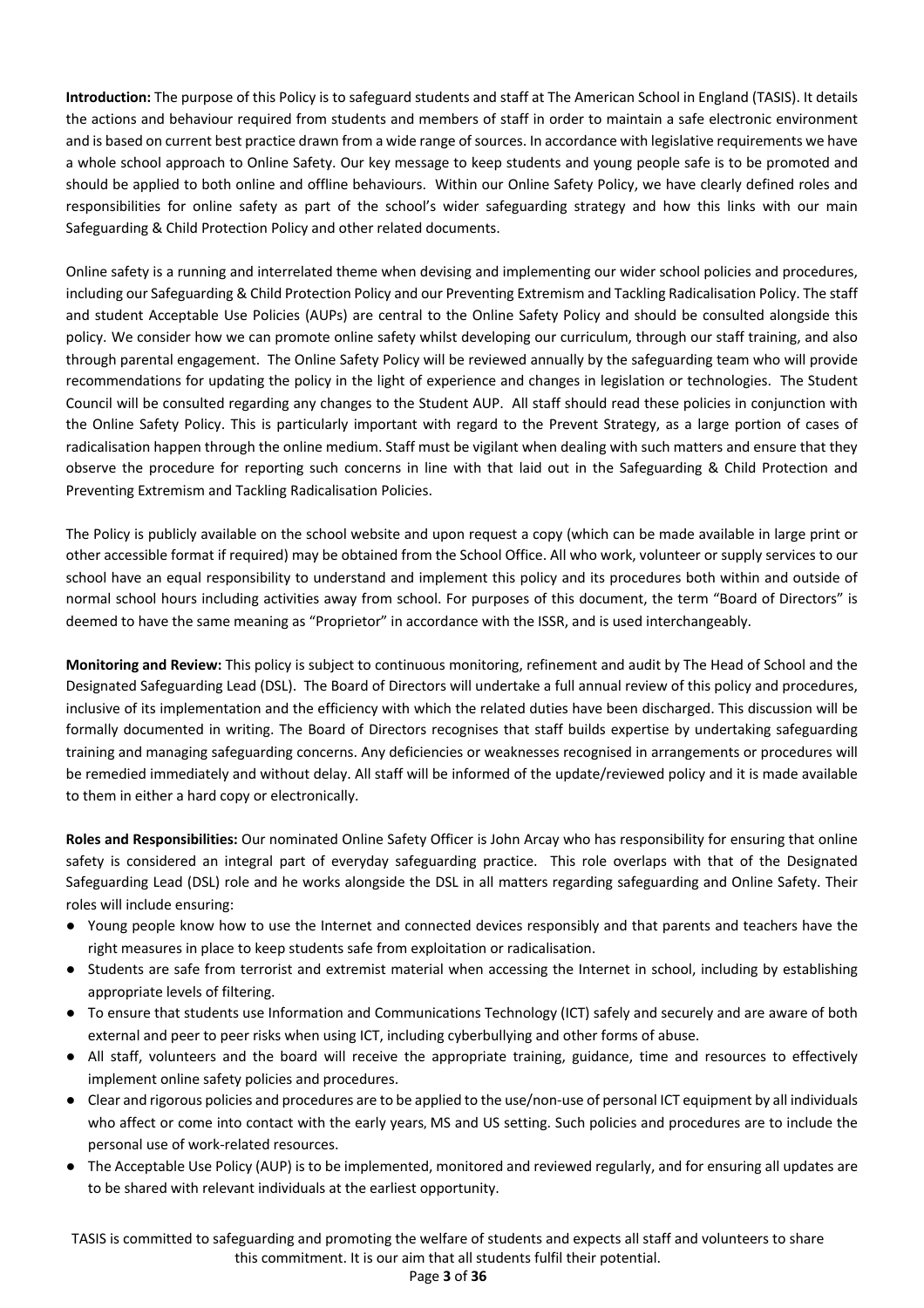- Monitoring procedures are to be transparent and updated as agreed in school policies.
- Allegations of misuse or known incidents are to be dealt with appropriately and promptly, in line with agreed procedures, and in liaison with other agencies, where applicable.
- Effective online safeguarding support systems are to be put in place, for example, filtering controls, secure networks and virus protection to ensure that the school's technical infrastructure is secure and is not open to misuse or malicious attack.
- An appropriate level of authorisation is to be given to ICT users. Not all levels of authorisation will be the same this will depend on, for example, the position, work role and experience of the individual concerned.
- That users may only access the networks and devices through a properly enforced password protection policy, in which passwords are regularly changed.
- A current record of all staff and Students who are granted access to school ICT system is maintained.

**Breadth of Online Safety Issues:** We classify the issues within online safety into **four** areas of risk:

- **Content:** being exposed to illegal, inappropriate or harmful content, for example: pornography, fake news, racism, misogyny, self-harm, suicide, anti-Semitism, radicalisation and extremism.
- **Contact:** being subjected to harmful online interaction with other users; for example: peer to peer pressure, commercial advertising and adults posing as children or young adults with the intention to groom or exploit them for sexual, criminal, financial or other purposes.
- **Conduct:** personal online behaviour that increases the likelihood of, or causes, harm; for example, making, sending and receiving explicit images (e.g. consensual and non-consensual sharing of nudes and semi-nudes and/or pornography, sharing other explicit images and online bullying; and
- **Commerce**  risks such as online gambling, inappropriate advertising, phishing and or financial scams.

These issues are to be managed by reducing availability, restricting access, promoting safe and responsible use.

**Staff/Volunteers Use of IT Systems:** Access to the Internet and e-mail is provided to support the curriculum, support school administration and for staff professional development only. All staff must read and confirm by signature that they have read the 'Staff Code of Conduct for ICT) (please see appendices) before using any school ICT resource. In addition:

- All staff will receive annual update Online Safety training.
- Online Safety issues are embedded in all aspects of the curriculum and other activities.
- Access to systems should be made by authorised passwords, which must not be made available to any other person.
- At all times take care to ensure the safe keeping of personal data, minimising the risk of its loss or misuse, using personal data only on secure password protected computers and other devices. Staff are advised to follow the "How do I stay secure on the Internet?" section in the Online Safety FAQ document.
- In lessons where Internet use is pre-planned, students should be guided to sites checked as suitable for their use and that processes are in place for dealing with any unsuitable material that is found in Internet searches.
- Where students are allowed to freely search the Internet, staff should be vigilant in monitoring the content of the websites the students visit.
- Occasionally students may need to research educational material that may normally result in websites being blocked (e.g. racism). In this situation, staff may request to remove these sites form the filtered list for the period of study. Every request to do so should be auditable with clear reasons for the need.
- The Internet can be used to actively gather personal information about individuals which may lead to undesirable consequences (e.g. SPAM, fraud, harassment or identity theft). Because of this, staff are advised to only use the school approved web browsers and email systems which have appropriate security in place. Additionally, files should not be saved directly from the Internet unless they can first be scanned for computer viruses, malware, spyware and other malicious programmes.
- Additionally, staff should not communicate with students through electronic methods such as social networking sites, blogging, chat rooms, texts or private email. Instead, only the school email system should be used for this purpose.
- Educational materials made by and for classes and uploaded to password-protected YouTube channels, i.e. videos of lessons, activities or fieldtrips, must be logged for record-keeping purposes. This provides an opportunity to share best practices and resources and enable better teaching and learning outcomes.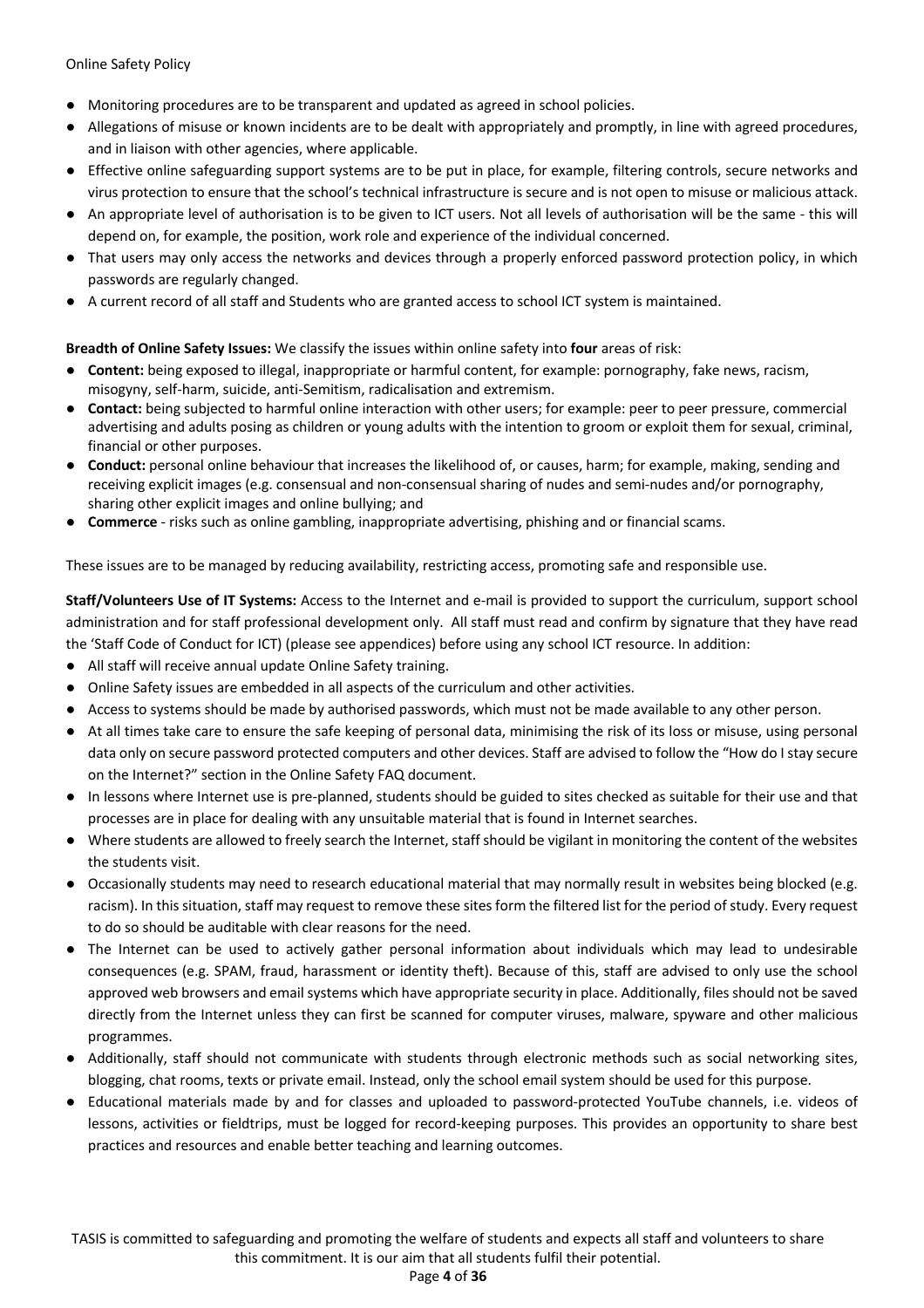Any person suspecting another of deliberate misuse or abuse of technology should take the following action:

- Report in confidence to the school's Online Safety Officer.
- The Online Safety Officer should investigate the incident.
- If this investigation results in confirmation of access to illegal material, the committing of illegal acts, or transgression of school rules, appropriate sanctions will be enforced.
- In exceptional circumstances, where there are reasonable grounds to suspect that a user has committed a serious criminal offence, the CEOP or the police will be informed.
- No student or member of staff should attempt to access or view the material, whether online or stored on internal or external storage devices. If this step is necessary, CEOP and/or police will be contacted.

**Teaching and Learning**: Internet use is part of the curriculum and a necessary tool for learning. The Internet is a part of everyday life for education, business and social interaction. Students use the Internet widely outside school and need to learn how to evaluate Internet information and to take care of their own safety and security. Online Safety is a focus in all areas of the curriculum and key Online Safety messages are reinforced regularly, teaching students about the risks of Internet use, how to protect themselves and their peers from potential risks, how to recognise suspicious, bullying or extremist behaviour and the consequences of negative online behaviour. We recognise that Peer-on-Peer abuse can occur online and to this end we teach students how to spot early warning signs of potential abuse, and what to do if students are subject to sexual harassment online.

Staff should be vigilant in lessons where students use the Internet. If staff allow the use of mobile devices in their lessons, they must ensure that they are used in line with school policy. Staff will be provided with sufficient Online Safety training to protect students and themselves from online risks and to deal appropriately with Online Safety incidents when they occur. Ongoing staff development training includes training on online safety, together with specific safeguarding issues including cyberbullying and radicalisation. The frequency, level and focus of such training will depend on individual roles and requirements

The school's Internet access is designed to enhance and extend education. Students will be taught what Internet use is acceptable and what is not and given clear guidelines for Internet use. Access levels reflect the curriculum requirements and age of students. Staff should guide students to on-line activities that will support the learning outcomes planned for the students' age and maturity. Students are taught to be critically aware of the materials they read and shown how to validate information before accepting its accuracy. The evaluation of on-line materials is a part of teaching/learning in every subject.

**Students Use of IT Systems**: All students must agree to the IT Acceptable Use Policy before accessing the school systems. Students at TASIS will be given supervised access to our computing facilities and will be provided with access to filtered Internet (see FAQ Document) and other services operating at the school. The promotion of online safety within ICT activities is to be considered essential for meeting the learning and development needs of students and young people. The school will ensure that the use of Internet-derived materials by staff and students complies with copyright law. TASIS will help students to understand the risks posed by adults or young people, who use the Internet and social media to bully, groom, abuse or radicalise other people, especially students, young people and vulnerable adults. Internet safety is integral to the school's ICT curriculum and is also be embedded in our Personal, Social, Health and Economic Education (PSHEE) and Spiritual, Moral, Social and Cultural (SMSC) Development. The latest resources promoted by the DfE can be found at:

- The UK Safer Internet Centre (www.saferinternet.org.uk)
- CEOP's Thinkuknow website (www.thinkuknow.co.uk)

**Communicating and Educating Parents/Guardians in Online Safety:** Parents will be provided with a copy of the IT User Acceptance Policy, and parents will be asked to sign it, as well as students age eight and older. TASIS recognises the crucial role that parents play in the protection of their students with regards to online safety. The school organises an annual awareness session for parents with regards to Online Safety which looks at emerging technologies and the latest ways to safeguard students from inappropriate content. The school will also provide parents and carers with information through newsletters, web site and the parent portals. Parents and guardians are always welcome to discuss their concerns on Online Safety with the school, who can direct them to the support of our Online Safety Officer if required. Parents and carers will be encouraged to support the school in promoting good Online Safety practice.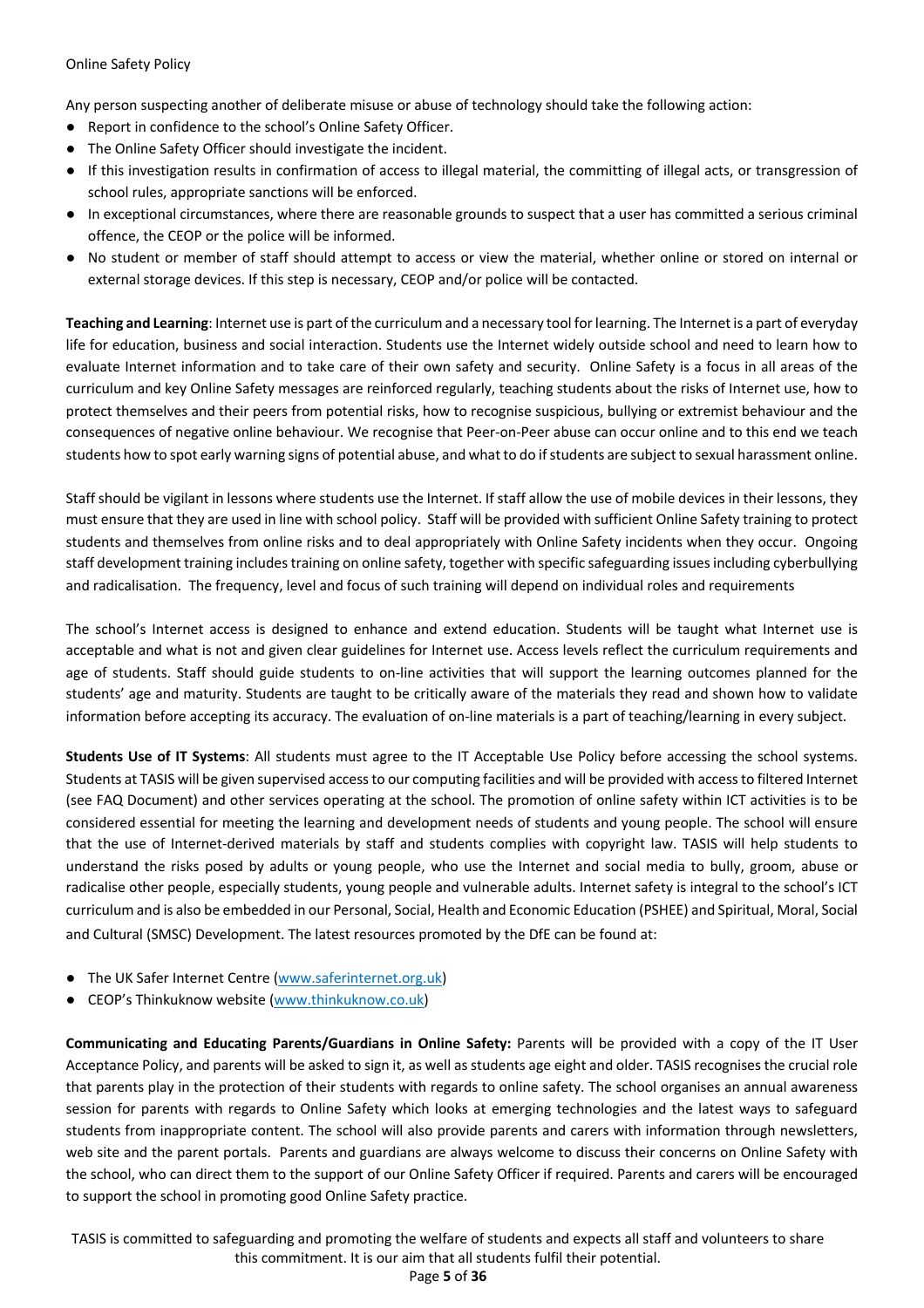**Protecting Personal Data:** Personal data will be recorded, processed, transferred and made available according to the Data Protection Act 2018 and the General Data Protection Regulations (GDPR) 2018. The school recognises that if required, data may need to be obtained by relevant parties such as the Police. Students are encouraged to keep their personal data private as part of our Online Safety lessons and IT curriculum, including areas such as password protection and knowledge about apps and unsecured networks/apps etc. The school will act responsible for ensuring we have an appropriate level of security protection procedures in place, in order to safeguard systems, staff and learners and we review the effectiveness of these procedures periodically to keep up with evolving cyber-crime technologies.

**Radicalisation and the Use of Social Media to Encourage Extremism:** The Internet and the use of social media in particular has become a major way to communicate with others, especially young people, which has provided access for like-minded people to create an online community and confirm extreme beliefs, sharing extreme ideological views or advocating the use of violence to solve problems. This has led to social media becoming a platform for:

- Intensifying and accelerating the radicalisation of young people;
- Confirming extreme beliefs;
- Accessing likeminded people where they are not able to do this off-line, creating an online community;
- Normalising abnormal views and behaviours, such as extreme ideological views or the use of violence to solve problems and address grievances.

TASIS has a number of measures in place to help prevent the use of social media for this purpose:

- Web site filtering is in place on the school network to help prevent access to terrorist and extremist material and social networking sites such as Facebook, Instagram or Twitter by students.
- Students, parents and staff are educated in safe use of social media and the risks posed by on-line activity, including from extremist and terrorist groups.

Further details on how social media is used to promote extremism and radicalisation can be found in guidance from the Department for Education '*How Social Media Is Used to Encourage Travel to Syria and Iraq: Briefing Note for Schools.'* 

**Reporting of Online Safety Issues and Concerns Including Concerns Regarding Radicalisation:** TASIS has clear reporting mechanisms in place, available for all users to report issues and concerns. For staff, any concerns regarding Online Safety should be made to the Online Safety Officer who will review the issue and take the appropriate action. For students, they are taught to raise any concerns to their class teacher who will then pass this on to the Online Safety officer. Complaints of a child protection nature must be dealt with in accordance with our Safeguarding & Child Protection Policy. Our Designated Safeguarding Lead provides advice and support to other members of staff on protecting students from the risk of on-line radicalisation. TASIS ensures staff understand what radicalisation and extremism mean and why people may be vulnerable to being drawn into terrorism. We ensure staff have the knowledge and confidence to identify students at risk of being drawn into terrorism, and to challenge extremist ideas which can be used to legitimise terrorism. Staff safeguard and promote the welfare of students and know where and how to refer students and young people for further help as appropriate by making referrals as necessary to Channel.

#### **Assessing Risks:**

- We will take all reasonable precautions to prevent access to inappropriate material. However, due to the international scale and linked nature of Internet content, it is not possible to guarantee that unsuitable material will never appear on a computer connected to the school network. The school cannot accept liability for any material accessed, or any consequences of Internet access.
- Emerging technologies, such as mobile phones with Internet access (smartphones) are not governed by the school's infrastructure and bypass any and all security and filtering measures that are or could be deployed.
- We carry out an annual audit of our Online Safety provision to establish if the Online Safety Policy is sufficiently robust and that the implementation of the Online Safety Policy is appropriate and effective.
- Methods to identify, assess and minimise risks will be reviewed regularly.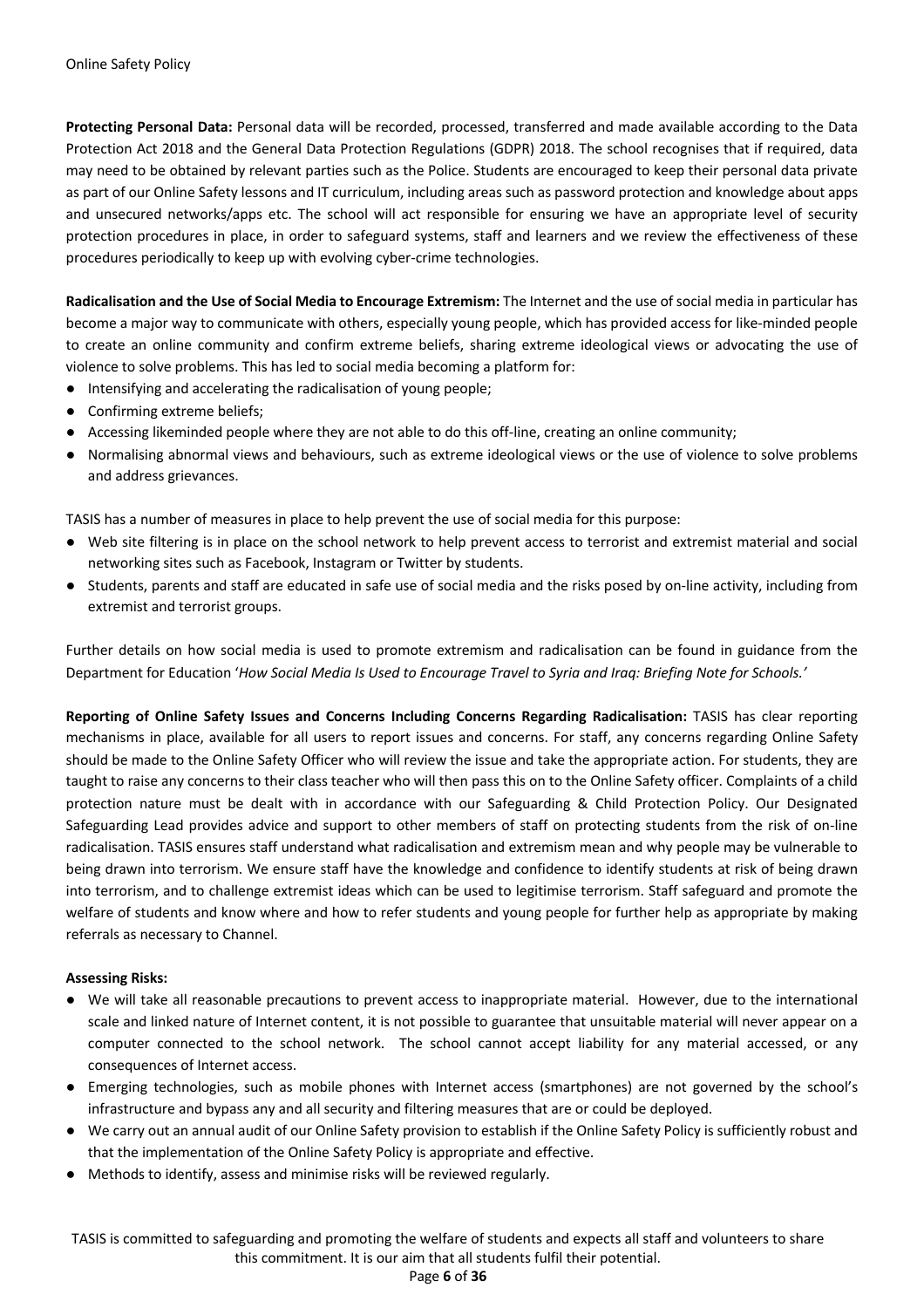- The Division Heads will review and examine emerging technologies for educational benefit and a risk assessment will be carried out before use in school is allowed.
- Any person not directly employed by the school will not be provided with access to any of the school systems with the exception of filtered *Wi-Fi* access.
- TASIS takes measures to ensure appropriate IT filters monitoring systems are in place to safeguard students from potentially harmful and inappropriate material on-line without unreasonable "over-blocking"
- TASIS recognises that students may choose to circumvent certain safety precautions by using devices over 3G, 4G and 5G. To help provide a safe environment for all students, we will supplement the systems filtering with behaviour management and additional staff/student training.

**Mobile Electronic Devices (Phones, Laptops, iPads and Tablets; please see appendix 5 for more details)**: Mobile telephones are permitted both in boarding houses and in academic school buildings. During the school day phones are only to be used by students during break time and lunch time, unless in the boarding houses. Mobile phones are kept on site at the risk of the individual student. If in the rare case a student in the Lower School brings a mobile phone into lessons, this must be kept in their backpack or handed over to the class teacher who will lock the device in a drawer where possible. In the Middle and Upper School, (aged 10 and upwards) students must ensure that their devices are kept in a secure place, e.g. their school bag or in their locker. TASIS is not responsible for any devices lost by students. No personal mobile phones are to be used in the Early Years setting during the teaching day. (See Safeguarding Children-Child Protection policy).

Recordings made using mobile electronic devices: Using the camera on a phone or similar device, either to photograph/film/record any member of the school community, do any form of live streaming or to show to others the photos/videos/audio recordings already on the phone or similar device is prohibited. The discovery of any uploads to social media platforms will result in serious sanctions being applied.

**Cyber-Bullying:** Cyber-Bullying is the use of ICT, particularly mobile electronic devices and the Internet, deliberately to upset someone else. Cyberbullying (along with all forms of bullying) will not be tolerated and incidents of cyberbullying should be reported and will be dealt with in accordance with the School's Anti-Bullying Policy. Use of electronic devices of any kind to bully, harass or intimidate others will not be tolerated and will constitute a serious breach of discipline. If there is a suggestion that a child is at risk of abuse or significant harm, the matter will be dealt with under the school's child protection procedures (see our Safeguarding & Child Protection Policy).

Seven categories of cyber-bullying have been identified:

- **Text message bullying** involves sending unwelcome texts that are threatening or cause discomfort;
- **Picture/video-clip bullying via mobile phone cameras** is used to make the person being bullied feel threatened or embarrassed, with images usually sent to other people. 'Happy slapping' involves filming and sharing physical attacks;
- **Phone call bullying via mobile phone** uses silent calls or abusive messages. Sometimes the bullied person's phone is stolen and used to harass others, who then think the phone owner is responsible. As with all mobile phone bullying, the perpetrators often disguise their numbers, sometimes using someone else's phone to avoid being identified;
- **Email bullying** uses email to send bullying or threatening messages, often using a pseudonym for anonymity or using someone else's name to pin the blame on them;
- **Chat room bullying and online grooming** involve sending menacing or upsetting responses to students or young people when they are in a web-based chat room;
- **Bullying through instant messaging (IM)** is an Internet-based form of bullying where students and young people are sent unpleasant messages through various messaging applications (for example, WhatsApp, Group Me, Skype, Facebook Messenger, Snapchat, Google Hangouts etc.) as they conduct real-time conversations online;
- **Bullying via websites and social networks (an example of this would be Facebook, Twitter, Instagram, etc.)** includes the use of defamatory blogs (web logs), personal websites and online personal polling sites. There has also been a significant increase in social networking sites for young people, which can provide new opportunities for cyber-bullying.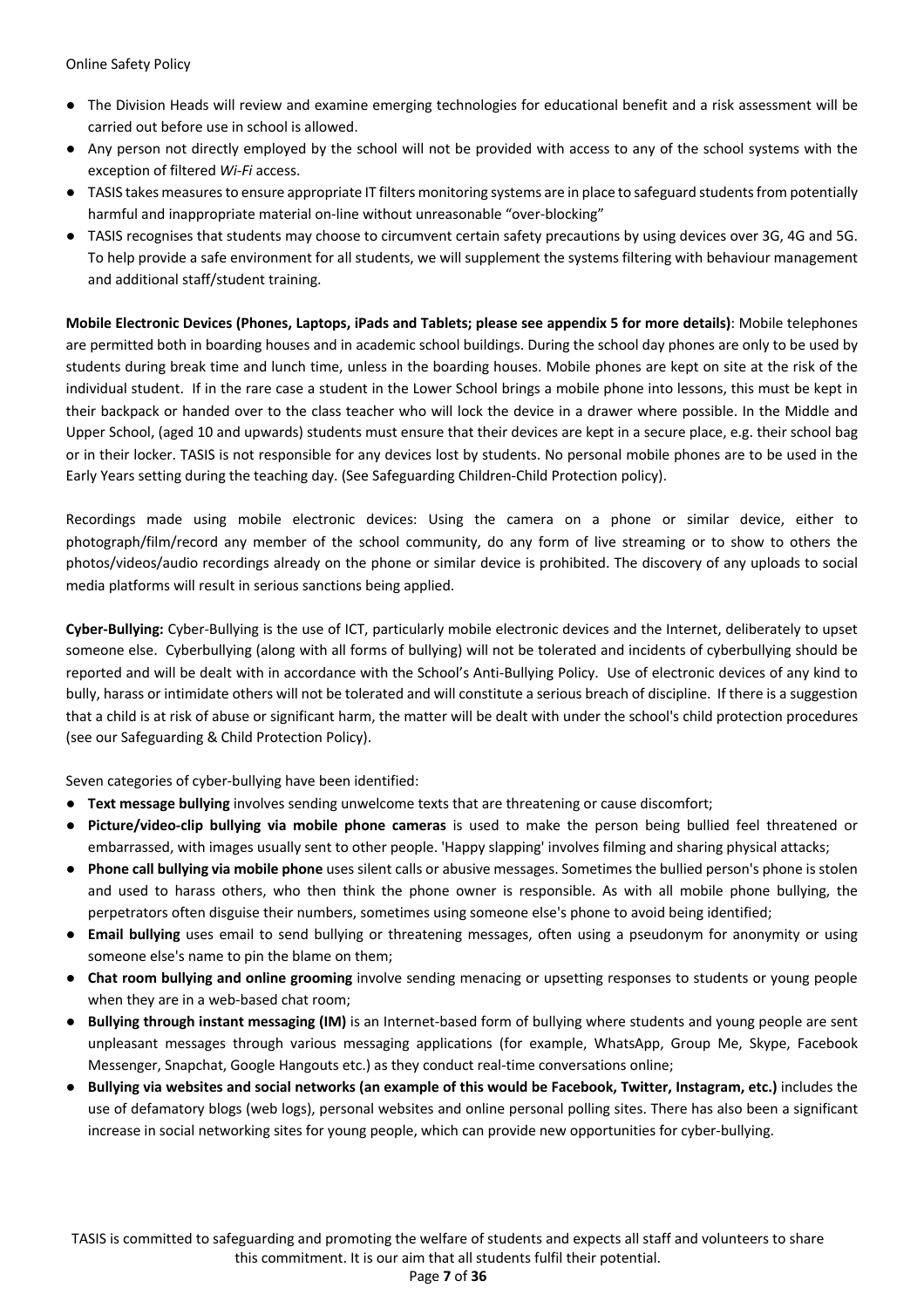Students should remember the following:

- Always respect others be careful what you say online and what images you send.
- Think before you send whatever you send can be made public very quickly and could stay online forever.
- Don't retaliate or reply online.
- Save the evidence learn how to keep records of offending messages, pictures or online conversations. Ask someone if you are unsure how to do this. This will help to show what is happening and can be used by the school to investigate the matter.
- Block the bully. Most social media websites and online or mobile services allow you block someone who is behaving badly.
- Don't do nothing if you see cyberbullying going on, support the victim and report the bullying.

**Online Sexual Harassment:** Sexual harassment creates an atmosphere that, if not challenged, can normalise inappropriate behaviours and provide an environment that may lead to sexual violence. online sexual harassment include: non-consensual sharing of sexual images and videos and sharing sexual images and videos (both often referred to as sexting); inappropriate sexual comments on social media; exploitation; coercion and threats. Online sexual harassment may be standalone, or part of a wider pattern of sexual harassment and/or sexual violence. All cases or allegations of sexual harassment, online or offline, is unacceptable and will dealt with under our Child Protection Procedures.

Additionally, we recognise that incidents of sexual violence and sexual harassment that occur online (either in isolation or in connection to offline incidents) can introduce a number of complex factors. These include the potential for the incident to take place across a number of social media platforms and services and for things to move from platform to platform online. It also includes the potential for the impact of the incident to extend further than the school's local community (e.g. for images or content to be shared around neighbouring schools/colleges) and for a victim (or alleged perpetrator) to become marginalised and excluded by both online and offline communities. There is also the strong potential for repeat victimisation in the future if abusive content continues to exist somewhere online. Online concerns can be especially complicated. Support is available at:

The UK Safer Internet Centre provides an online safety helpline for professionals at 0344 381 4772 and helpline@saferinternet.org.uk. Providing expert advice and support for school staff with regard to online safety issues and when an allegation is received.

If the incident involves sexual images or videos that have been made and circulated online, we will support the victim to get the images removed through the Internet Watch Foundation (IWF). The IWF will make an assessment of whether the image is illegal in line with UK Law. If the image is assessed to be illegal, it will be removed and added to the IWF's Image Hash list.

**Social Media, including Facebook, Twitter and Instagram:** Facebook, Twitter, Instagram and other forms of social media are increasingly becoming an important part of our daily lives. Social media is very likely to play a central role in the fall out from any incident or alleged incident. There is the potential for contact between victim and alleged perpetrator and a very high likelihood that friends from either side could well harass the victim or alleged perpetrator online.

Staff are not permitted to access their personal social media accounts using School equipment at any time, unless granted prior permission by the Head of School for reasons of work. Staff and students are provided with information on how to use social media responsibly and what to do if they are aware of inappropriate use by others. Staff and students, are aware that the information, comments, images and video they post online can be viewed by others, copied and stay online forever. Staff and students are aware that their online behaviour should at all times be compatible with UK law.

**ICT-Based Sexual Abuse:** The impact on a child of ICT-based sexual abuse is similar to that for all sexually abused students. However, it has an additional dimension in that there is a visual record of the abuse. ICT-based sexual abuse of a child constitutes significant harm through sexual and emotional abuse. Recognition and response is recognising a situation where a child is suffering, or is likely to suffer a degree of physical, sexual and/or emotional harm (through abuse or neglect) which is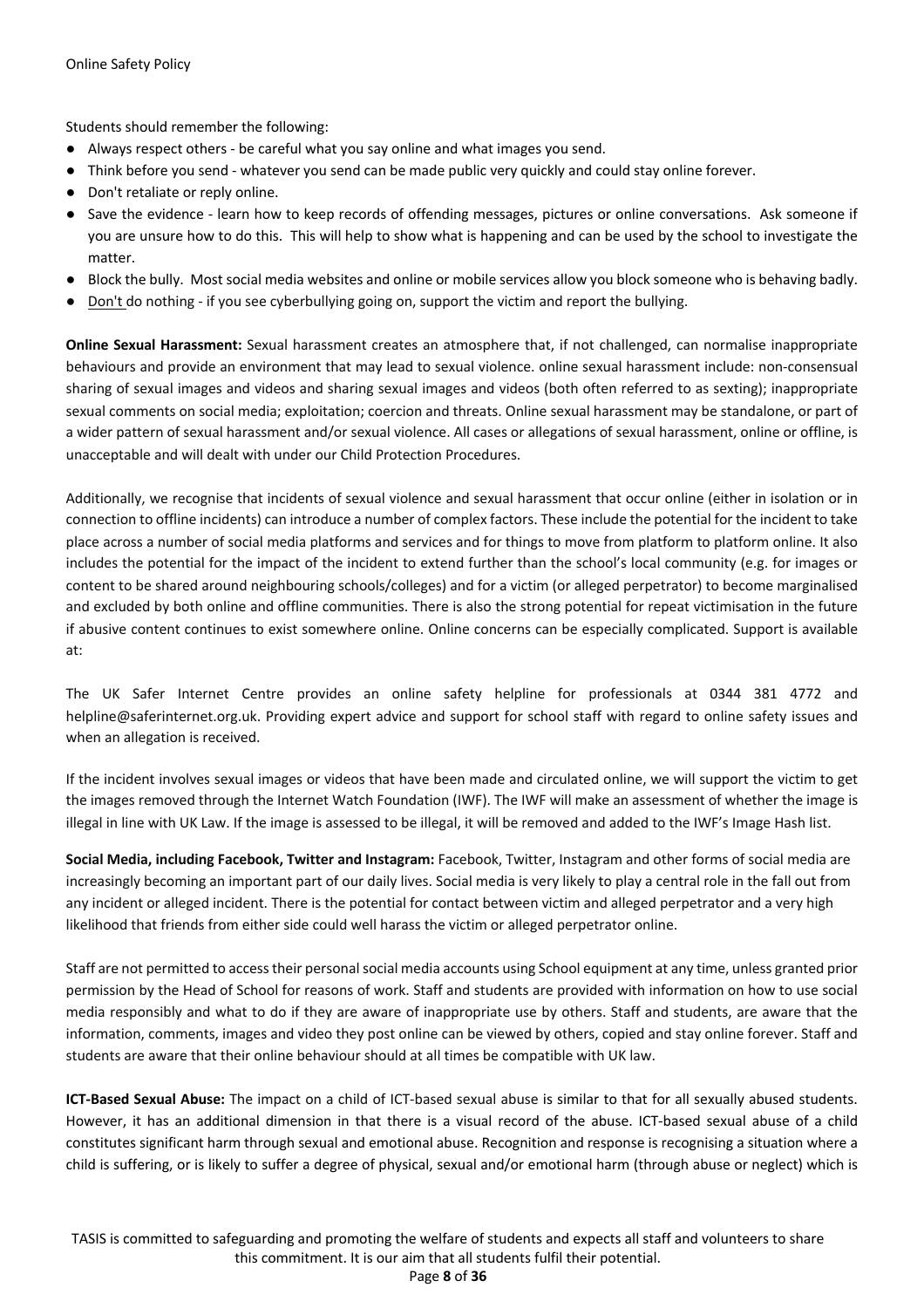so harmful that there needs to be compulsory intervention by child protection agencies into the life of the child and their family. All adults (volunteers, staff) working with students, adults and families will be alerted to the possibility that:

- A child may already have been/is being abused and the images distributed on the Internet or by mobile telephone;
- An adult or older child may be grooming a child for sexual abuse, including involvement in making abusive images. This process can involve the child being shown abusive images;
- An adult or older child may be viewing and downloading child sexual abuse images.

Students are reminded that 'sexting' (sending or posting images or videos of a sexual or indecent nature) is strictly prohibited by the school and may constitute a criminal offence. The school will treat incidences of sexting (both sending and receiving) as a safeguarding issue and students concerned about images that they have received, sent or forwarded should speak to any member of staff for advice.

There are no circumstances that will justify adults possessing indecent images of students. Adults who access and possess links to such websites will be viewed as a significant and potential threat to students. Accessing, making and storing indecent images of students is illegal. This will lead to criminal investigation and the individual being barred from working with students, if proven. Adults should not use equipment belonging to the school to access adult pornography; neither should personal equipment containing these images or links to them be brought into the workplace. This will raise serious concerns about the suitability of the adult to continue to work with students. Adults should ensure that students are not exposed to any inappropriate images or web links. Where indecent images of students or other unsuitable material are found, the police and Local Authority Designated Officer (LADO) should be immediately informed. Adults should not attempt to investigate the matter or evaluate the material themselves, as this may lead to evidence being contaminated, which in itself can lead to a criminal prosecution.

**Chat Room Grooming and Offline Abuse:** Our staff needs to be continually alert to any suspicious activity involving computers and the Internet. Grooming of students online is a faster process than usual grooming, and totally anonymous. The abuser develops a 'special' relationship with the child online (often adopting a false identity), which remains a secret to enable an offline meeting to occur in order for the abuser to harm the child.

**Communicating and educating parents/carers in online safety**: We believe that it is essential for parents/carers to be fully involved with promoting Online Safety both in and outside of School and to be aware of their responsibilities. We regularly consult and discuss Online Safety with parents/ carers and seek to promote a wide understanding of the benefits of new technologies, together with the associated risks. Parents will be provided with a copy of the IT User Acceptance Policy, and parents of students from the Early Years to Year 6 will be asked to sign it on their child's behalf. TASIS England recognises the crucial role that parents play in the protection of their children with regards to online safety. The school organises annually awareness sessions for parents with regards to Online Safety, which look at emerging technologies and the latest ways to safeguard children from inappropriate content. The school will also provide parents and carers with information through newsletters, website; Parents/Carers sessions. Parents and carers are always welcome to discuss their concerns on Online Safety with the school, who can direct them to the support of our Online Safety officer if required. Parents and carers will be encouraged to support the school in promoting good Online Safety practice.

- Parents/carers are required to make a decision as to whether they consent to images of their child being taken and used in the public domain (e.g., on School website).
- Parents/carers are expected to sign an agreement containing the following statement or similar:
- We will support the School approach to on-line safety and not deliberately upload or add any text, image, sound or videos that could upset or offend any member of the School community or bring the School name into disrepute.
- The School disseminates information to parents relating to Online Safety where appropriate in the form of; Posters and School Website

**Taking and Storing Images of Students Including Mobile Phones (See our related documents including Appendix 6):** TASIS provides an environment in which students, parents and staff are safe from images being recorded and inappropriately used. Upon their initial visit, parents, volunteers and visitors are given information informing them they are not permitted to use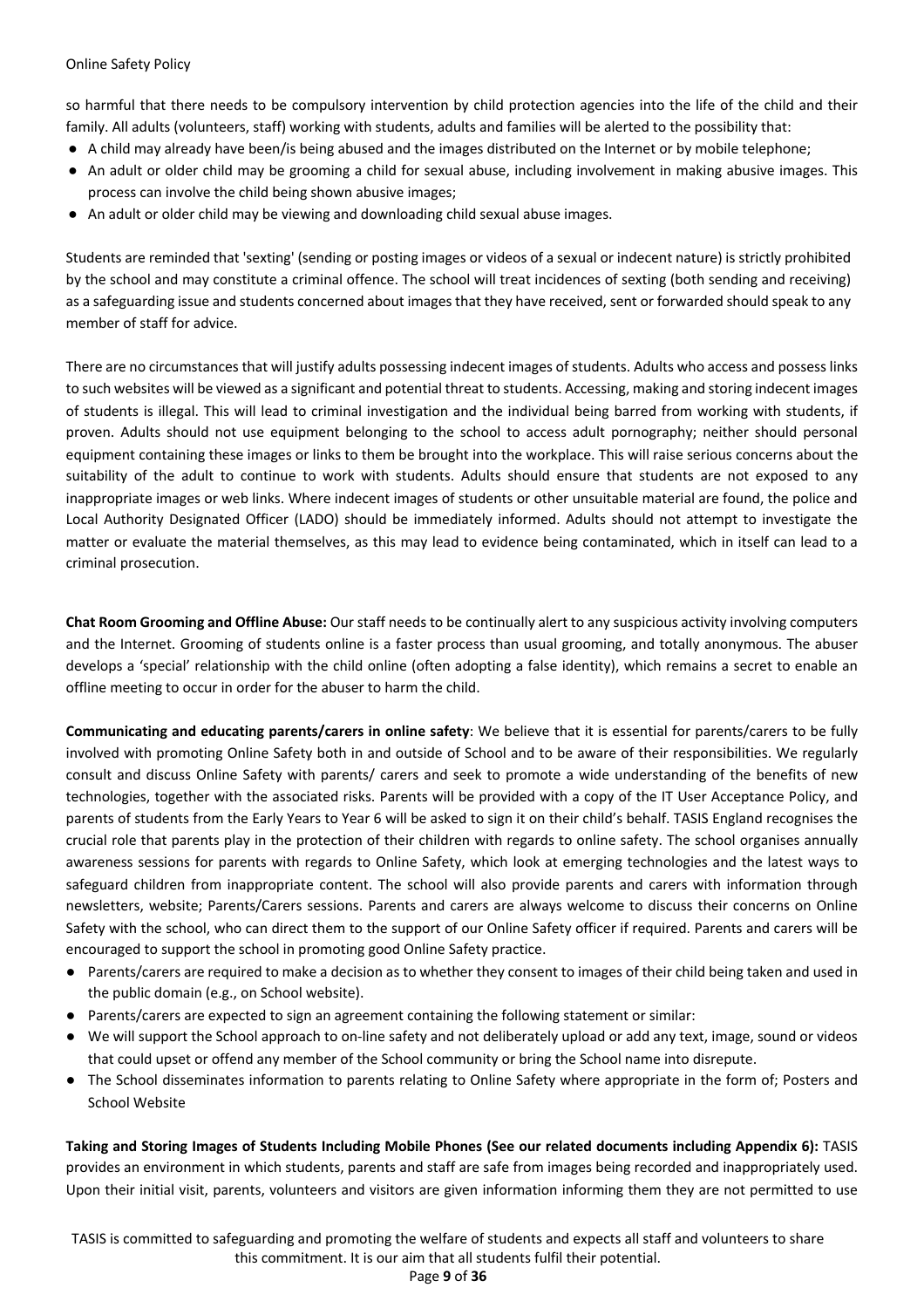mobile phones on the premises in the presence of students, or to take photographs of students apart from circumstances as outlined in appendix 6 of this policy. This prevents staff from being distracted from their work with students and ensures the safeguarding of students from inappropriate use of mobile phone cameras and other digital recording equipment. The school will inform and educate users about these risks and will implement policies to reduce the likelihood of the potential for harm:

- When using digital images, staff should inform and educate students about the risks associated with the taking, use, sharing, publication and distribution of images of themselves and others especially on social networking sites.
- Photographs published onto any website will comply with good practice guidance on the use of such images. Care will be taken to ensure that students are appropriately dressed and are not participating in activities that might bring the individuals or the school into disrepute. Their full names will not be used anywhere in the website, particularly in association with photographs. The word 'camera' in this document refers to any device that may be used to take and store a digital image e.g. mobile phone, tablet, laptop etc. The school has a Mobile Phone Policy which includes:
	- o The commitment to keep the students safe.
	- o How we manage the use of mobile phones at TASIS taking into consideration staff, students on placement, volunteers, other professionals, trustees, visitors and parents/carers.
	- o How we inform parents/carers, visitors and other professional of our procedures.
	- o What type of mobile phones will be used on educational visits and learning outside the classroom.
	- o The consequences of any breaches of this policy.
	- o Reference to other policies, such as Whistleblowing and Safeguarding Children-Child Protection Policies.

For more information relating to Online Safety procedures, refer to the Online Safety Frequently Asked Questions (FAQ) in Appendix 5. It covers the following topics on the relevant page as follows:

- How will the policy be introduced to students? How will staff be consulted and made aware of this policy? How will complaints regarding Internet use be handled? How will parents' support be enlisted?
- Why is the use of Internet and ICT important? How is the safe use of ICT and the Internet promoted? How does the Internet and use of ICT benefit education in our school? How will students learn to evaluate Internet content?
- How is filtering managed? How are emerging technologies managed? How to react to misuse by students and young people
- How is printing managed? What are the categories of Cyber-Bullying? What are the student rules?
- What has research into Cyber Bullying found? What is the impact on a child of ICT based sexual abuse? What is the impact on a child of ICT-based sexual abuse? How do I stay secure on the Internet? Why is promoting safe use of ICT important? What does the school's Mobile Phone Policy Include?
- Where can we learn more about Prevent? What do we have to do?
- Do we have to have a separate Prevent Policy? What IT filtering systems must we have? What is the definition of a visiting speaker? Do we have to check all our visiting speakers? What checks must we run on visiting speakers? What do we have to record in our Single Central Register about visiting speakers?
- What training must we have? What are the potential legal consequences if we do not take the Prevent duty seriously? What are the rules for publishing content online?

#### **Related documents:**

- Online Safety Appendices 1-6
- Safeguarding Children- Child Protection Policy; Anti-Bullying Policy; Behaviour and Discipline Policy.
- Prevent Duty: Tackling Extremism and Radicalisation Policy, Spiritual, Moral, Social and Cultural Development (SMSC); Personal; Personal Social, Health, Economic Education (PSHEE); The School Rules.
- Taking and storing images of Students Including Mobile Phones Policy; Acceptable use of ICT Sign off forms for Staff/Students; Use of Photographs Sign-off Form.
- What to do if you are worried; www.thinkyouknow.co.uk.

#### **Legal Status**

● Part 3, paragraphs 7 (a) and (b) of the Education (Independent School Standards) (England) Regulations 2014, in force from the 5th January 2015 and as amended in September 2015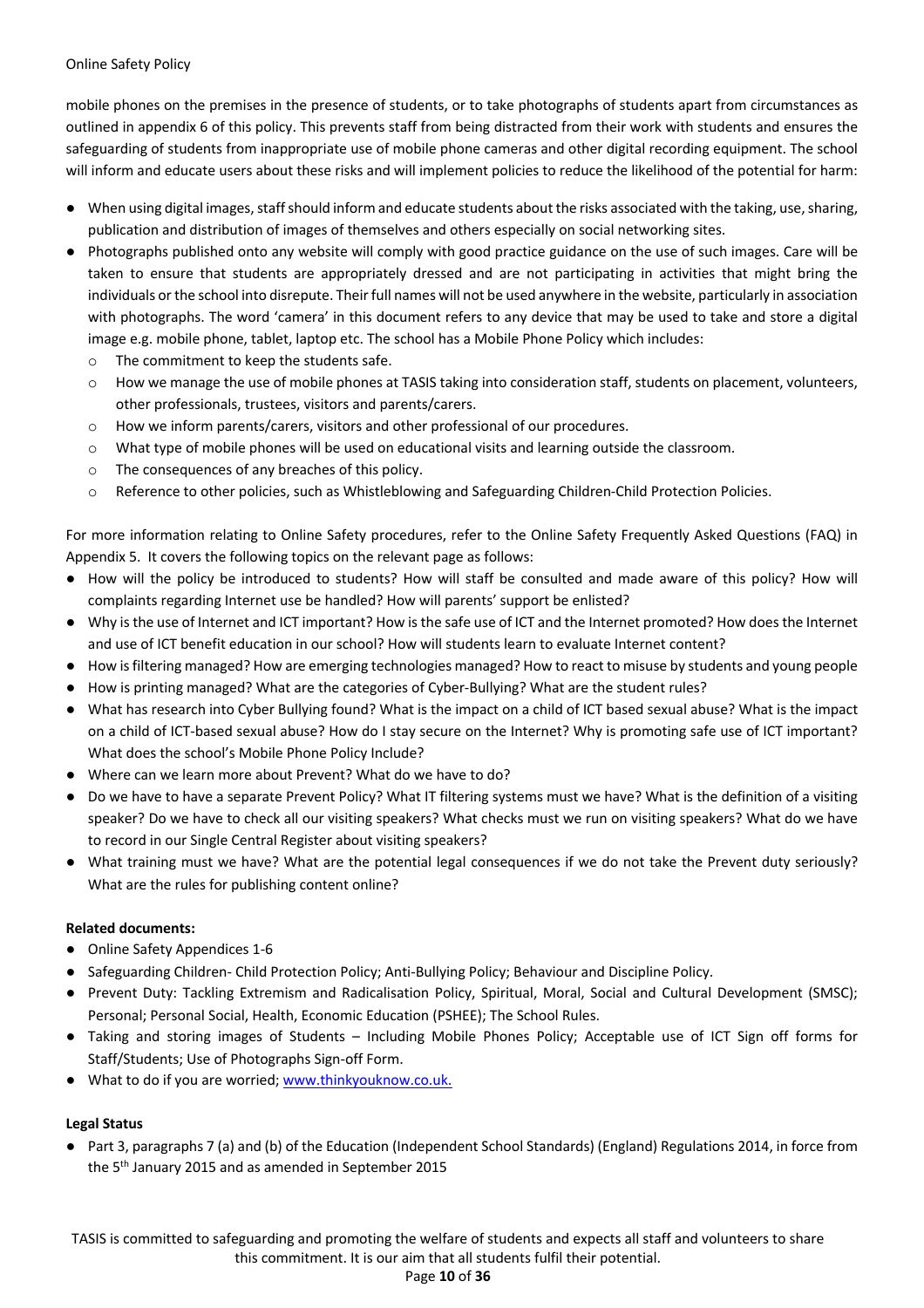- *Keeping Students Safe in EDUCATION* (KCSIE) *Information for all schools and colleges* (DfE: September 2018) incorporates the additional statutory guidance,
- *Disqualification under the Childcare Act 2006 Childcare (Disqualification) and Childcare (Early Years Provision Free of Charge) (Extended Entitlement) (Amendment) Regulations 2018.*
- *Working Together to Safeguard Students* (WT) (HM Government: September 2018) which also refers to non-statutory advice, *Information sharing* HM Government: March 2015); *Prevent Duty Guidance: for England and Wales* (March 2015) (*Prevent*). *Prevent* is supplemented by *The Prevent duty: Departmental advice for schools and childminders (June 2015)* and *The use of social media for on-line radicalisation (July 2015) How Social Media Is Used To Encourage Travel To Syria And Iraq: Briefing Note For Schools (DfE )*
- Based on guidance from the DfE (2014) 'Cyberbullying: Advice for Heads and School staff 'and 'Advice for parents and carers on cyberbullying'
- Prepared with reference to DfE Guidance (2014) *Preventing and Tackling Bullying: Advice for school leaders and governors*  and the relevant aspects of *Safe to Learn, embedding anti-bullying work in schools.*
- Having regard for the guidance set out in the DfE *(Don't Suffer in Silence booklet)*
- The Data Protection Act 2018; BECTA and CEOP.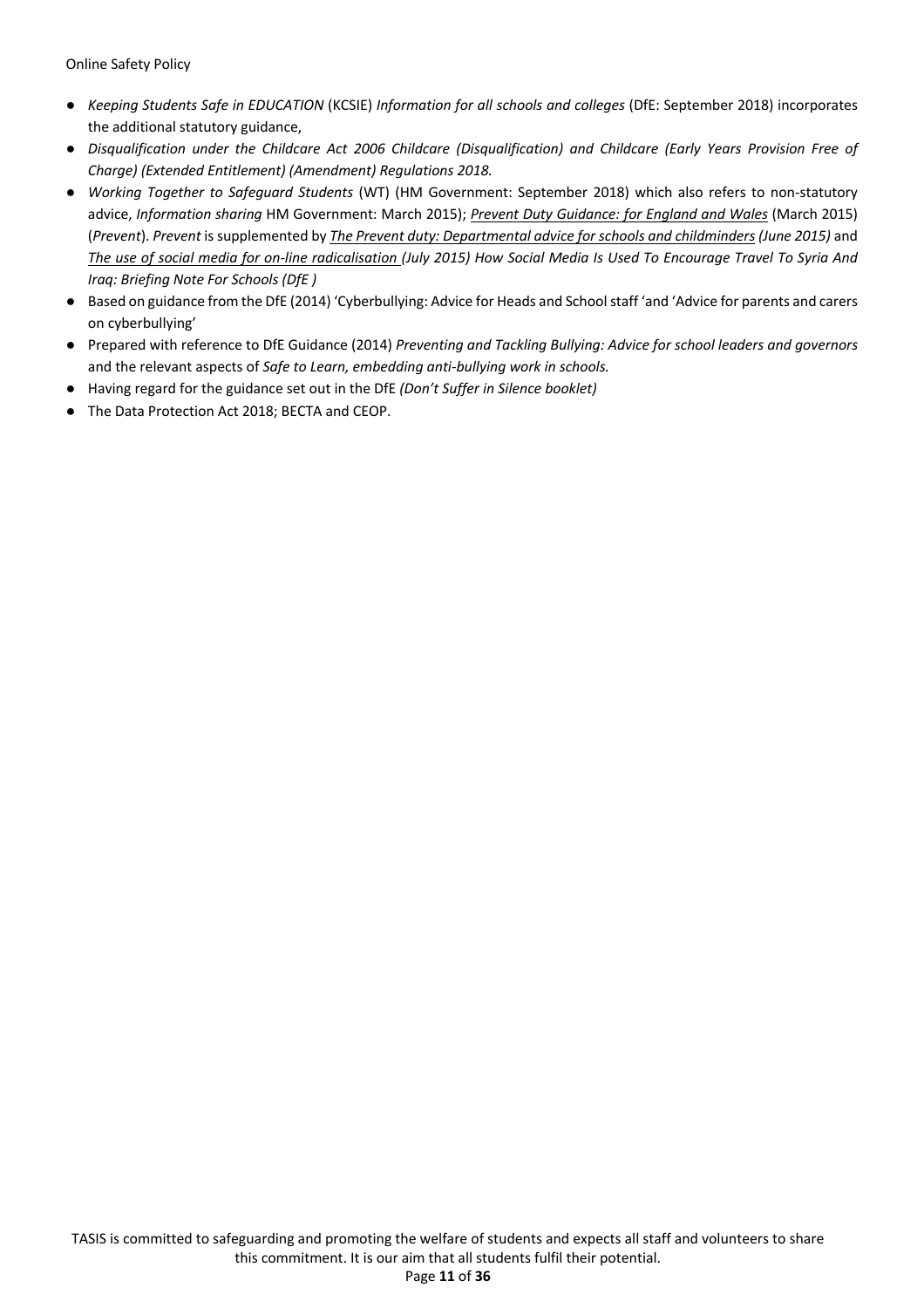#### **Appendix 1: EARLY YEARS ONLINE SAFETY, INTERNET AND ACCEPTABLE USE POLICY**

**This policy, which applies to the whole school inclusive of the Early Years Foundation Stage, is in support of the health and safety policy and the individual health and safety assessments. This policy is publicly available on the school's website. On request a copy may be obtained from the school's office** 

**Aim:** The Acceptable Use Policy (AUP) will aim to:

- Safeguard students and young people by promoting appropriate and acceptable use of information and communication technology (ICT).
- Outline the roles and responsibilities of all individuals who are to have access to and/or be users of, work-related ICT systems.
- Ensure all ICT users have an acute awareness of risk, a clear understanding of what constitutes misuse and the sanctions that may be applied.

**Scope:** The AUP will apply to all individuals who are to have access to and/or be users of work-related ICT systems. This will include students and young people, parents and carers, early years teachers and their coordinators, volunteers, students, committee members, visitors, contractors and community users. This list is not to be considered exhaustive. Parents and carers, and where applicable, other agencies, will be informed of any incidents of inappropriate use of ICT that takes place on-site, and, where known, off-site.

#### **Roles and Responsibilities:**

**Early Years Coordinator:** The **Early Years Coordinator** has overall responsibility for ensuring online safety and will be considered an integral part of everyday safeguarding practice. The Early Years Coordinator will liaise with the Online Safety Officer who will monitor the practice of Online Safety within the Early Years. This will include ensuring:

- Early years teachers and their **Coordinator** will receive the appropriate training, guidance, time and resources to effectively implement online safety policies and procedures.
- Clear and rigorous policies and procedures are to be applied to the use/non-use of personal ICT equipment by all individuals who affect or come into contact with the early years setting. Such policies and procedures are to include the personal use of work-related resources.
- The AUP is to be implemented, monitored and reviewed regularly, and for ensuring all updates are to be shared with relevant individuals at the earliest opportunity.
- Monitoring procedures are to be open and transparent.
- Allegations of misuse or known incidents are to be dealt with appropriately and promptly, in line with agreed procedures, and in liaison with other agencies, where applicable.
- Effective online safeguarding support systems are to be put in place, for example, filtering controls, secure networks and virus protection.

**Designated Safeguarding Lead (DSL):**The Designated Safeguarding Lead (DSL) must be a senior member of the management team who is to have relevant, current and practical knowledge and understanding of safeguarding, child protection and online safety. Access to an individual holding this role is to be available at all times, for example, a Designated Deputy. The designated person for safeguarding will be responsible for ensuring:

- Agreed policies and procedures are to be implemented in practice.
- All updates, issues and concerns are to be communicated to all ICT users.
- The importance of online safety in relation to safeguarding is to be understood by all ICT users.
- The training, learning and development requirements of early years teachers and their coordinators are to be monitored and additional training needs identified and provided for.
- An appropriate level of authorization is to be given to ICT users.

Not all levels of authorisation will be the same - this will depend on, for example, the position, work role and experience of the individual concerned. In some instances, explicit individual authorisation must be obtained for specific activities when deemed appropriate, and any concerns and incidents are to be reported in a timely manner in line with agreed procedures. The learning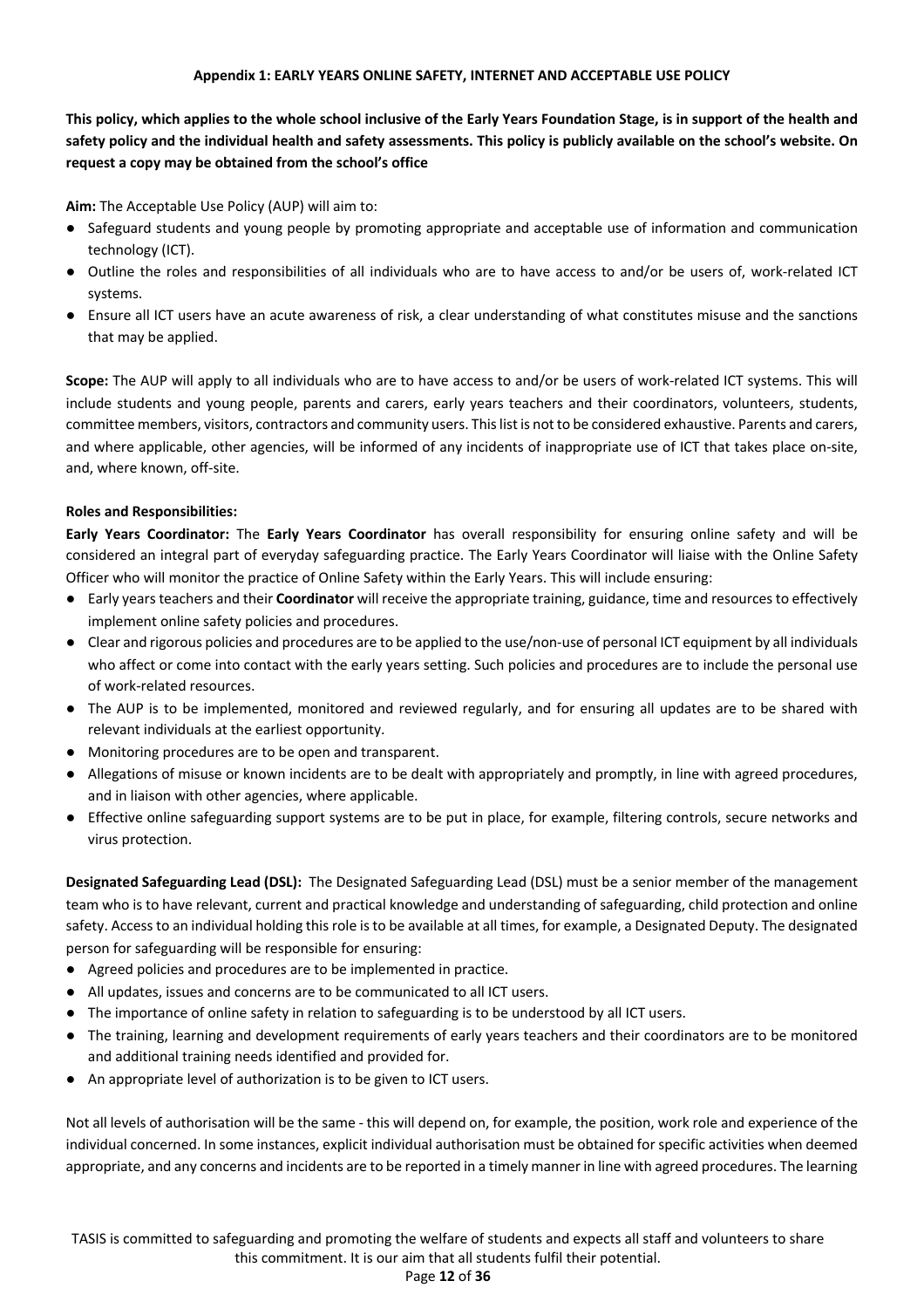and development plans of students and young people will address online safety. A safe ICT learning environment is to be promoted and maintained.

**Early years teachers and their co-ordinators:** Early years teachers and their co-ordinators will ensure:

- The timely reporting of concerns in relation to alleged misuse or known incidents, subject to agreed procedures.
- ICT equipment is to be checked before use and all relevant security systems judged to be operational.
- Awareness will be raised of any new or potential issues, and any risks which could be encountered as a result.
- Students and young people are to be supported and protected in their use of online technologies enabling them to use ICT in a safe and responsible manner.
- Online safety information is to be presented to students and young people as appropriate for their age and stage of development.
- Students and young people will know how to recognize and report a concern.
- All relevant policies and procedures are to be adhered to at all times and training undertaken as is to be required.

**Students and young people:** Students and young people will be encouraged to:

- Be active, independent and responsible learners.
- Abide by the Acceptable Use Agreement as to be approved by peers, early years teachers and their co-ordinators, parents and carers.
- Tell a familiar adult about any access of inappropriate content, material that makes them feel uncomfortable or contact made with someone they do not know, straight away, without fear of reprimand (age and activity dependent).

**Acceptable use by early years teachers and their co-ordinators:** Early years teachers and their co-ordinators should be enabled to use work-based online technologies:

- To access age-appropriate resources for students and young people.
- For research and information purposes.
- For study support.

**Use of images, displays etc:** We will only use images of our students for the following purposes:

- Internal displays (including clips of moving images) on digital and conventional notice boards within the school premises,
- Communications with the school community (parents, students, staff), for example newsletters.
- Marketing the school both digitally by website, by prospectus [which includes an iPad app], by displays at educational fairs and other marketing functions [both inside the UK and overseas] and by other means.

**In the event of misuse by early years teachers or their co-ordinators:** Should it be alleged, that an early years practitioner or manager is to have misused any ICT resource in an abusive, inappropriate or illegal manner, a report is to be made to the Head of School or Designated Safeguarding Lead immediately. Should the allegation be made against the Head of School or Designated Safeguarding Lead, a report is to be made to a member of the Senior Leadership Team. Procedures are to be followed as appropriate, in line with the ICT Misuse Procedure, Safeguarding & Child Protection Policy and/or Disciplinary Procedures. Should allegations relate to abuse or unlawful activity, Children's Social Care, the Local Authority Designated Officer, Ofsted and/or the Police will be notified as applicable.

**Acceptable use by students and young people:** Students and young people will also be informed of the behaviours, which will be deemed unacceptable. This will allow students and young people to take some degree of responsibility for their own actions. Students will only be able to download a file under the direct supervision of a member of staff and it will be virus checked prior to being opened. The use of game-style activities and websites should be monitored by teachers to determine suitability.

**Acceptable use by visitors, contractors and others:** All individuals who affect or come into contact with the early years setting are to be expected to behave in an appropriate and respectful manner. No such individual will be permitted to have unsupervised contact with students and young people. All guidelines in respect of acceptable use of technologies must be adhered to. The right to ask any individual to leave at any time is to be reserved.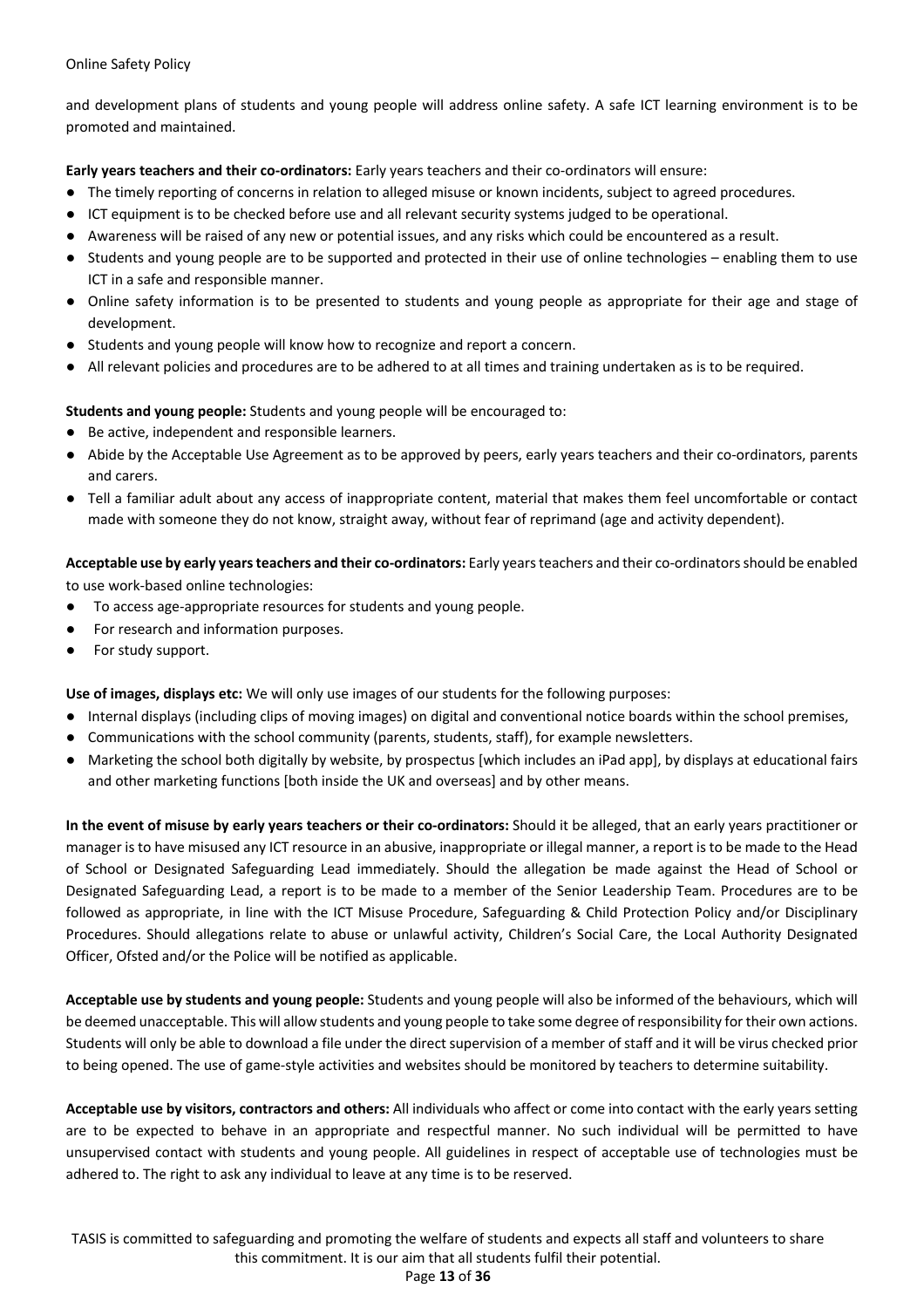#### **Links to other policies:**

**Behaviour Policy:** The Behaviour Policy together with the anti-bullying contain up-to-date anti-bullying guidance, which should highlight relevant issues, such as cyber-bullying. It should be recognised that all inappropriate behaviours will be taken seriously and dealt with in a similar way, whether committed on or offline. There are to be consistent expectations for appropriate behaviour in both the 'real' and 'cyber' world and this is to be reflected in all relevant policies.

**Safeguarding & Child Protection Policy and ICT Misuse Policy:** The Safeguarding & Child Protection Policy and the ICT Misuse Policy are to be referred to when dealing with any incidents that should occur as a result of the intentional or unintentional misuse of ICT. Any allegations of abuse or other unlawful activity are to be reported immediately to the Designated Safeguarding Lead who will ensure procedures outlined in the Safeguarding & Child Protection Policy are followed with immediate effect.

**Relationships and Sex Education Policy:** When teaching students about developing positive relationships and sex education, including Health Education, this is underpinned by teaching effective online safety practices alongside how to report online sexual harassment or unwanted content.

**Personal, Social, and Emotional Development:** The promotion of online safety within PSED activities is to be considered essential for meeting the learning and development needs of students and young people. Key messages to keep students and young people safe are to be promoted and should be applied to both online and offline behaviours.

**Health and Safety Policy:** The safe use of ICT is included within the Health and Safety Policy and should also include guidelines for the use of display screen equipment. The detrimental impact of prolonged ICT use on students' brain development should also be addressed.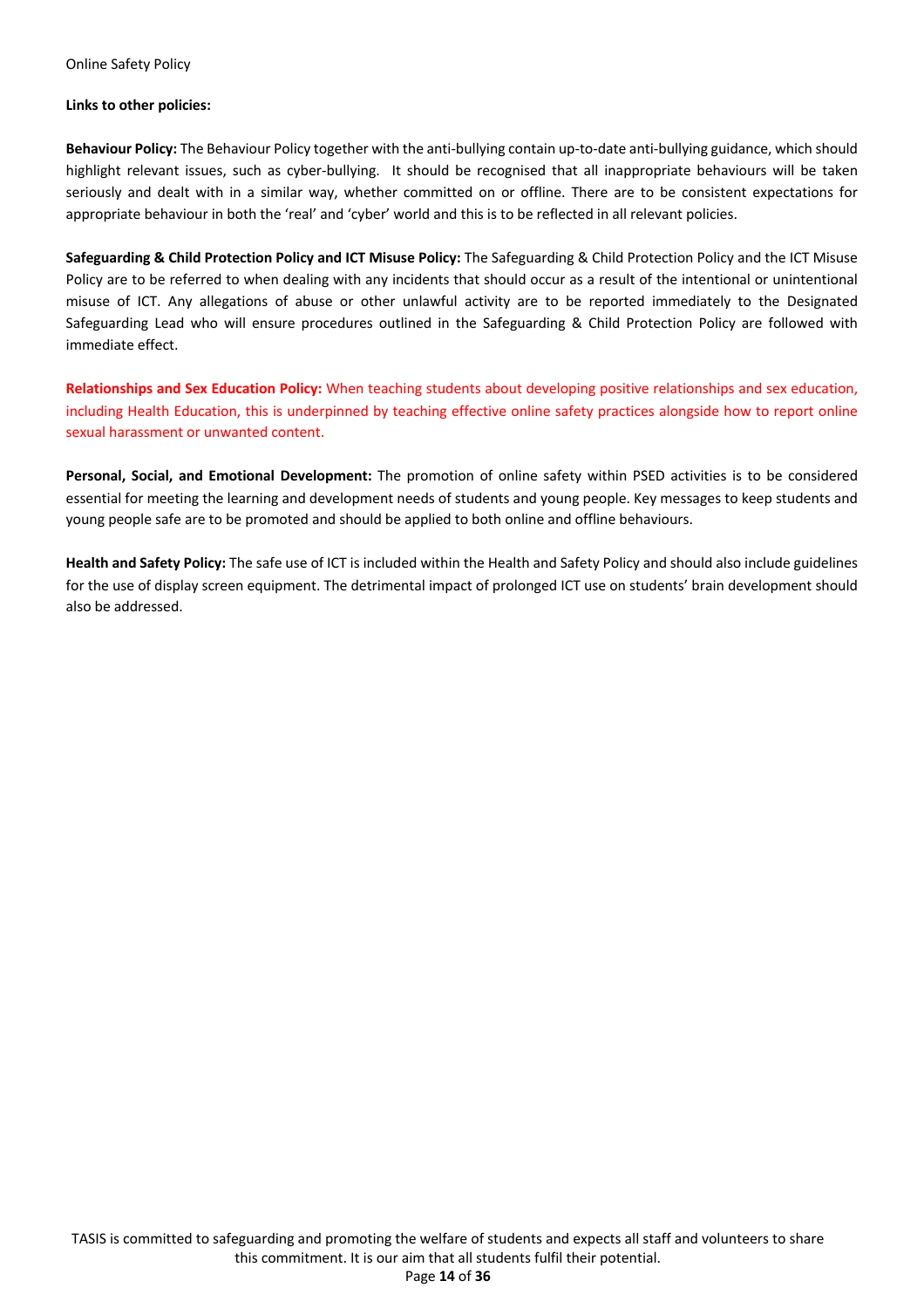## **Student Acceptable Use Policy (AUP)**

Ensure that I do not create, send or post anything which is offensive to other people or brings the school into disrepute. I will not use any language or images which could offend any minority group.

Secure all my passwords and not share them with others. I understand I must not reveal or use anyone else's login details or access a device someone else is logged onto. I will change my password immediately if it becomes known to someone else and ensure I log out after every network session.

Access only appropriate material. I will not attempt to visit websites that might be considered inappropriate or illegal. I am aware that school can monitor my use of the internet if any poor conduct is suspected. I will report any accidental access to other people's information, unsuitable websites or receipt of any inappropriate material as well as any security risk or suspicious behaviour that I become aware of. Offensive material includes, but is not limited to, content that is abusive, racist, considered to be of an extreme or terrorist related nature, sexist, homophobic, any form of bullying, pornographic, defamatory or criminal activity.

Facebook, social media and email use. I will not publish my own and others' personal details, information or location over any social networking site. I am aware that email is not guaranteed to be private. Messages or any communication via social media or email supporting illegal activities will be reported to the authorities.

Exercise caution when downloading material. I understand that the illegal download and/or copyright of any material, including receiving, sending or publishing, is forbidden and may be passed to the relevant authorities. I will not download any unapproved software, system utilities or resources from the internet.

Turn off mobile hot spots and not use the network in any way that will disrupt its use for other people. This includes any attempt to harm, destroy or remove any equipment, work of another user, or website connected to the system.

Your device, your responsibility. I understand that the school has the right to confiscate and search any device if it suspects that a student is in danger or has misused a device or the school network. I understand that any activity from a device I own is my responsibility, including all portable devices and their content or viruses.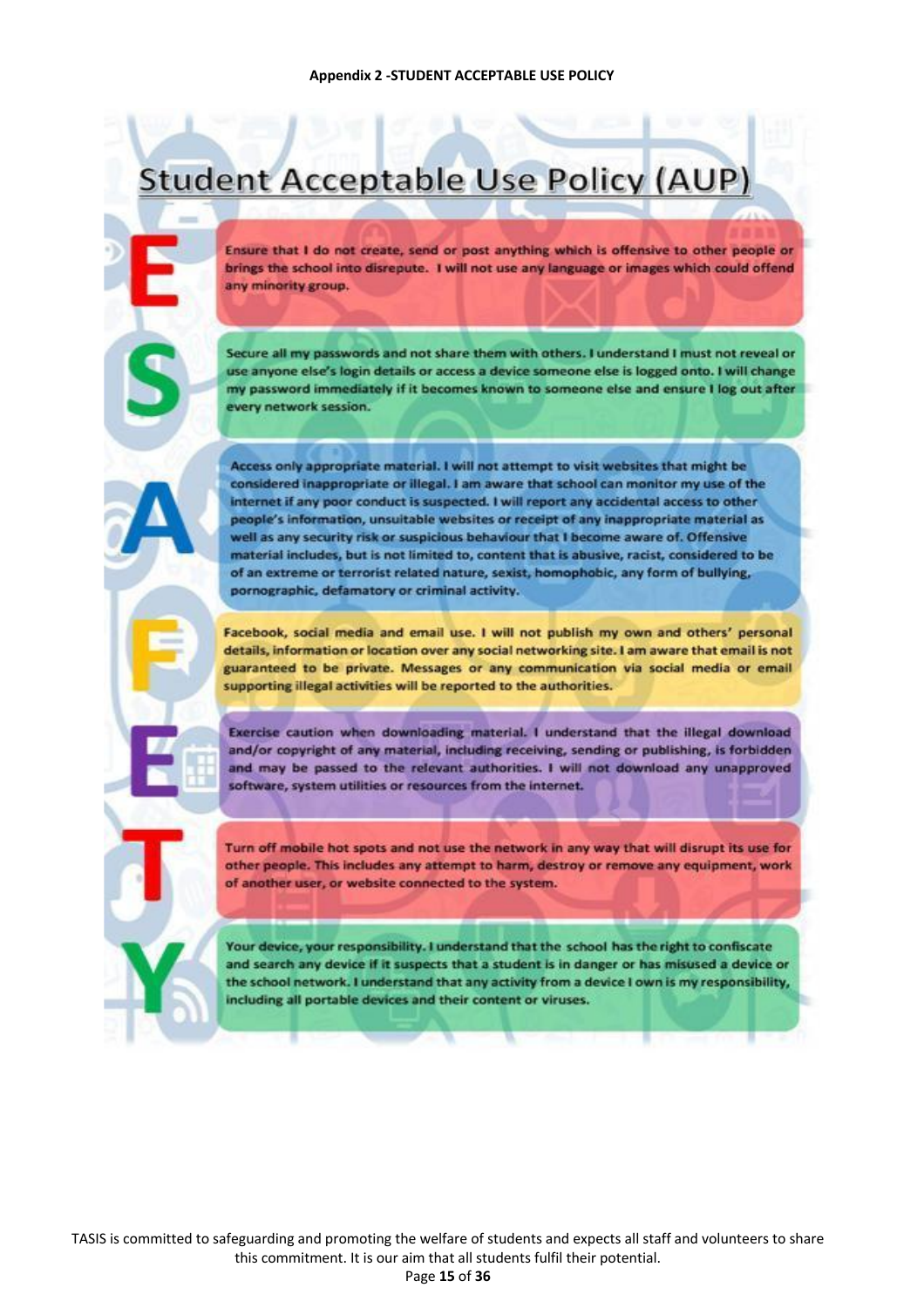All students must follow the rules outlined in this policy when using school ICT resources and equipment, including all Internet access and the Virtual Learning Environment (VLE), accessed from both in and outside of school, and on school provided or personal electronic devices. Students must ensure they have downloaded and installed Content Keeper to increase data security. Breaking these conditions may lead to: confiscation of any electronic devices, close monitoring of the student's network activity, investigation of the student's past network activity, withdrawal of the student's access and, in some cases, permanent removal from the School and even criminal prosecution. Students are also expected to take care of school-issued electronic devices and any damage to them may result in fines to replace or fix damaged devices. Misuse of the Internet will be dealt with in accordance with the school's Behaviour and Discipline Policy and, where there is a safeguarding risk, the . The school is not responsible for any loss of data on the network, computers connected to the network or data storage used on the network (including USB memory sticks). Data held on the network will be backed up for a limited period. Students are responsible for backups of any other data held. Use of any information obtained via the network is at the student's own risk.

#### **Student access to networked resources is a privilege, not a right. Students will be expected to use the resources for the educational purposes for which they are provided.**

Students are expected to use the network systems in a responsible manner and are required to download Content Keeper to be able to access the school's student WIFI network. It is not possible to compile a complete set of rules about what is, and what is not, acceptable; however, the above should be a guide and in cases of dispute the decision of the Head of School will be final.

#### *Student agreement:*

I will ensure that I do not use the camera on mobile phones or similar devices, either to photograph/film/record any member of the school community, do any form of live streaming or to show to others the photos/videos/audio recordings already on the phone or similar device.

*I agree to follow the school rules on the use of school network resources and mobile electronic devices. I will use the network and all mobile electronic devices in a responsible way and observe all of the conditions explained in both the Online Safety Policy and this Acceptable Use Policy. I understand and accept the consequences of breaking these rules.*

Print student name…………………………………………………………………………………………………………………

Student Signature…………………………………………………………………………….Date…………………………….

#### **Parent/Guardian agreement:**

*I understand that my child has agreed to accept the terms of the Online Safety and Student AUP Policy and I confirm that I accept the terms of the agreement. If my child brings any personal electronic devices to school, I understand that the student is responsible for its safekeeping and appropriate usage while in transit to and from and on campus.* 

*I have read and understood the Online Safety Policy and agree to check any updates, which are made available on the Parent Portal.*

Print Parent/Guardian name…………………………………………………………………………………………………..

Parent/Guardian Signature……………………………………………………………… Date…………………………….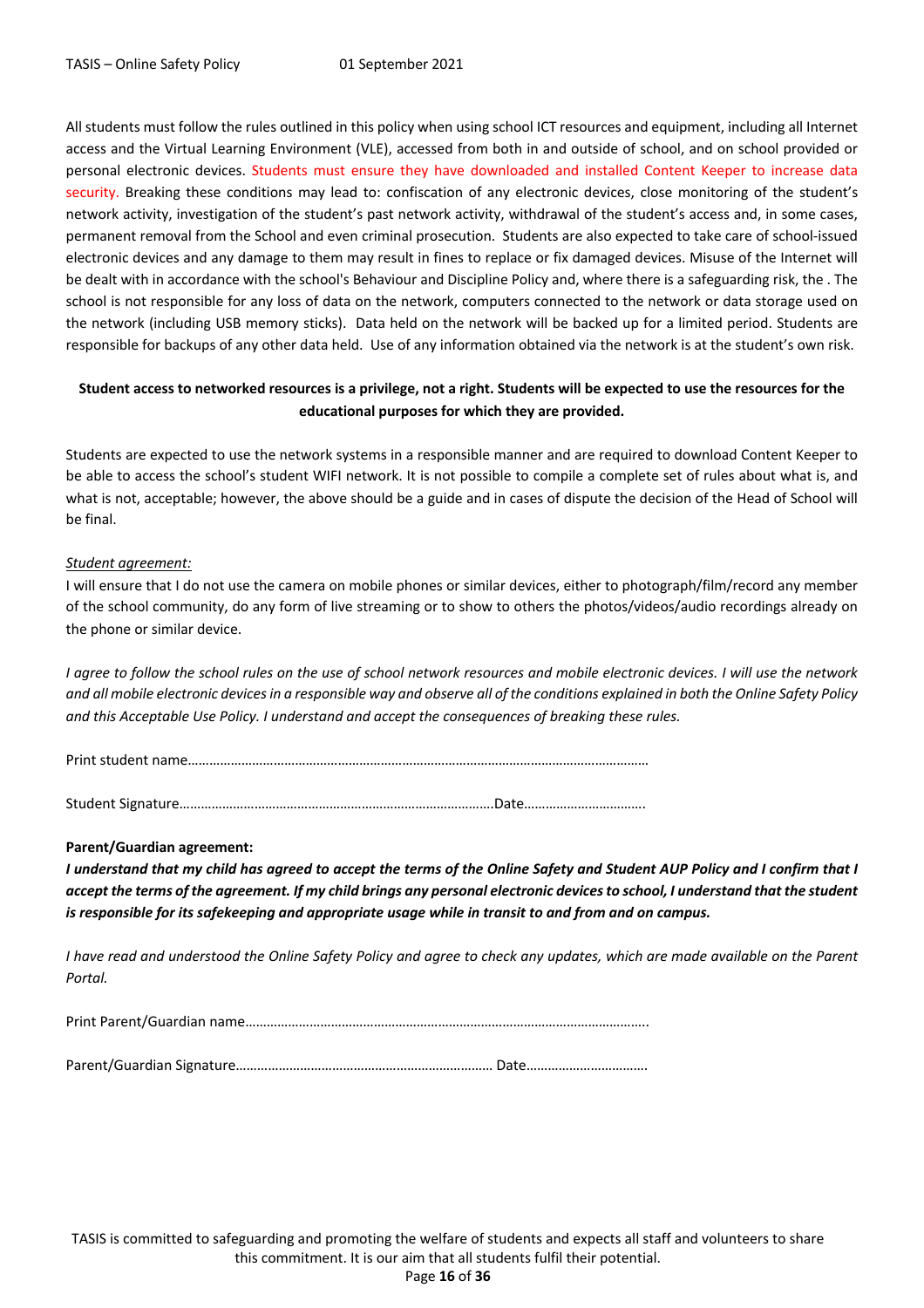#### **Appendix 3 - Acceptable Use of ICT Sign-off form for all faculty and staff at TASIS for faculty and staff**

To ensure that members of staff are fully aware of their professional responsibilities when using information systems and when communicating with students, they are asked to sign this code of conduct. Members of staff should consult the school's Online Safety Policy and ICT Acceptable Use Policy for further information and clarification. You must not use any ICT on-site until you have signed this Code of Conduct document and logged it with HR.

- I will respect all ICT equipment/facilities at TASIS and will report any faults that I find or any damage that I accidentally cause.
- I agree to abide by this policy in respect of any of my own ICT equipment or mobile devices that I bring on site. If any ICT device (personal or school-issued) is being used inappropriately or illegally on site (or inappropriately in the presence of students), the Division Head may request that the device be monitored. Failure to comply with the monitoring could result in informing the appropriate authorities.
- I understand that no photographs of students may be taken with or stored on my personal electronic devices, including cameras, iPads, mobile phones, or personal computers.
- Photos of students should not be uploaded to personal social media accounts
- I am familiar with the school's Data Protection Policy and I agree I am responsible for the security of all personal data in my possession. I agree that all personal data that relates to an identifiable person and is stored or carried by me on a removable memory device will be encrypted or contained within password-protected files to prevent unauthorised access.
- I am responsible for my use of my own log-in details and if I suspect that my log-in details have become known to others then I will immediately ask for these details to be changed.
- I agree that my use of TASIS ICT equipment/facilities will be monitored and may be recorded at all times. I understand that the results of such monitoring and recording may be shared with other parties if I break the terms of this Acceptable Use Policy.
- I will not deliberately attempt to access any unsuitable websites, services, files or other resources when on-site or using TASIS equipment/facilities. I understand that I may temporarily access-blocked websites, services and other online resources using only tools that are provided by TASIS. I agree not to display blocked websites, services and other resources to others until I have fully assessed the materials and have found them to be entirely suitable for the intended audience.
- I agree that the provision of TASIS ICT equipment/facilities including the email and Internet system are for educational purposes, although limited personal use is permitted provided that this is not done during normal working time and does not contravene any of the other clauses in this document.
- I am aware that downloading copyright materials, including music and video files without paying the appropriate licence fee is often a criminal act. I am aware that any involvement in criminal acts relating to the use of ICT on-site or using TASIS equipment/facilities may result in disciplinary or legal action. I will not deliberately engage in these acts.
- I will not deliberately view, send, upload or download any material that is unsuitable for the school environment whilst I am in that environment or using any ICT equipment/facilities belonging to TASIS. If I accidentally encounter any such material then I will immediately close, but not delete in the case of emails, the material and immediately report it to the Online Safety Officer or to a senior member of staff. I will not be penalised if I view unsuitable material accidentally and by reporting such incidents I will help to improve Online Safety. If I am in any doubt about the suitability of any material, or if a colleague raises any doubts, then I will not (re)access the material without the agreement of the Online Safety Officer. I will not access any material that the Online Safety Officer has rated as unsuitable.
- Unless specifically authorised to do so, I will not disclose any of my personal details, other than those that identify me professionally, nor log any such details on websites whilst using TASIS equipment or facilities. If I disclose any additional personal details contrary to this instruction, then I agree that these details can be recorded and that I will not hold TASIS responsible for maintaining the security of the details I have disclosed.
- I agree that professional standards of communication will be maintained at all times. I recognise that staff should not communicate with students through personal electronic devices or methods such as social networking sites, blogging, chat rooms, text messaging, messenger applications or private email. Instead, only the school email system may be used.

Signed:\_\_\_\_\_\_\_\_\_\_\_\_\_\_\_\_\_\_\_\_ Date:\_\_\_\_\_\_\_\_\_\_\_\_\_\_\_\_\_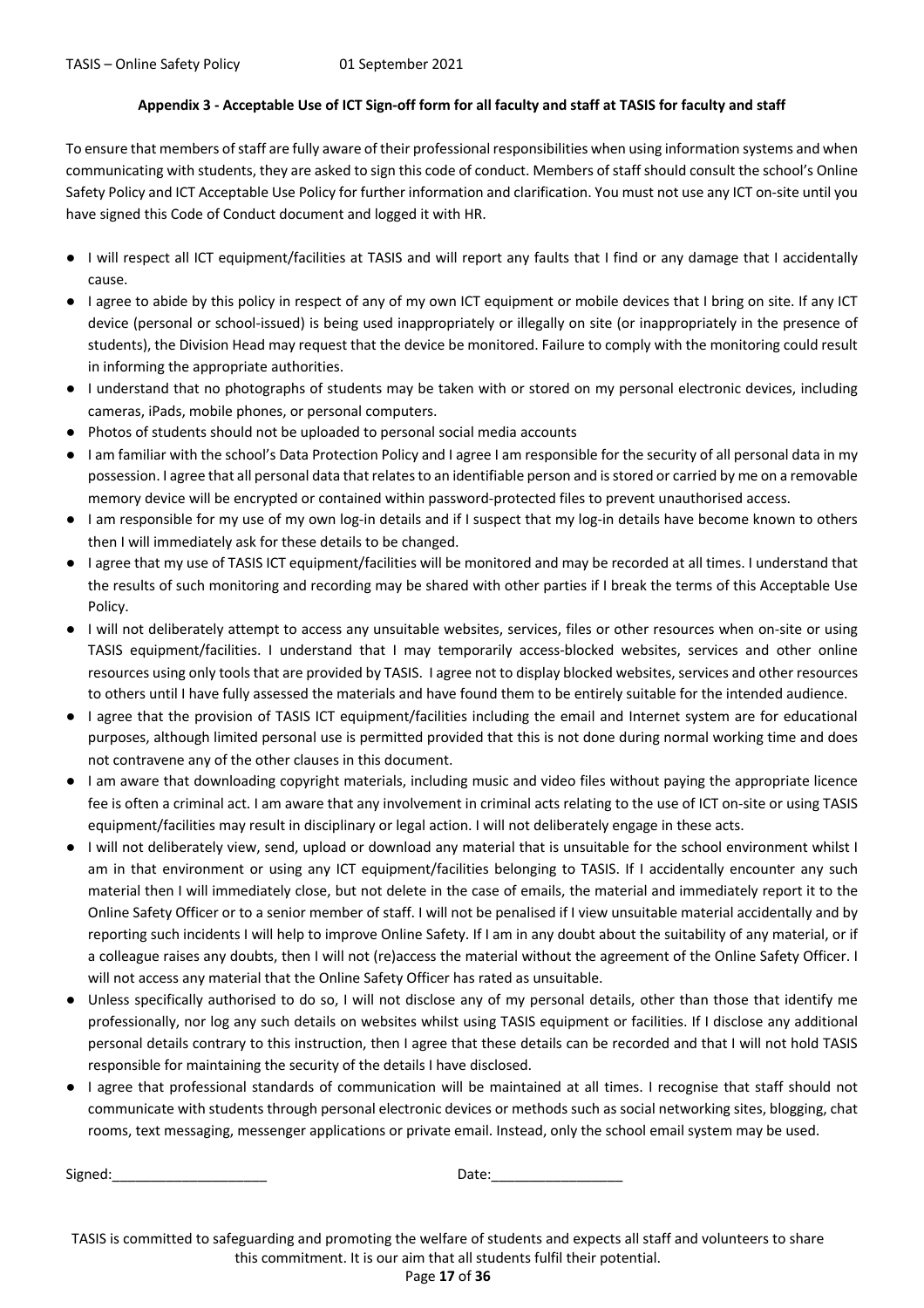#### **Appendix 4 – Mobile and Smart Technology Policy, including taking and storing images of students**

**Legal Status:** This policy was prepared with reference to KCSIE (DfE: September 2021), Ofsted advice on the use of mobile phones for the Early Years, the Department for Education's published guidance on the use of mobile phones and UK law governing the use of mobile phones while driving.

#### **Applies to:**

- The whole school including the Early Years, out of school care, the afterschool clubs, the holiday club and all other activities provided by the school, inclusive of those outside of the normal school hours.
- All staff (teaching and support staff), students on placement, the Board of Directors and volunteers working in the school.

#### **Related documents:**

- Safeguarding & Child Protection Policy
- Behaviour Management Policy
- Anti-Bullying Policy

**Availability**: This policy is made available to parents, staff and students in the following ways: via the School website, parent portal and on request, a copy may be obtained from the Office.

#### **Monitoring and Review:**

- This policy will be subject to continuous monitoring, refinement and audit by the Head of School.
- The Head of School undertakes a formal review of this policy for the purpose of monitoring and of the efficiency with which the related duties have been discharged, by no later than one year from the date shown below, or earlier if significant changes to the systems and arrangements take place, or if legislation, regulatory requirements or best practice guidelines so require.

Signed: Date:

Head of School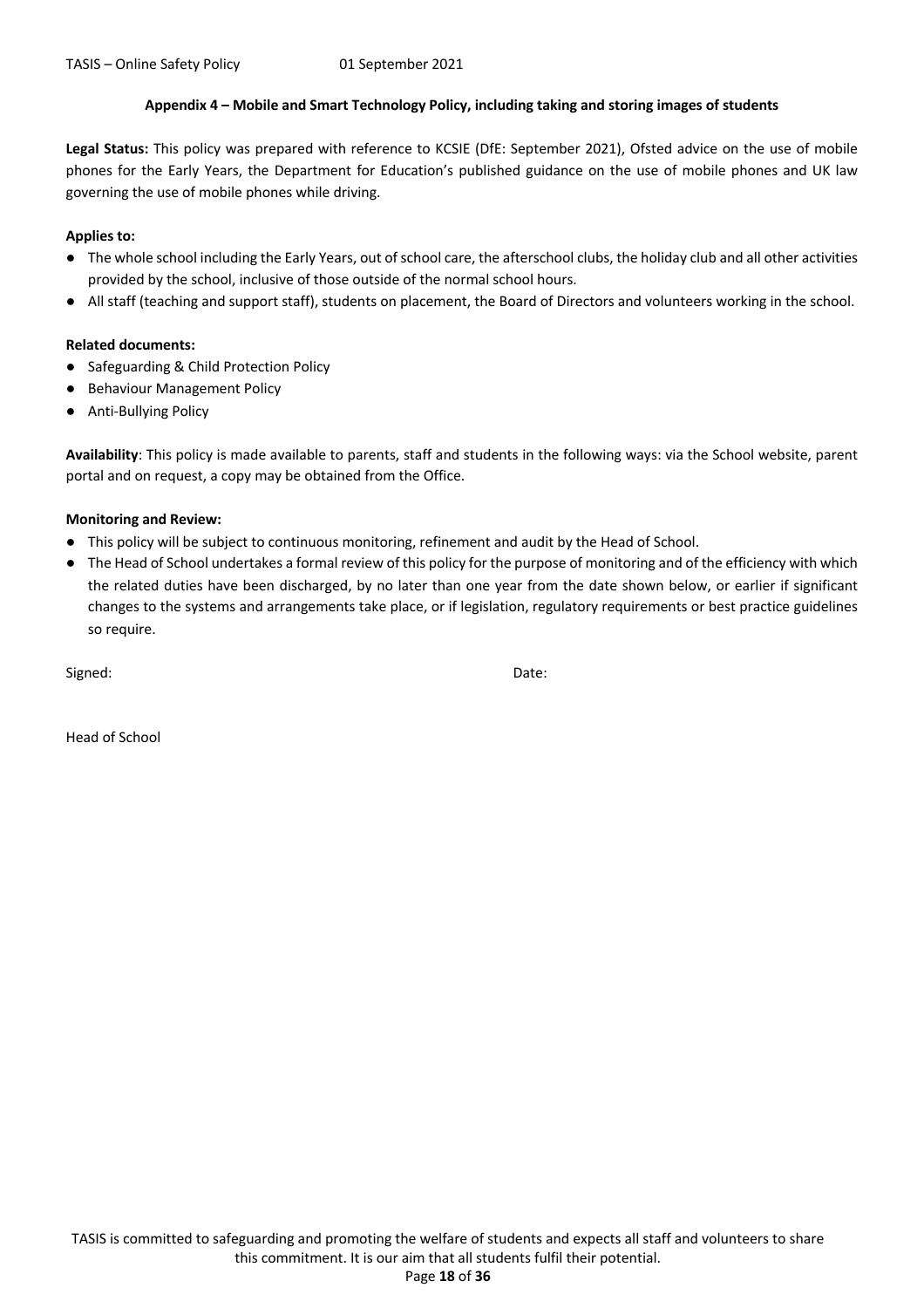**Introduction:** Whilst we welcome the use of mobile phones and cameras for educational purposes and the convenience they offer and recognise that learning to use digital technology is an important part of the ICT and wider curriculum, equally we have to ensure the safeguarding needs of the students are met and staff, parents and volunteers are not distracted from their care of students. Mobile phones, alongside other technologies aim to change the way we communicate. This speed of communication will often provide security and reassurance; however, as with any other form of technology there are associated risks. Students and young people must be encouraged to understand such risks, to enable them to develop the appropriate strategies which will keep them safe.

Acceptable use and management of mobile phones is therefore to be agreed by all service users. There is to be a clear expectation that the personal use of mobile phones is to be limited to specific times and uses as to be agreed with the Designated Safeguarding Lead. Safe and secure storage facilities are to be made available to store personal belongings as necessary.

**Aims**: The aim of the Mobile Phone Policy is to protect students and young people from harm, by ensuring the appropriate management and use of mobile phones by all individuals who work or visit our school. Students and young people are also to be empowered with the skills to manage the changes in technology in a safe and appropriate way; and to be alert to the potential risks of such use. This is to be achieved through balancing protection and potential misuse. It is therefore to be recognised that alongside the potential risks, mobile phones continue to be effective communication tools. This in turn is to contribute to safeguarding practice and protection.

**Scope**: The Mobile Phone Policy will apply to all individuals who are to have access to and or be users of personal and/ or workrelated mobile phones within the broadest context of the setting environment. This will include students and young people, parents and carers, early years teachers and their co-ordinators, volunteers, students, committee members, visitors, contractors and community users. This list is not to be considered exhaustive.

**Policy statement**: It is to be recognised that it is the enhanced functions of many mobile phones that will give the most cause for concern; and which should be considered the most susceptible to potential misuse. Examples of misuse are to include the taking and distribution of indecent images, exploitation and cyberbullying. It must be understood that should mobile phones be misused, there will be a negative impact on an individual's safety, dignity, privacy and right to confidentiality. Such concerns are not to be considered exclusive to students and young people, so the needs and vulnerabilities of all must be respected and protected.

Mobile phones will also cause an unnecessary distraction during the working day and are often to be considered intrusive when used in the company of others. It will often be very difficult to detect when mobile phones are present or being used. The use of all mobile phones needs to be effectively managed to ensure the potential for misuse is to be minimised.

**Code of conduct**: A code of conduct is to be promoted with the aim of creating an informed workforce, who will work together to safeguard and promote positive outcomes for the students and young people in their care. It is to be ensured that all teachers and their co-ordinators will:

- Be aware of the need to protect students from harm.
- Have a clear understanding of what constitutes misuse.
- Know how to minimise risk.
- Be vigilant and alert to potential warning signs of misuse.
- Avoid putting themselves into compromising situations which could be misinterpreted and lead to potential allegations.
- Understand the need for professional boundaries and clear guidance regarding acceptable use.
- Be responsible for the self-moderation of their own behaviours.
- Be aware of the importance of reporting concerns immediately.

It is to be recognised that studies consistently indicate that imposing rigid regulations and/or 'bans' on the actions of others are counterproductive and should be avoided. Such imposition will lead to a culture of suspicion, uncertainty and secrecy. An agreement of trust is therefore to be promoted regarding the carrying and use of mobile phones within the school. This is to

TASIS is committed to safeguarding and promoting the welfare of students and expects all staff and volunteers to share this commitment. It is our aim that all students fulfil their potential.

Page **19** of **36**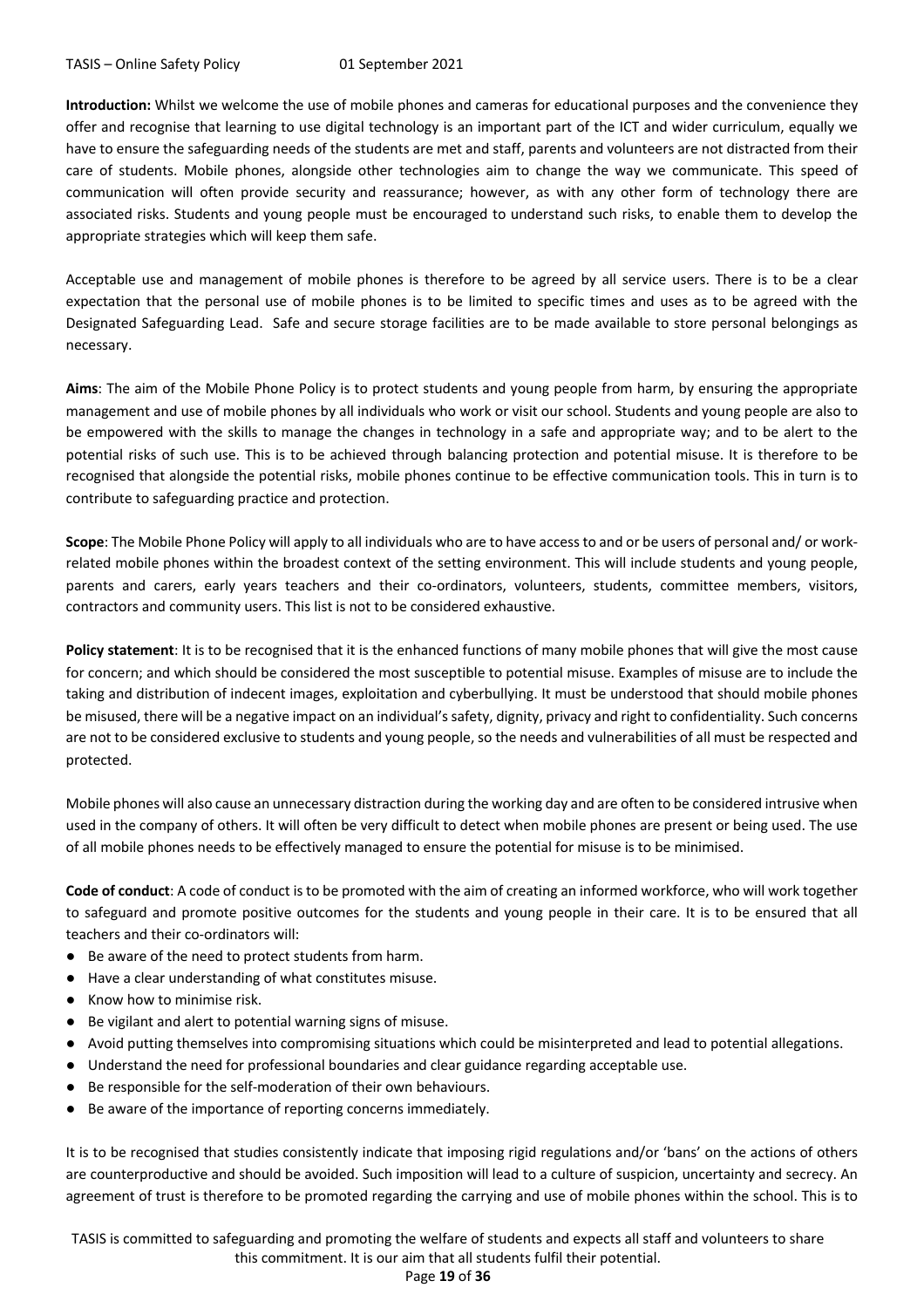be agreed by all service users, including all students, young people and adults who are to come into contact with the school setting.

**Guidance on Use of Mobile Phones by Teaching Staff Including those in the Early Years:** The following points apply to all staff and volunteers at our school including those who teach in the Early Years Foundation Stage and apply to the use of all mobile devices to ensure the quality of supervision and care of the students, as well as the safeguarding of students, staff, parents and volunteers in the school.

TASIS School allows staff to bring in mobile phones for their own personal use. However, they must be kept away in closed drawers or their bags at all times, and are not allowed to be used in the presence of students (this includes not using them on silent mode while students are in the classroom, i.e. during a test or quiz). They may be used during working hours in a designated break away from the students. Staff are not permitted to use recording equipment on their personal mobile phones to take photos or videos of students. If staff fail to follow this guidance, disciplinary action will be taken in accordance to TASIS School Disciplinary Policy. During outings nominated staff will be permitted to have access to their own mobile phones, which are to be used for emergency contact only. During off-campus activities, i.e. field trips and overnight excursions, trip leaders will be provided with a school-issued mobile phone in good working condition.

Any other member of staff working within Early Years must ensure that they do not bring any other personal devices into classes. In the Early Years setting, school ICT (i.e iPads. iPods and digital camera) will be used to evidence the students' personnel and learning development for the student.

There are iPads with access to Wi-Fi owned by the school for the specific education purposes.

If staff need to make an emergency call, (such as summoning medical help or reporting an intruder on the premises) they must do so irrespective of where they are, via their own mobile phone or a school phone. Staff should provide the school number to members of the family and next of kin so in an emergency the member of staff can be contacted on the school phone.

There are film and digital cameras available for staff to use. Staff must ensure that there is no inappropriate or illegal content on their phones or mobile devices. Should any member of staff become aware of inappropriate or non-essential use of a mobile phone, this should be reported to a member of the SLT, and may be subject to disciplinary action.

**Early Years Portfolios:** Photographs taken for the purpose of recording a child or group of students participating in activities or celebrating their achievements is an effective form of recording their progression in the Early Years Foundation Stage and other areas of the school. However, it is essential that photographs are taken and stored appropriately to safeguard the students in our care. When students join our school we ask parents to sign consent for photographs and videos to be taken for such purposes.

All teachers are responsible for the storage of school cameras, which should be locked away securely when not in use. Images taken and stored on school cameras should be downloaded onto their school-issued computer and deleted from the cameras. Staff are not to use their own equipment to take photos of students. Under no circumstances must cameras of any kind be taken into the toilets (this includes any device with photographic or video capabilities). In the Early Years, photographs are sometimes distributed to members of key workers to record in students' profiles. Staff are not permitted to make extra copies of the photographs in any format.

Photographs are also taken at group events and activities and displayed around the child's room and in photograph albums for all the students to look back on and to talk about with their friends and teachers about the events that have happened in the Early Year. For this we need to have written parental permission for photo release that is requested upon enrolment. Every parent has the right to refuse this request, in which case the child must not be photographed by any member of staff, by a parent, or by any outsider without the express permission for that occasion of the parent with whom the Early Years has a contract.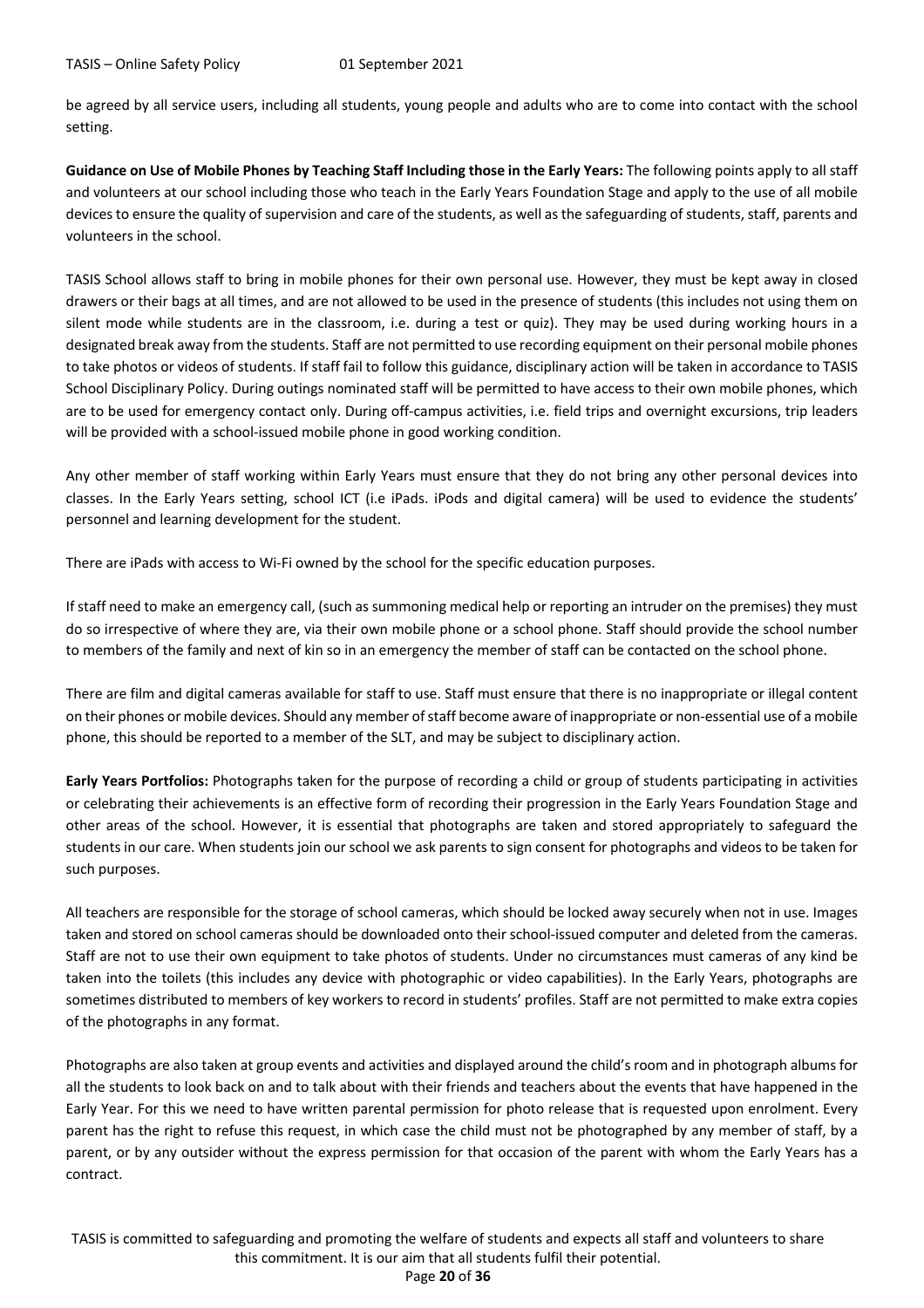**Storage and Review of Images:** Images of students are stored securely. Digital photographs and videos are reviewed annually and are deleted when no longer required. We regularly check and update our web site, when expired material is deleted.

**TASIS School Website and Facebook Page:** Photographs and videos may only be uploaded to the school's website or Facebook (business page) with the Head of School's approval. Student's surnames are never used on our website or Facebook page. When students join TASIS, we ask parents to sign consent for photographs and videos to be taken for such purposes. If consent is withheld such photographs/videos are not published of the individual child concerned. Failure to adhere to the contents of this policy will lead to disciplinary procedures being followed.

**External Photographers:** Professional photographs are taken throughout the year at school shows, by local media and Professional School Portraits. The Head of School ensures that professional photographers are DBS checked and that they have their own stringent regulations, which ensure safeguarding of students from inappropriate use of images.

**Appropriate use of a Mobile Phone During the School Day (Including Social Networking):** School-issued mobile phones have a place on outings or in school buildings, which do not have access to a school landline. In these cases, they are often the only means of contact available and can be helpful in ensuring students are kept safe. Ideally staff should use school mobile phones in these circumstances but, if required to use a personal phone, should input 141 to ensure their own number is hidden.

When leaving the school building with students (e.g. for sport, or on school trips), the school issued mobile phones must be switched on and turned to loud to ensure that staff can be contacted by the school. Contact numbers for all members of staff accompanying the students must be left at Reception and a list of contact telephone numbers for all students should be with the leader of the off-site activity (although these must be kept confidential).

Staff must not post anything onto social networking sites such as Facebook that could be construed to have any impact on the organisation's reputation. (We advise all our staff to carefully restrict their Facebook profiles to ensure they cannot be contacted by parents and students; this could involve removing their last name from their page). We explain to staff that although they are able to accept friendship requests from friends who may also be parents of students at the school, staff must be aware of the potential issues this could cause. Staff must not post anything onto social networking sites that would offend any other member of staff or parent using the setting. If any of the above points are found to be happening, then the member of staff involved will face disciplinary action, which could result in dismissal. Where email contact is initiated by students who have graduated from TASIS, TASIS employees may reply from a TASIS email address only with blind copies to line managers **and** the DSL.

We advise faculty and staff not to accept friend requests from students until graduates have been out of school for three years.

**Students and Mobile Phones (3G, 4G and 5G access):** TASIS England recognises that by using devices which have access to 3G, 4G and 5G mobile phone networks, this can result in children having unlimited and unrestricted access to the internet, which could lead to some children, whilst at school or college, sexually harassing their peers via their mobile and smart technology, sharing indecent images: consensually and non-consensually (often via large chat groups), and viewing and sharing pornography and other harmful content. The school takes precautions to ensure that students limit access to their personal mobile devices during the school day and reserves the right to confiscate and monitor personal devices when deemed necessary for safeguarding concerns. In school, students' mobile phones should be turned off and should remain in students' bags or kept with the class teacher for students under the age of 10. Within the Middle and Upper school, student's mobile devices should be switched off and kept securely in lockers or in their rooms or in their school bag unless permission has been given by the classroom teacher, such as for use in note taking or data collection. In the event of a mobile phone being used in a lesson without permission from the teacher, the phone should be confiscated and given to the Division/Section Office.

In the boarding houses, mobile phones are permitted during free time, although their use is prohibited after lights out. Phones can be collected from younger students (up to Grade 10) and this provision can be extended to students who persistently use their phones at inappropriate times. Mobile devices must not be used to directly take photographs, video or sound clips of any

TASIS is committed to safeguarding and promoting the welfare of students and expects all staff and volunteers to share this commitment. It is our aim that all students fulfil their potential.

Page **21** of **36**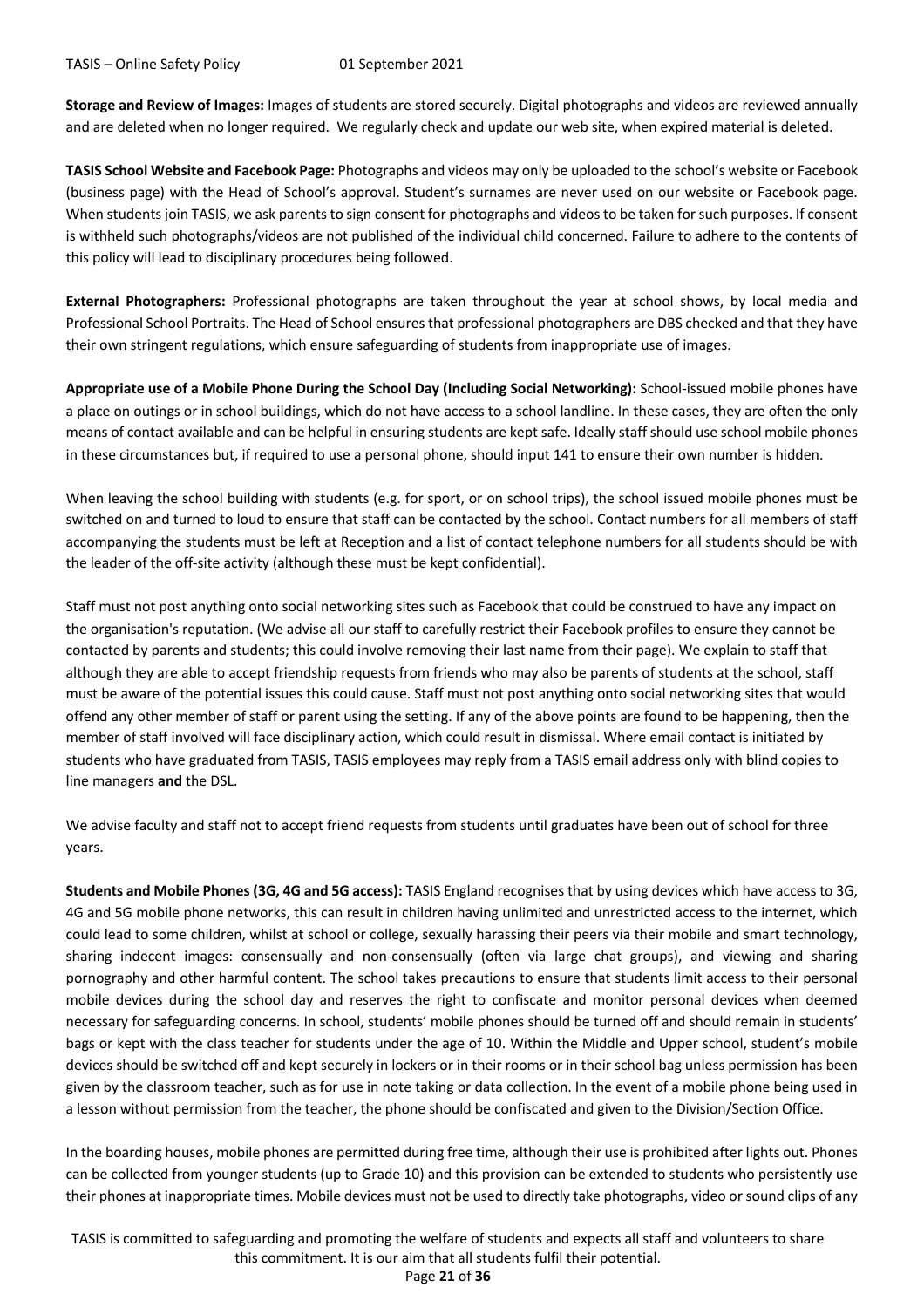person who is unaware of the action and who has not given their permission. Students and staff are informed about the statutory framework regarding the sharing and publishing of photographs and videos, regardless of the media chosen. Staff must adhere to the Safeguarding & Child Protection Policy and Staff Code of Conduct. TASIS acknowledge that due to the international nature of the School and the student body that it is acceptable for some students to contact family members, after lights out, where time zones do not align with GMT or BST.

Any use of mobile technology to intimidate, bully, harass, threaten or attempt to radicalise others or breach copyright laws will be counted as an infringement of network use and breach of discipline and will be dealt with in accordance with the school's Behaviour Management Discipline and Sanctions Policy. This may result in disconnection from the school network, confiscation of the mobile technology and/or legal or civil disciplinary action. Uploading images and sound is only permissible if the subject involved gives permission and if in doing so, School and statutory guidelines are not breached.

Students are reminded that 'sexting' (the production and/or sharing or posting of sexual photos and videos or live streams by young people who are under the age of 18 including nude or nearly nude images and/or sexual acts, also referred to as 'youth produced sexual imagery) is strictly prohibited by the school and may constitute a criminal offence. The school will treat incidences of sexting (both sending and receiving) as a safeguarding issue and students concerned about images that they have received, sent or forwarded should speak to any member of staff for advice. Please see Sharing nudes and semi-nudes Nonstatutory guidance for more detail.

**The School has the right to confiscate and search any mobile electronic device (personal or school-issued) if it suspects that a student or staff member is in danger or has misused a device. This will be done in accordance with the School's policy on searching and confiscation as set out in the Behaviour and Discipline Policy. This is in line with the statutory guidance as set out in the DfE Guidance on Searching Screening and Confiscation** which provides details on what staff can/cannot view on children's devices.

**Use of images, displays etc:** We will only use images of our students for the following purposes:

- Internal displays (including clips of moving images and yearbooks) on digital and conventional notice boards within School premises.
- Communications with TASIS England community (parents, students, staff), for example newsletters.
- Marketing TASIS England both digitally by website, by prospectus [which includes a DVD and YouTube channel], by displays at educational fairs and other marketing functions [both inside the UK and overseas] and by other means.

**Images that we use in displays and on our web site:** The images that we use for displays and communications purposes never identify an individual student. Instead, they name the event, the term and year that the photograph was taken (for example, 'Sports Day, Summer Term 2021'). We only use images of school activities, such as plays, concerts, sporting fixtures, prizegiving, school trips etc. in their proper context. We never use any image that might embarrass or humiliate a student. Students are always properly supervised when professional photographers visit TASIS. Parents are given the opportunity to purchase copies of these photographs.

The students take part in various events throughout the year, such as assemblies, sporting events, drama and musical productions, field trips, the international festival, etc. Parents present often take photographs of these memorable events, which may include groups of students. If a child takes part in the events, the parents are consenting to their child possibly being photographed or included in a group photograph by other parents.

**Media coverage:** We will always aim to notify parents in advance when we expect the press to attend an event in which our students are participating, and will make every effort to ensure that images including students whose parents or guardians have refused permission for such images of their students to be used are not used. We will always complain to the Press Complaints Council (PCC) if the media fails to follow the appropriate code of practice for the protection of young people, including the students of celebrities.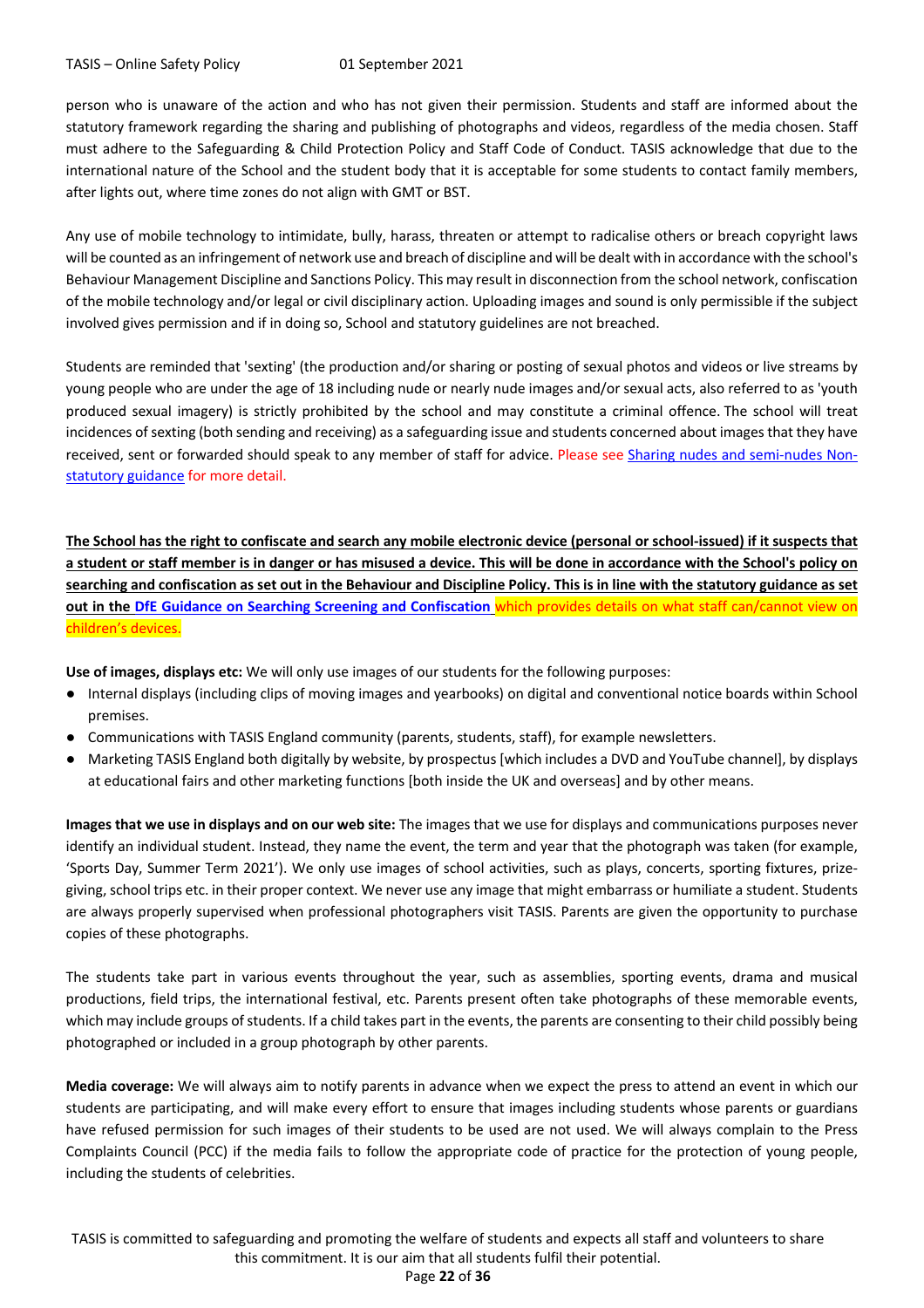**Staff induction:** All new teaching and office staff are given guidance on the school's policy on taking, using and storing images of students.

**Use of Mobile Phones for Volunteers and Visitors**: Upon their initial visit volunteers and visitors are given information informing them they are not permitted to use mobile phones on the premises in the presence of students. If staff observe that parents are using their mobile phones whilst in school, we will politely remind visitors as to why we do not permit the use of mobile phones in school. The exception to this would be at an organised event. Staff should remind parents regularly of school policy with regard to mobile phone use with the following statement on weekly emails, when announcing events: "You are welcome to photograph your child at this event providing the images are for personal use only (e.g. a family album) and so are exempt from the Data Protection Act 2018. Please be aware these images (which may include other students) must not be shared on social networking sites or other web-based forums since we regard this as 'making the image public'. Sharing images, or uploading them into a 'public space', is likely to be in breach of the Act." If they wish to make or take an emergency call they may use the office and the school phone.

**Parental use of mobile phones/cameras within the school buildings:** The growth of hand-held mobile technology and interconnectivity has implications for the safety of students, so in order to reflect the policy on safeguarding and child protection, it is essential parents do not use their mobile phones/cameras in the school building, apart from circumstances as outlined below. Parents must ensure mobile phones/cameras are not on display (switched off or silent mode) while in the presence of students or in public areas of the school such as during meetings and school events.

The school records images of students, both through moving pictures and stills, for assessment and reporting of progress, as well as celebration of their activities. It goes to some lengths to photograph events and performances, which are available on request (or through purchasing), particularly in order to avoid distraction of students while performing and disturbance within the audience.

**Other mobile technology:** At TASIS, we recognise the value of mobile technology within our curriculum and our students' accommodation. Within the upper school, students are required to bring their own devices to support their studies. Any personal device that students bring to the school must be used appropriately in line with the Students' Acceptable Use Policy and must be kept securely. Where a student is found to be misusing a school or personal device, or accessing inappropriate content, the device may be confiscated by the school and appropriate action taken. When accessing the school Wi-Fi, staff, students and parents (for guest Wi-Fi access) must adhere to their ICT Acceptable Use Policy (which includes downloading and running Content and o). Staff, students, volunteers and parents are responsible for their own mobile devices and the school is not responsible for theft, loss, or damage.

**Driving and the law:** The use of hand-held phones while driving, whether to make or receive a call, is prohibited. The only exception to this will be in the event of a genuine emergency call to 999 or 112, if it would be unsafe for the driver to stop. Hand-held mobile phones used with an earphone and microphone are covered under the ban, as they still require the user to hold the phone to press buttons or to read a message on the phone's screen.

The Board and employees of the school will not require any employee to receive or make calls on a mobile phone while driving. Mobile phones must instead be directed to the message/voicemail service while driving.

The Head of School will not assist in the payment of any fine levied against anyone using a hand-held mobile phone while driving. An employee will be regarded as driving if the engine is running, even if the vehicle is stationery. Notification of any contravention of these requirements may be regarded as a disciplinary matter.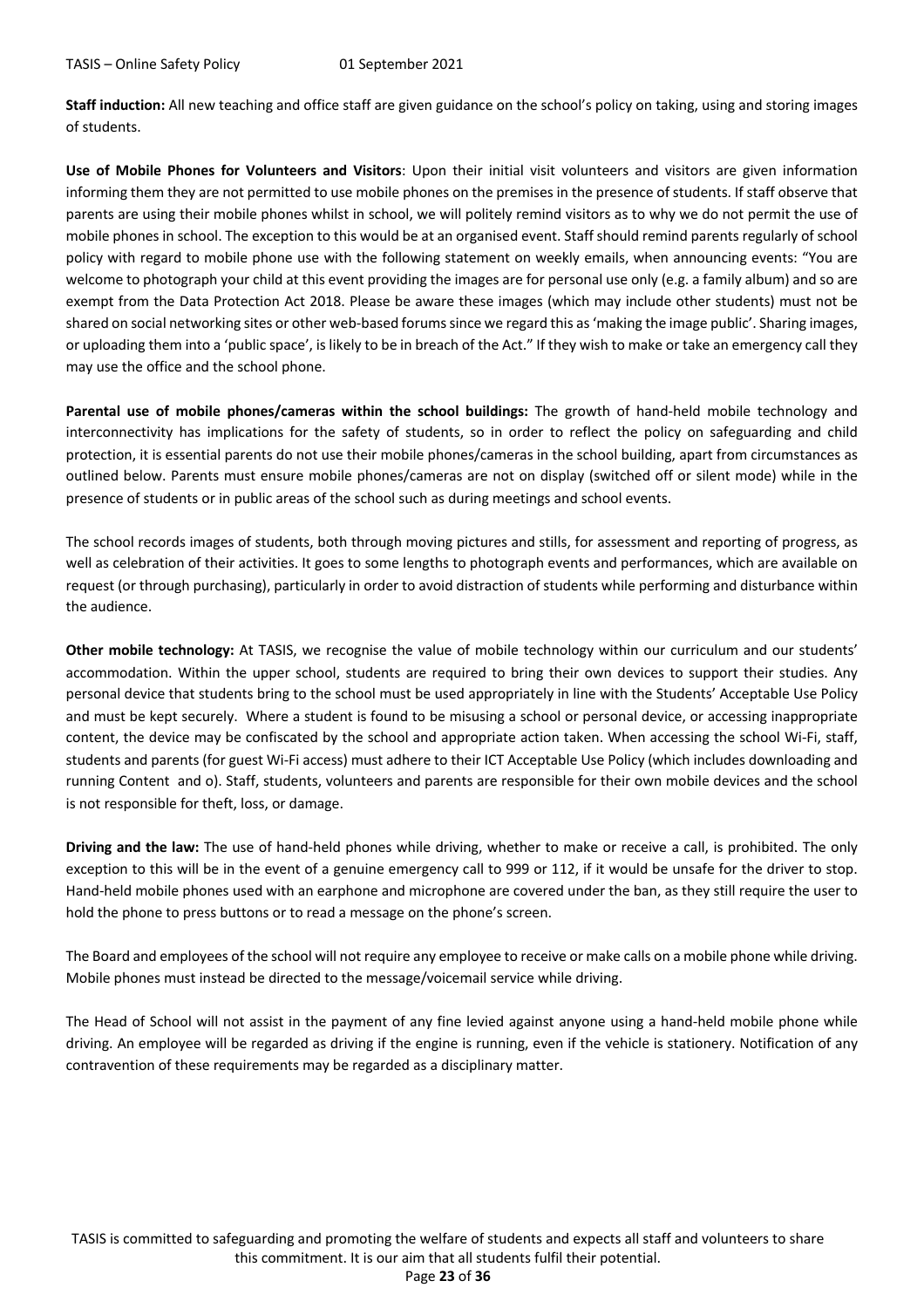#### **Appendix 5: Online Safety FAQs**

#### **How will the policy be introduced to Students?**

- Rules for Internet access will be posted in all rooms where computers are used
- Students will be informed that Internet use will be monitored
- Instruction in responsible and safe use should precede Internet access
- A module on responsible Internet use will be included in the PSHE programme covering both home and school use.
- Students will be informed that network and Internet use will be monitored and appropriately followed up.
- Students will be made aware of the acceptable use of technology and sign upon enrolment

#### **How will ICT system security be maintained?**

- The school ICT systems will be reviewed regularly with regard to security
- Security strategies will be discussed at staff meetings.
- Virus protection will be installed and updated regularly.
- Personal data sent over the Internet will be encrypted or otherwise secured.
- Use of portable media such as USB sticks, SD Cards and Hard Drives to carry work should be kept confidential by staff and not used in public computers.
- Files held on the school network will be regularly checked
- All network system and administration passwords are to be recorded by the IT Department and kept in a secure place with regular updates

#### **How will staff be consulted and made aware of this policy?**

- All staff must accept the terms of the 'Responsible Internet Use' statement included in the faculty handbook before using any Internet resource in school.
- All new staff will be taken through the key parts of this policy as part of their induction.
- All staff including teachers, learning support assistants and support staff will be provided with the School Online Safety Policy and have its importance explained as part of the child protection training requirement.
- Staff will be informed that network and Internet traffic can be monitored and traced to the individual user.
- Staff development in safe and responsible Internet use, and on the school Internet policy will be provided as required.
- Breaching this Online Safety policy may result in disciplinary action being taken and access to ICT being restricted or removed.
- Staff will read and sign *Staff Code of Conduct for ICT-* prior to using school ICT equipment in the school
- Staff will always use a child friendly safe search engine when accessing the web with students.

#### **How will complaints regarding Internet use be handled?**

- Responsibility for handling complaints that have progressed to Stage 2 will be delegated to a relevant member of the Senior Leadership Team.
- Complaints of Internet misuse will be dealt with by the Head of the School.
- Any complaint about staff misuse must be referred to the Head of School.
- Complaints of a child protection nature must be dealt with in accordance with our Safeguarding & Child Protection Policy and procedures.
- Students and parents will be informed of the complaint procedure which is available on the TASIS website.
- Parents and Students will need to work in partnership with staff to resolve issues.
- As with drug issues, there may be occasions when the police must be contacted. Early contact could be made to establish the legal position and discuss strategies.

#### **How will parents' support be enlisted?**

- Parents' attention will be drawn to the responsible Internet use policy in newsletters, the parent portal and on the school website.
- Internet issues will be handled sensitively to inform parents without undue alarm.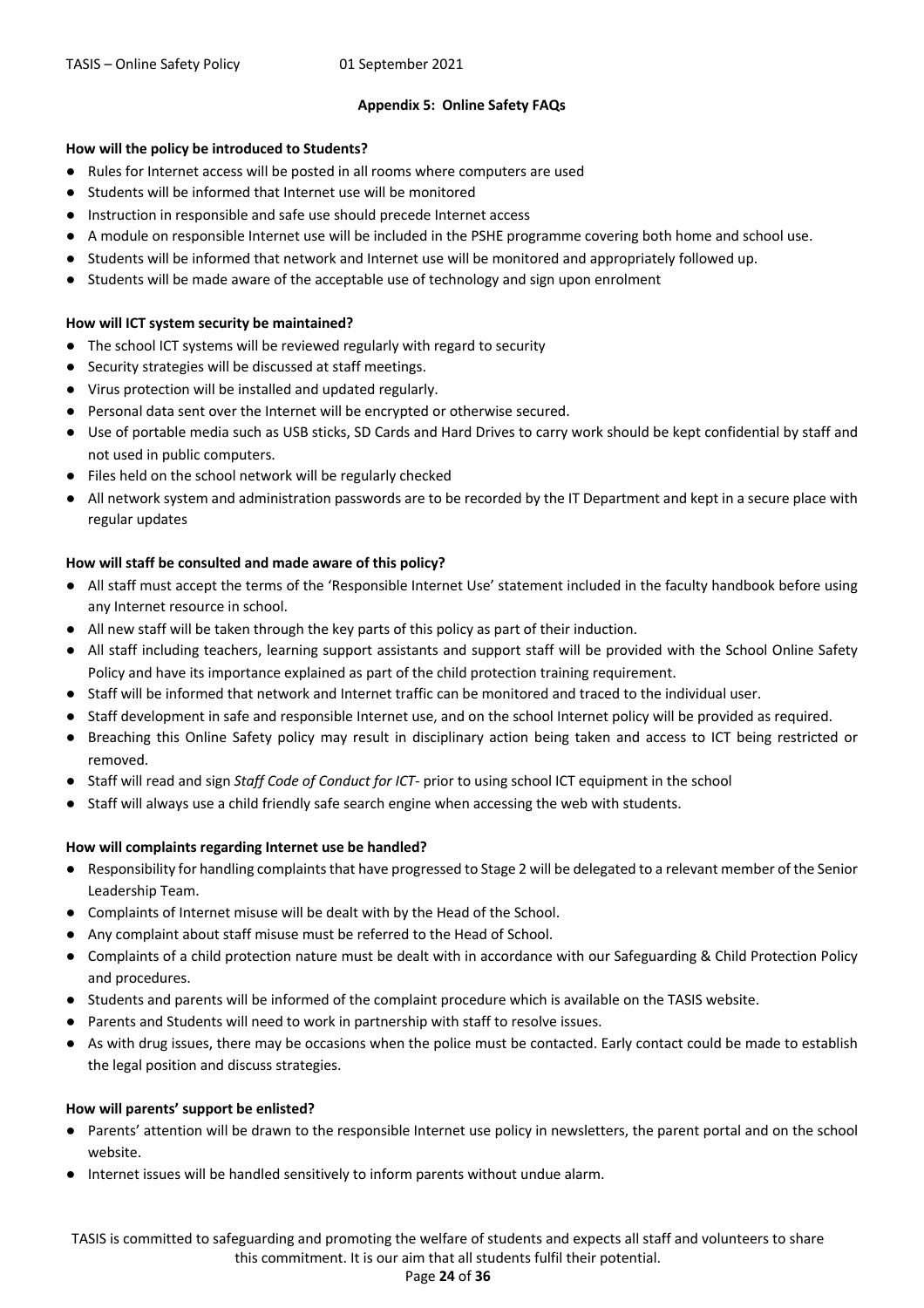- A partnership approach will be encouraged with parents and could include information booklets, practical sessions and suggestions for safe Internet use at home.
- Advice on filtering systems and educational and leisure activities that include responsible use of the Internet will be made available to parents.
- We will maintain a list of Online Safety resources for parents.
- Parents will be invited to attend an Online Safety workshop annually.

**Why is the use of Internet and ICT important?** Not only is familiarity with the use of ICT equipment a core requirement, but the efficient use of the equipment and available resources is also considered key – for example, the use of email for efficient communication and the correct use of the Internet for research. Staff across the school are making increased use of ICT, which benefits not only the quality of teaching and support services but also their professional development. It is equally important that staff are properly equipped and supported to make the most efficient use of ICT resources. In particular, ICT is extremely beneficial in engaging our students, who have learning and physical disabilities. It can also help them to access parts of the curriculum, which they might not otherwise be able to engage with.

All students deserve the opportunity to achieve their full potential; in our modern society this should incorporate the use of "Appropriate and Safe" ICT facilities including online resources and services. Internet use is a part of the statutory curriculum and a necessary tool for staff and Students. The school has a duty to provide Students with quality Internet access as part of their learning experience. In order for the school to maintain such an environment for learners (students and adults) everybody must be aware of the need to ensure on-line protection (Online Safety) and subsequently understand the principles of this policy and the expectations of school practice as documented below.

**How is the Safe Use of ICT and the Internet Promoted?** TASIS takes very seriously the importance of teaching students (and staff) to use ICT - and especially the Internet - in a safe and responsible manner. This will have a positive impact on not only the use of ICT in school, but also outside school in the wider community. TASIS has in place an Internet firewall, Internet content filtering and antivirus software, and various IT security policies, which help to ameliorate the risk of accessing inappropriate and unauthorised material. However, no system is 100% safe and TASIS will further promote safe use of ICT and the Internet by educating students and staff about the risks and the ways they can be mitigated by acting sensibly and responsibly. The school will ensure that the use of Internet derived materials by staff and Students complies with copyright law. TASIS will help students to understand the risks posed by adults or young people, who use the Internet and social media to bully, groom, abuse or radicalise other people, especially students, young people and vulnerable adults. Internet safety is integral to the school's ICT curriculum and is also be embedded in our PSHEE, RSE and SMSC provision. The latest resources promoted by the DfE can be found at:

- The UK Safer Internet Centre (www.saferInternet.org.uk)
- CEOP's Thinkuknow website (www.thinkuknow.co.uk)

#### **How does the Internet and use of ICT benefit education in our school?**

- Students learn effective ways to use ICT and the Internet including safe and responsible use.
- Access to worldwide educational resources including museums and art galleries.
- Educational and cultural exchanges between Students worldwide.
- Access to experts in many fields for Students and staff.
- Staff professional development through access to national developments, educational materials and good curriculum practice.
- Communication with support services, professional associations and colleagues.
- Improved access to technical support.
- Exchange of curriculum and administration data with LA and DfE
- Support of the wider curriculum through the use of word processing, spreadsheet and presentation tools, specialist applications, and the use of the Internet for research purposes.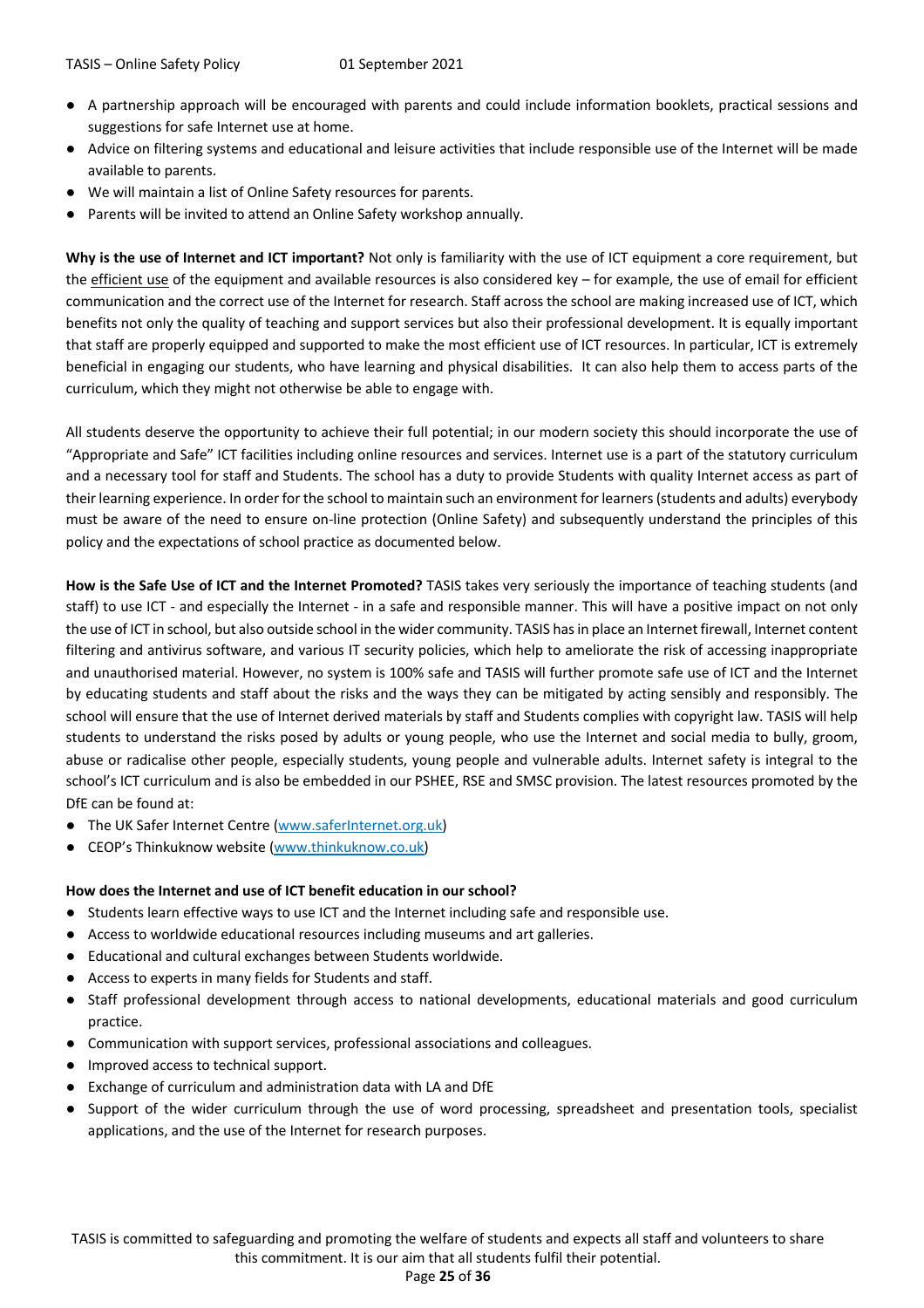#### **How will Students learn to evaluate Internet content?**

- Students will be educated in the effective use of the Internet in research, including the skills of knowledge location, evaluation and retrieval.
- Students will be taught what Internet use is acceptable and what is not and given clear guidelines for Internet use.
- If staff or Students discover unsuitable sites, the URL (address) and content must be reported to the teacher, Online Safety Officer or IT Department.
- Staff and Students should ensure that their use of Internet derived materials complies with copyright law
- Students should be taught to be critically aware of the materials they read and show how to validate information before accepting its accuracy.
- Students will be taught to acknowledge the source of information used and to respect copyright.

**How is Filtering Managed?** Having Internet access enables students to explore thousands of global libraries, databases and bulletin boards. They are also able to exchange messages with other learners and teachers throughout the world. All unsuitable websites will be filtered and automatically blocked by our security systems (ContentKeeper) and will not be made accessible to students. In addition, students' usage of our network will be continuously monitored and repeated attempts to access unsuitable sites will alert our IT Department. The IT Department will tailor the filtering to suit the individual needs of subjects and the school generally appropriate to the age of students. Although this filtering uses the latest security technology, parents/guardians will wish to be aware that some students may find ways to access material that is inaccurate, defamatory, illegal or potentially offensive to some people.

However, at TASIS we believe that the benefits to students having access to the Internet in the form of information, resources and opportunities for collaboration exceed any disadvantages. However, as with any other area, parents and guardians of minors along with TASIS share the responsibility for setting and conveying the standards that students should follow when accessing and using these media information sources at school and/or at home. During school time, teachers will guide students towards appropriate material on the Internet. Outside school, families bear the same responsibility for guidance as they exercise with other information, sources such as television, telephones, films and radio.

Steps for managing filtering:

- The school will work in partnership with parents/guardians, the Local Authority (LA) and Department for Education (DfE) to ensure systems to protect students are reviewed and improved.
- If staff or students come across unsuitable on-line materials, they must report it to the ICT Coordinator immediately.
- The school will take every step to ensure that appropriate filtering systems are in place to protect students from unsuitable material and the methods used will be reviewed regularly.
- Any material that the school believes is illegal must be referred to the Internet Watch Foundation (www.iwf.co.uk).

How are Emerging Technologies Managed? ICT in the 21<sup>st</sup> Century has an all-encompassing role within the lives of students and adults. New technologies are enhancing communication and the sharing of information. Current and emerging technologies used in school and, more importantly in many cases, used outside of school by students may include:

- The Internet
- E-mail
- Instant messaging (http://www.msn.com, http://info.aol.co.uk/aim/) often using simple web cams
- Social media
- Blogs (an on-line interactive diary)
- Podcasting (radio / audio broadcasts downloaded to computer or MP3/4 player)
- Social networking sites (Popular Instagram / Snapchat / Tik Tok / www.piczo.com / www.bebo.com / http://www.hi5.com / http://www.facebook.com)
- Video broadcasting sites (Popular: http://www.youtube.com/)
- Chat Rooms (Popular www.teenchat.com, www.habbohotel.co.uk)
- Gaming Sites (Popular www.neopets.com,http://www.miniclip.com/games/en/, http://www.runescape.com/ / http://www.clubpenguin.com)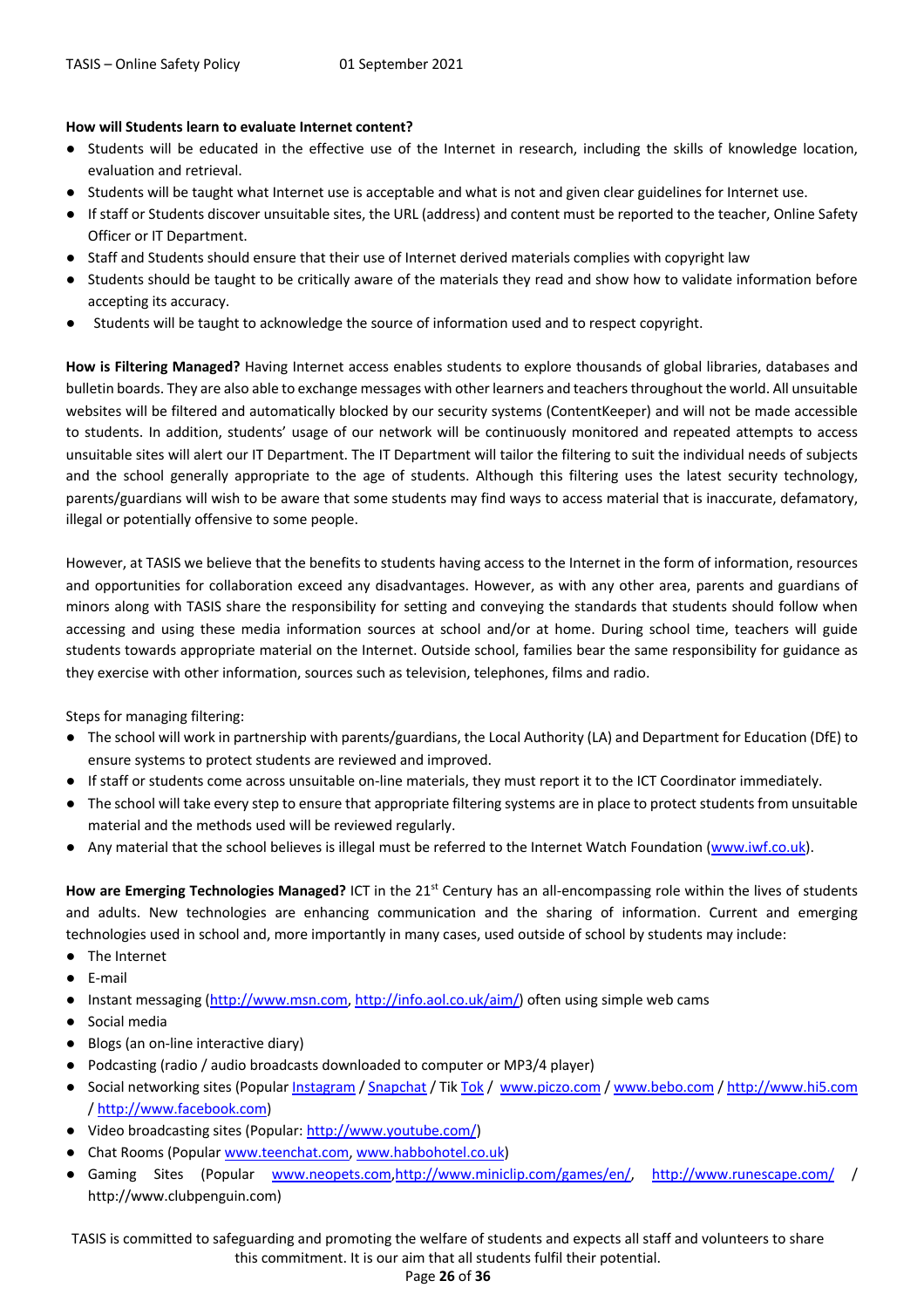- Music download sites (Popular http://www.apple.com/itunes/ http://www.napster.co.uk/ http://www-kazzaa.com/, http://www-livewire.com/)
- Mobile phones with camera and video functionality
- Mobile technology (e.g. games consoles) that are 'Internet ready'.
- Smart phones with e-mail, web functionality and cut down 'Office' applications.

#### **How to React to Misuse by Students and Young People:**

- **Step 1:** Should it be considered that a child or young person has deliberately misused ICT, a letter will be sent to the parent or carer outlining the issue. The child or young person may be temporarily suspended from a particular activity.
- **Step 2:** If there are to be further incidents of misuse, the child or young person will be suspended from using the Internet or other relevant technology for an increased period of time. The parent or carer will be invited to discuss the incident in more detail with a senior administrator and the most appropriate course of action will be agreed.
- **Step 3:** The sanctions for misuse can be escalated at any stage, should it be considered necessary. In the event that misuse is deemed to be of a serious nature, steps 1 and 2 can be omitted. Should a child or young person be considered to be at risk of significant harm, the Safeguarding & Child Protection Policy must also be applied. Allegations of serious misuse will be reported to the most appropriate agency, for example, the Police or Children's Social Care.

In the event that a child or young person should accidentally access inappropriate material, it must be reported to an adult immediately. Appropriate action is to be taken to hide or minimise the window. The computer will not be switched off nor will the page be closed, as it may be necessary to refer to the site during investigations to allow effective filters to be put in place to prevent further inadvertent access.

**How is Printing Managed?** The use of the ICT printers may be monitored on an individual basis to encourage careful use of printing resources. As well as being a significant capital cost, the consumables (ink, laser printer toner and drums, and paper) associated with printing represent one of the most expensive ongoing costs associated with ICT. Whilst the school would not wish to discourage the proper use of printers, it is important to ensure that printing facilities are used efficiently and effectively. Students and staff are asked to take care not to waste printing resources, for example by using "Print Preview" to check work before sending it to the printer and by using colour print only when necessary.

**What are the categories of Cyber-Bullying?** Seven categories of cyber-bullying have been identified:

- **Text message bullying** involves sending unwelcome texts that are threatening or cause discomfort;
- **Picture/video-clip bullying via mobile phone cameras** is used to make the person being bullied feel threatened or embarrassed, with images usually sent to other people. 'Happy slapping' involves filming and sharing physical attacks;
- **Phone call bullying via mobile phone** uses silent calls or abusive messages. Sometimes the bullied person's phone is stolen and used to harass others, who then think the phone owner is responsible. As with all mobile phone bullying, the perpetrators often disguise their numbers, sometimes using someone else's phone to avoid being identified;
- **Email bullying** uses email to send bullying or threatening messages, often using a pseudonym for anonymity or using someone else's name to pin the blame on them.
- **Online grooming, Chat room and Social Networking Site abuse** involves sending menacing or upsetting responses to students or young people, or posting inappropriate material in a public digital locale.
- **Bullying through instant messaging (IM)** is an Internet-based form of bullying where students and young people are sent unpleasant messages as they conduct real-time conversations online.
- **Bullying via websites** includes the use of defamatory blogs (web logs), personal websites and online personal polling sites. There has also been a significant increase in social networking sites for young people, which can provide new opportunities for cyber-bullying.

**General Housekeeping:** The ICT equipment used by the school represents a considerable financial investment. It makes sense to treat it well so that it will remain in good working order. In addition, the ICT resource is finite e.g. computers can run out of disk space; users should be encouraged to think about the amount of file storage they use and the need to keep it well organised. The school does not currently operate a quota system for disk space or mailboxes, but will consider doing so should the need arise.

TASIS is committed to safeguarding and promoting the welfare of students and expects all staff and volunteers to share this commitment. It is our aim that all students fulfil their potential.

#### Page **27** of **36**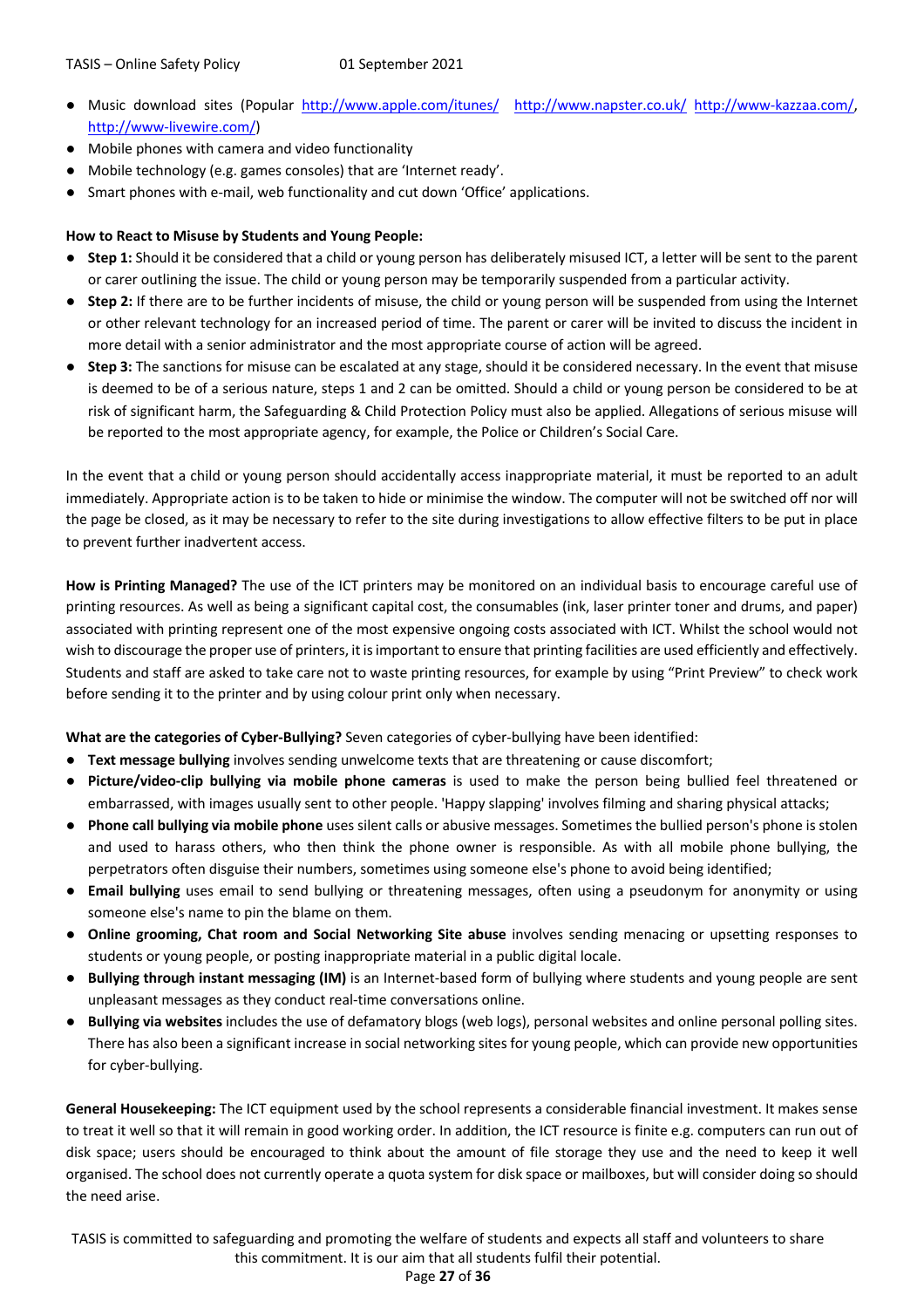The following will apply:

- Treat ICT equipment with respect and keep areas around ICT equipment clean and tidy.
- Normal school rules and consideration of others applies.
- Keep the amount of storage you use to a minimum. Clear out old and unused files regularly.

#### **What are the Student Rules?**

- Do not use ICT without permission.
- Food and drink must not be consumed near any computer equipment anywhere in the school.
- Do not move about the room while seated on a chair.
- Any person found defacing or wilfully damaging ICT equipment will be required to correct the damage caused or pay for replacement.
- Computer faults should be promptly reported to the ICT Co-ordinator. Please do not attempt to repair them yourself.
- Be aware of correct posture. Always ensure that your chair is at the optimum height for you and that you are sitting correctly at the workstation.
- At the end of a session:
- Log off/shut down according to instructions.
- Replace laptops as directed.
- Wind up and put away any headsets.

**What has Research into Cyber Bullying Found?** Because of the anonymity that new communications technologies offer, anyone with a mobile phone or Internet connection can be a target for cyber-bullying. Furthermore, bullies can reach much larger numbers within a peer group than they can with conventional bullying. Vindictive comments posted on a website, for instance, can be seen by a large audience, as can video clips sent by mobile phone. Most cyber-bullying is done by students in the same class or year group and although it leaves no visible scars, cyber-bullying of all types can be extremely destructive.

- Between a fifth and a quarter of students have been cyber-bullied at least once over the previous few months.
- Phone calls, text messages and email are the most common forms of cyber-bullying.
- There is more cyber-bullying outside school than in.
- Girls are more likely than boys to be involved in cyber-bullying in school, usually by phone.
- For boys, text messaging is the most usual form of cyber-bullying, followed by picture/video clip or website bullying.
- Picture/video clip and phone call bullying are perceived as the most harmful forms of cyber-bullying.
- Website and text bullying are equated in impact to other forms of bullying.
- Around a third of those being cyber-bullied tell no one about the bullying.

**What is the impact on a child of ICT based sexual abuse?** The impact on a child of ICT based sexual abuse is similar to that for all sexually abused students. However, it has an additional dimension in that there is a visual record of the abuse. ICT based sexual abuse of a child constitutes significant harm through sexual and emotional abuse. Recognition and response is recognising a situation where a child is suffering, or is likely to suffer a degree of physical, sexual and/or emotional harm (through abuse or neglect) which is so harmful that there needs to be compulsory intervention by child protection agencies into the life of the child and their family.

#### **How do I stay secure on the Internet?**

- Do not type any personal details (including your name or email address) into a web site unless you are absolutely sure of the authenticity and trustworthiness of the associated company.
- The use of chat rooms is prohibited.
- The use of Instant Messaging is prohibited.
- The use of Internet-based email or newsgroups is prohibited except with the prior written approval of the Head.

**Why is promoting safe use of ICT important?** TASIS takes very seriously the importance of teaching students (and staff) to use ICT - and especially the Internet - in a safe and responsible manner. This will have a positive impact on not only the use of ICT in school, but also outside school in the wider community.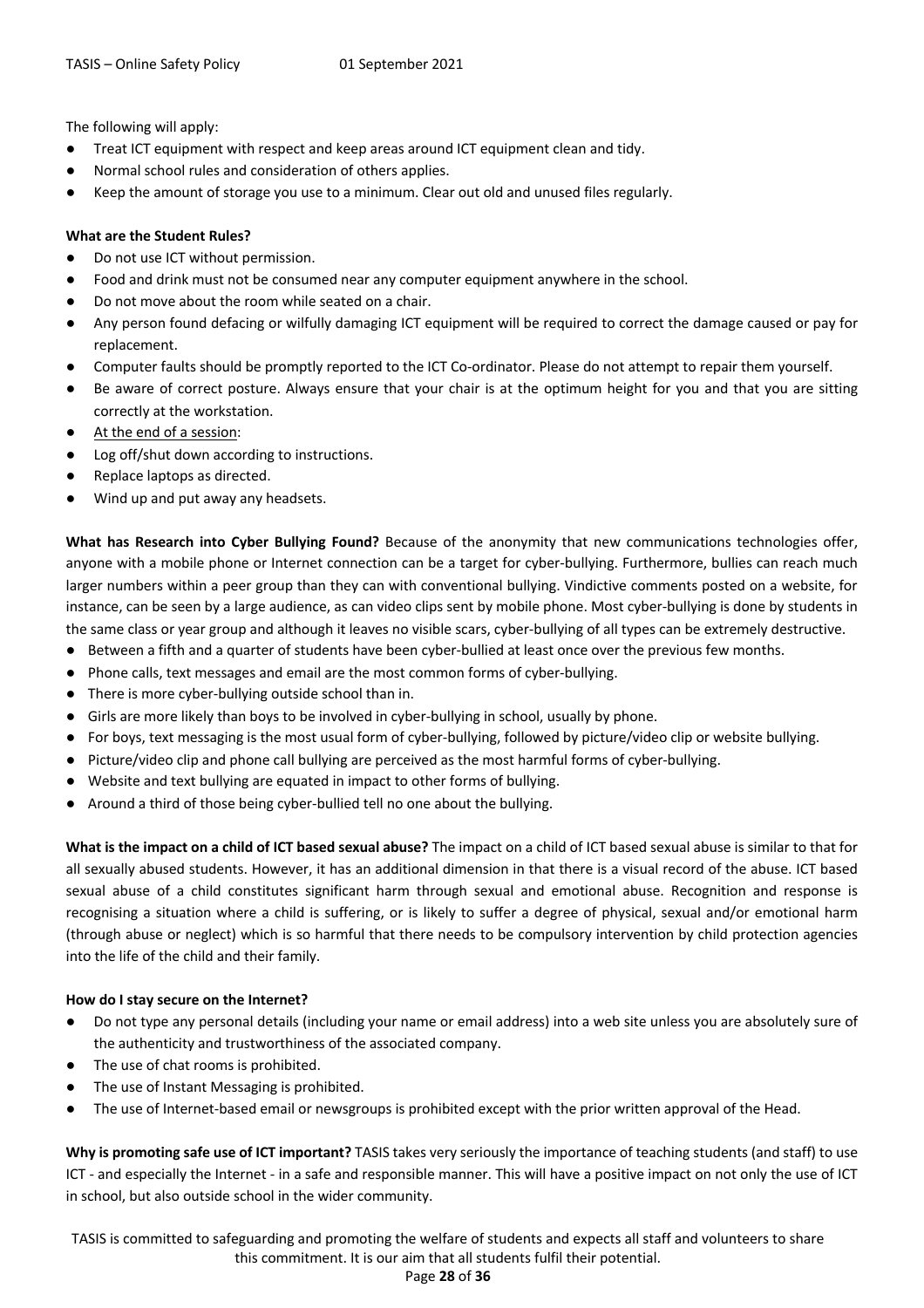#### **What does the school's Mobile Phone Policy include?**

- The commitment to keep the students safe.
- How we manage the use of mobile phones at TASIS taking into consideration staff, students on placement, volunteers, other professionals, trustees, visitors and parents/carers.
- How we inform parents/carers, visitors and other professional of our procedures.
- What type of mobile phones will be used on educational visits and learning outside the classroom.
- The consequences of any breaches of this policy.
- Reference to other policies, such as Whistleblowing and Safeguarding Children-Child Protection Policies.

**Prevent – Top ten FAQs:** We are receiving a number of queries to the support@isi.net inbox concerning inspection expectations in relation to the *Prevent* strategy so it may be useful if we address the most frequently asked issues.

**Where can we learn more about** *Prevent***?** There are two key source documents for the *Prevent* strategy:

- Statutory guidance (Home Office) see paras 1-27 generally and 57-76 for sector specific guidance for schools
- Advice for schools (Department for Education)

**What do we have to do?** The over-arching legal duty is to **"have due regard to the need to prevent people from being drawn into terrorism"** and, in so doing, have regard to guidance issued by the Secretary of State. In summary, the national statutory guidance from the Home Office, and sector-specific advice from the Department for Education places the following expectations on schools:

- **Demonstrate effective leadership:** display an awareness and understanding of the risk of radicalisation in your area and institution; communicate and promote the importance of the Prevent duty to staff; ensure staff implement the Prevent duty effectively.
- **Train staff:** ensure staff understand what radicalisation and extremism mean and why people may be vulnerable to being drawn into terrorism; ensure staff have the knowledge and confidence to identify students at risk of being drawn into terrorism, and to challenge extremist ideas which can be used to legitimise terrorism and are shared by terrorist groups; ensure staff know where and how to refer students and young people for further help.
- **Work in partnership with other agencies:** co-operate productively, in particular, with local Prevent co-ordinators, the police and local authorities, and existing multi-agency forums, for example Community Safety Partnerships; ensure that safeguarding arrangements take into account the policies and procedures of the Local Safeguarding Children's Board (LSCB).
- **Share information appropriately:** ensure information is shared between organisations to ensure, for example, that people at risk of radicalisation receive appropriate support.
- **Risk assess:** assess the risk of students being drawn into terrorism, including support for extremist ideas that are part of terrorist ideology. This should be based on an understanding, shared with partners, of the potential risk in the local area or your school's particular circumstances. This means being able to demonstrate both a general understanding of the risks affecting students and young people in the area and a specific understanding of how to identify students who may be at risk and what to do to support them.
- **Build resilience to radicalisation:** promote fundamental British values through the curriculum and through social, moral, spiritual and cultural education; equip students with knowledge, skills and understanding to prepare them to play a full and active part in society; ensure your school is a safe place to discuss sensitive issues, while securing balanced presentation of views and avoiding political indoctrination.
- **Safeguard and promote the welfare of students:** put in place robust safeguarding policies to identify students at risk, and intervene as appropriate by making referrals as necessary to Channel or Children's Social Care, for example.
- **Ensure suitability of visiting speakers:** operate clear protocols for ensuring that any visiting speakers, whether invited by staff or by students themselves, are suitable and appropriately supervised. See Safeguarding Child Protection Policy.

**IT policies**: ensure students are safe from terrorist and extremist material when accessing the Internet in school, including by ensuring suitable filtering is in place. The DfE advises that Internet safety will usually be integral to the ICT curriculum and can also be embedded in PSHEE, for example. Every teacher needs to be aware of the risks posed by online activity of extremist and terrorist groups. It is for schools to use their own judgement to fill in operational detail about how best to implement the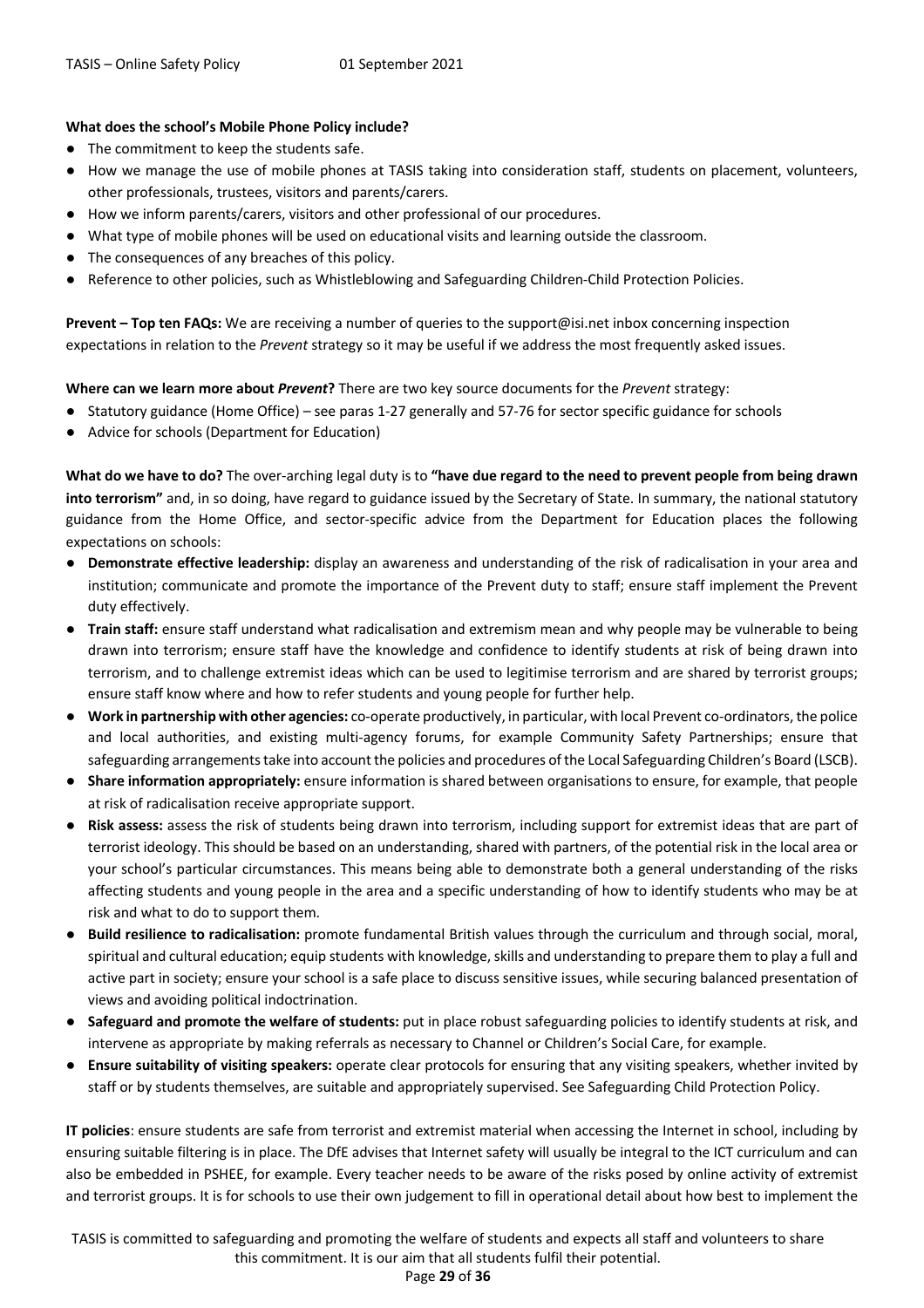duty in the context of the level of risk in their locality as advised by their Local Safeguarding Children Board (LSCB) or other local agencies and the assessed risks to their own students. The role of inspectors is to raise awareness of the duty and consider whether the measures schools have in place appear effective in each school's particular context. In particular, inspectors will check that schools know how to respond to students who may be targeted or influenced to participate in radicalism or terrorism.

**Do we have to have a separate** *Prevent* **policy?** The Prevent duties can largely be implemented through schools' existing safeguarding duties using, for example, current reporting lines and training processes. It is not a requirement to create a separate dedicated *Prevent* Policy. However, the Home Office statutory guidance introduces a new requirement that policies "set out clear protocols for ensuring that any visiting speakers – whether invited by staff or by students themselves – are suitable and appropriately supervised." This protocol can be a standalone document or be part of another policy or document.

**What IT filtering systems must we have?** No technical guidance has been prescribed concerning the levels of filtering which are to be considered appropriate. This means that schools have discretion as to how they approach this aspect of the prevent duty. Inspectors will assess and challenge on the basis of whether what is in place appears effective in practice to ensure students are kept safe from terrorist and extremist material when accessing the Internet in school. Keeping safe on-line is as much about educating students to think critically and about appropriate behaviour on-line as technical solutions.

**What is the definition of a visiting speaker?** There is no definition of a visiting speaker. Schools should exercise their own reasonable judgement to determine who is a visiting speaker.

**Do we have to check all our visiting speakers?** Schools must ensure all visiting speakers are suitable. There is scope for local discretion as to how. For example, a school could choose to check all speakers or to check all those whom risk assessment indicates warrant closer attention. The over-arching strategy should be recorded in the written protocol mentioned in 3 above. When it comes to inspection, the burden is on the school to demonstrate to inspectors how they meet the duty. Inspectors will expect verbal assurances from schools to be backed up by documentary and other evidence that protocols are put into practice on the ground.

**What checks must we run on visiting speakers?** Our safeguarding (Child Protection) Policy, in line with KCSIE (currently in force) sets out the arrangements for individuals coming onto the premises, which includes an assessment of the educational value, the age appropriateness of what is going to be delivered and whether relevant checks will be required. Schools need not confine their approach to the usual formal checks; Internet searches, for example, may sometimes be more instructive than formal vetting checks. The school will ensure that any information or content that a visiting speaker will present to staff or pupils is agreed beforehand, so as to check its suitability. The School will decide which, formal checks are required, in accordance regulatory compliance, as appropriate by reference to the usual considerations such as role, frequency, supervision, payment (as not all visiting speakers are volunteers), whether speakers are employed by another organisation.

**What training must we have?** As a minimum, schools should ensure that the Designated Safeguarding Lead undertakes Prevent awareness training and is able to provide advice and support to other members of staff on protecting students from the risk of radicalisation. Schools should consider and arrange further training in the light of their assessment of risks.

**What are the potential legal consequences if we do not take the** *Prevent* **duty seriously? Where the Secretary of State is** satisfied that a school has failed to discharge the duty under the Prevent strategy to have regard to the need to prevent people from being drawn into terrorism, the Secretary of State may give directions to the school to enforce performance of the duty. A direction can be enforced by court order.

#### **What are the rules for publishing content online?**

- Staff or Student personal contact information will not be published on the school website. The only contact details given on our website will be the school address and telephone number.
- Student's full names will not be used anywhere on the school website or other on-line space.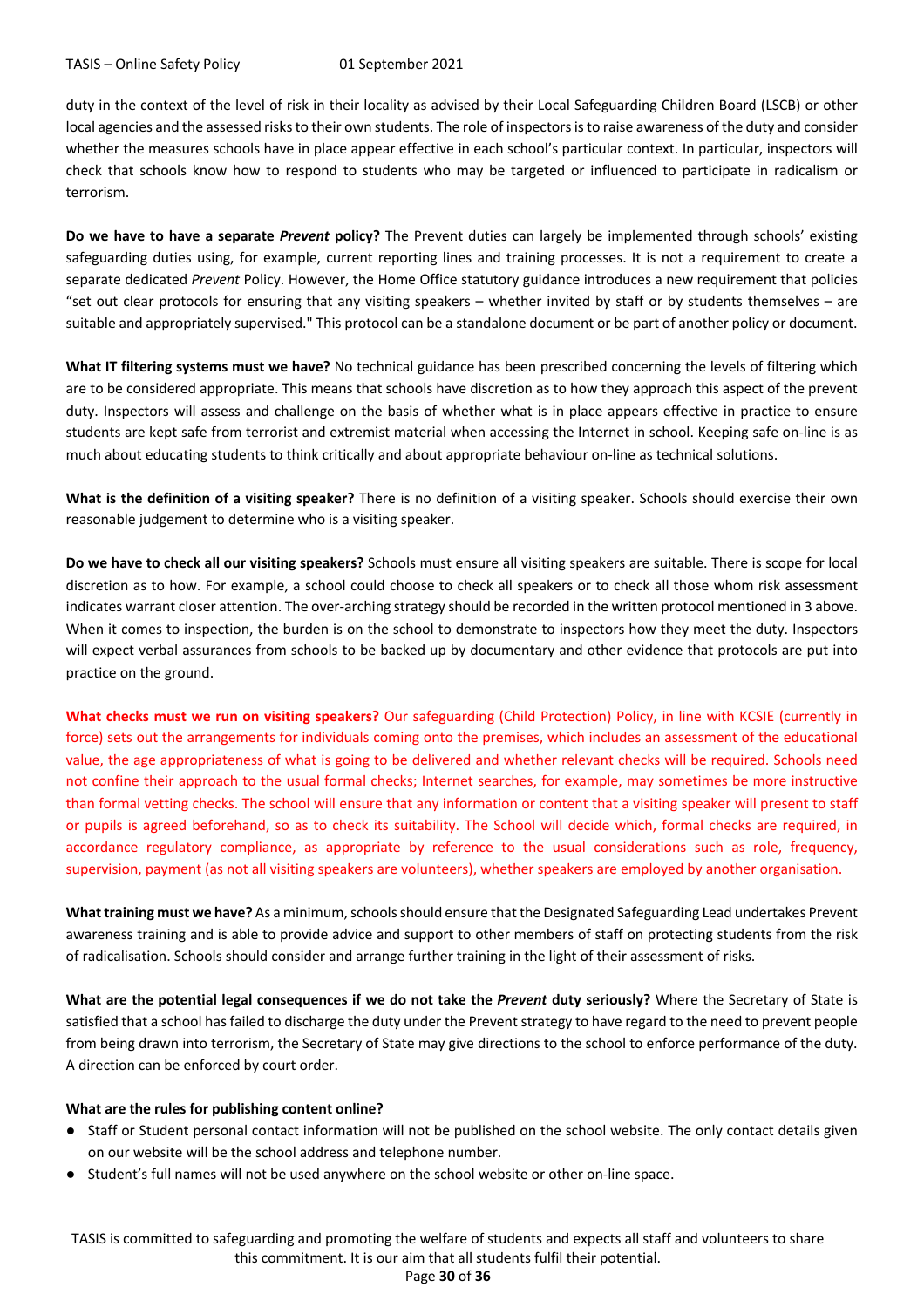- We may use photographs of students or their work when communicating with parents and the wider community, in newsletters and in the school prospectus.
- Photographs will be checked to ensure that they are suitable (photos of students in swimwear would be unsuitable).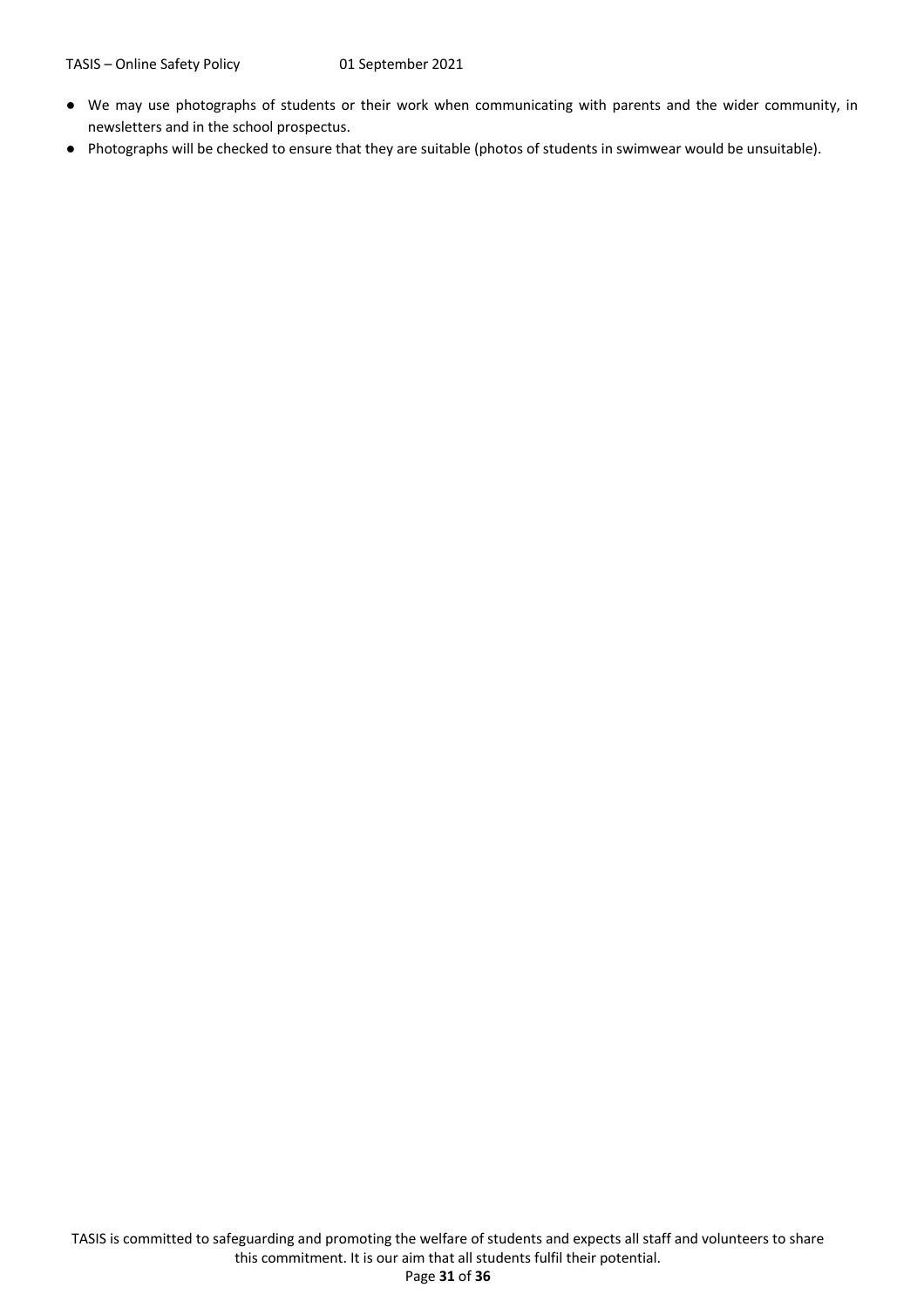#### **Appendix 6 – Parents, volunteers and visitors photographing students**

TASIS provides an environment in which students, parents and staff are safe from images being recorded and inappropriately used. The growth of hand-held mobile technology and interconnectivity has implications for the safety of students, so in order to reflect the policy on safeguarding and child protection, upon their initial visit, parents, volunteers and visitors are given information informing them they are not permitted to use mobile phones on the premises in the presence of students, or to take photographs of students apart from circumstances as outlined below. This includes where students are on school trips or residential. Neither are volunteers or visitors are permitted to take photographs or recordings of the students. Parents must ensure mobile phones/cameras are not on display (switched off or silent mode) while in the presence of students. If staff observe that parents are using their mobile phones whilst in school, we will politely remind visitors as to why we do not permit the use of mobile phones in school.

**Parental use of mobile phones/cameras whilst on the school grounds:** TASIS allows parents to take photos of their own children at organised events such as a school performance, sporting event or celebration of learning. We will remind audiences of this at the start of each event, where practicable. Staff will also remind parents regularly of school policy with regard to mobile phone use with the following statement when announcing events: "You are welcome to photograph your child at this event providing the images are for personal use only (e.g. a family album) and so are exempt from the Data Protection Act 2018. Please be aware these images (which may include other students) must not be shared on social networking sites or other web-based forums since we regard this as 'making the image public'. Sharing images, or uploading them into a 'public space', is likely to be in breach of the Act." If parents wish to make or take an emergency call whilst on school grounds, they may use the office and the school phone.

Parents are welcome to take photographs of their own students taking part in sporting and outdoor events. When an event is held indoors, such as a play or a concert, parents should be mindful of the need to use their cameras and recording devices with consideration and courtesy for the comfort of others. Flash photography can disturb others in the audience, or even cause distress for those with medical conditions; we therefore ask that it is not used at indoor events. Parents are also reminded that copyright issues may prevent us from permitting the filming or recording of some plays and concerts. We always print a reminder in the programme of events where issues of copyright apply. Additionally, the school records images of students, both through moving pictures and stills, for assessment and reporting of progress, as well as celebration of their activities. It goes to some lengths to photograph professionally events and performances, which are available on request (or through purchasing), particularly in order to avoid distraction of students while performing and disturbance within the audience.

When students join TASIS, we ask parents to sign consent for photographs and videos to be taken for such purposes. If consent is withheld, this must be made clear when the consent form is returned to school so that photographs/videos are not published of the individual child concerned. The students take part in various events throughout the year, such as assemblies, sporting events, drama and musical productions, field trips, the international festival, etc. Parents are welcome to take photographs of these memorable events, which may include groups of students. If a child takes part in the events, the parents are consenting to their child possibly being photographed or included in a group photograph by other parents. Wherever possible, parents who take photographs of groups of children who are in the care of the school should gain consent first, ensuring that once any photographs are taken, they are stored safely and not posted to social media. The school recognises that it cannot police parents taking photographs of students who are outside school grounds and not in the school's care, however posting such pictures online may be in breach of the Data Protection Act 2018 without consent of all people within the photograph.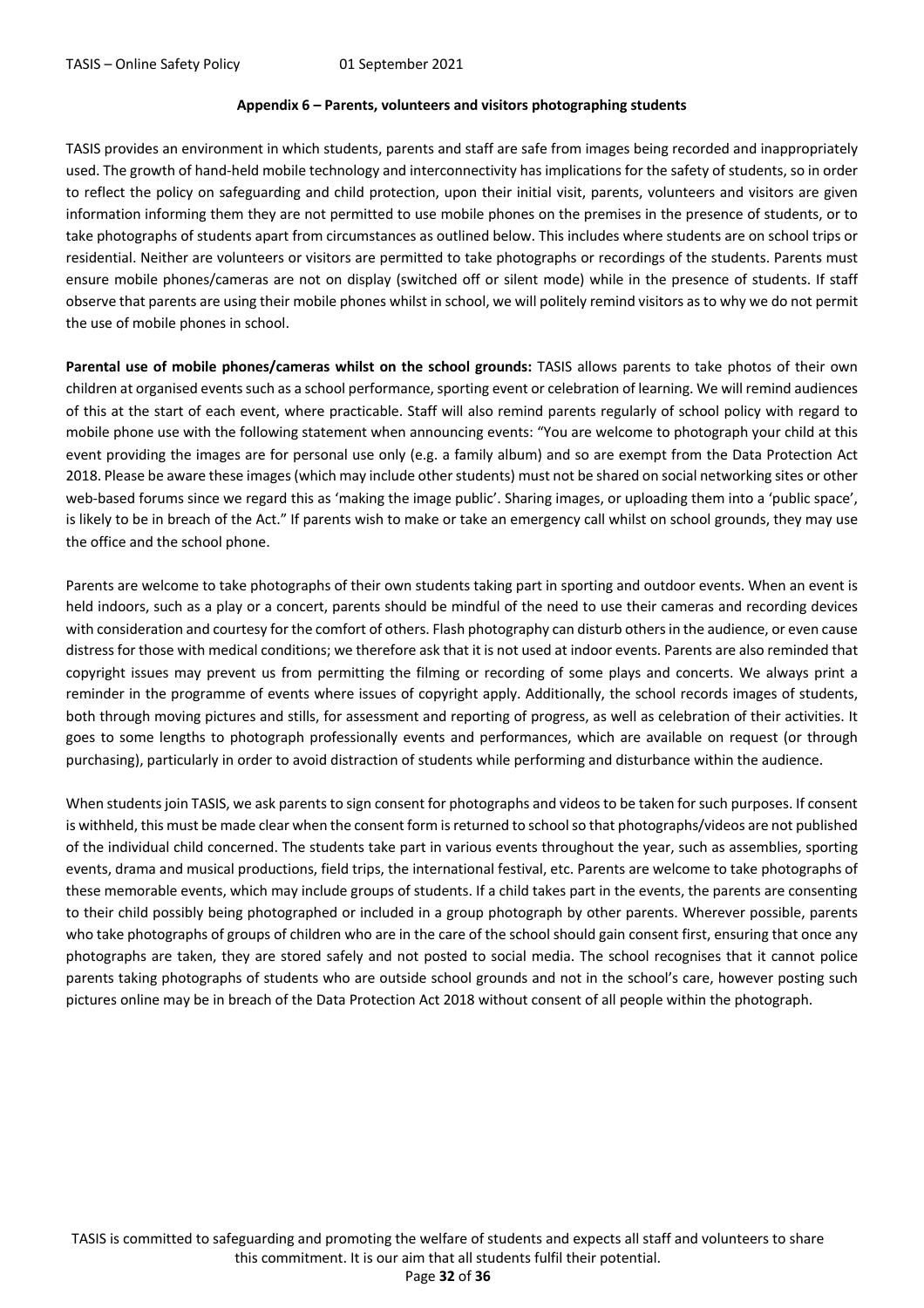#### **Image Release Consent Form**

TASIS England wishes to share photographs and videos of your child(ren) to:

- Celebrate their learning, service, and accomplishments, and
- Illustrate all that our School can offer to prospective students and families.

We never identify students by their full name. Any names used in text or captions would, at most, be first name and initial of surname only.

TASIS England can lawfully process and use such images, subject to receiving consent to do so. As indicated in our *Privacy Notice for Parents and Students* (see Appendix 1 of TASIS England's Data Protection Policy), the final decision regarding consent rests with you, as parents/carers. A child, if over the age of 13, may give or withdraw consent themselves. However, we are requesting **your** consent to use images of your child(ren) for the purposes described below.

**If you choose to withhold consent, please discuss your wishes with your child(ren) so that they will understand why they must be excluded from group photos and videos.** Your consent can be given or withdrawn at any time by emailing communications@tasisengland.org.

#### **Internal Distribution**

I give permission for my child(ren)'s image (photographs and/or video) to be used:

- In School publications, such as yearbooks, class or team photographs, theatre and concert programs, etc.
- In and around the School, including on bulletin boards, displays, and information screens that may be viewed by classmates, teachers, and visitors to the School; and
- In communications to members of the School community, such as newsletters to parents, faculty, staff, and alumni.
	- ▢ Agree ▢ Disagree

#### **External Distribution**

I give permission for my child(ren)'s image (photographs and/or video) to be used for the School's wider marketing and promotional purposes such as:

- in the prospectus, brochures, parent handbooks, etc.;
- on the website;
- on the social media channels;
- in newsletters to prospective families and TASIS England partners (e.g., education consultants);
- In advertising (print and digital); and
- other such external-facing communications and publications.
	- ▢ Agree
	- ▢ Disagree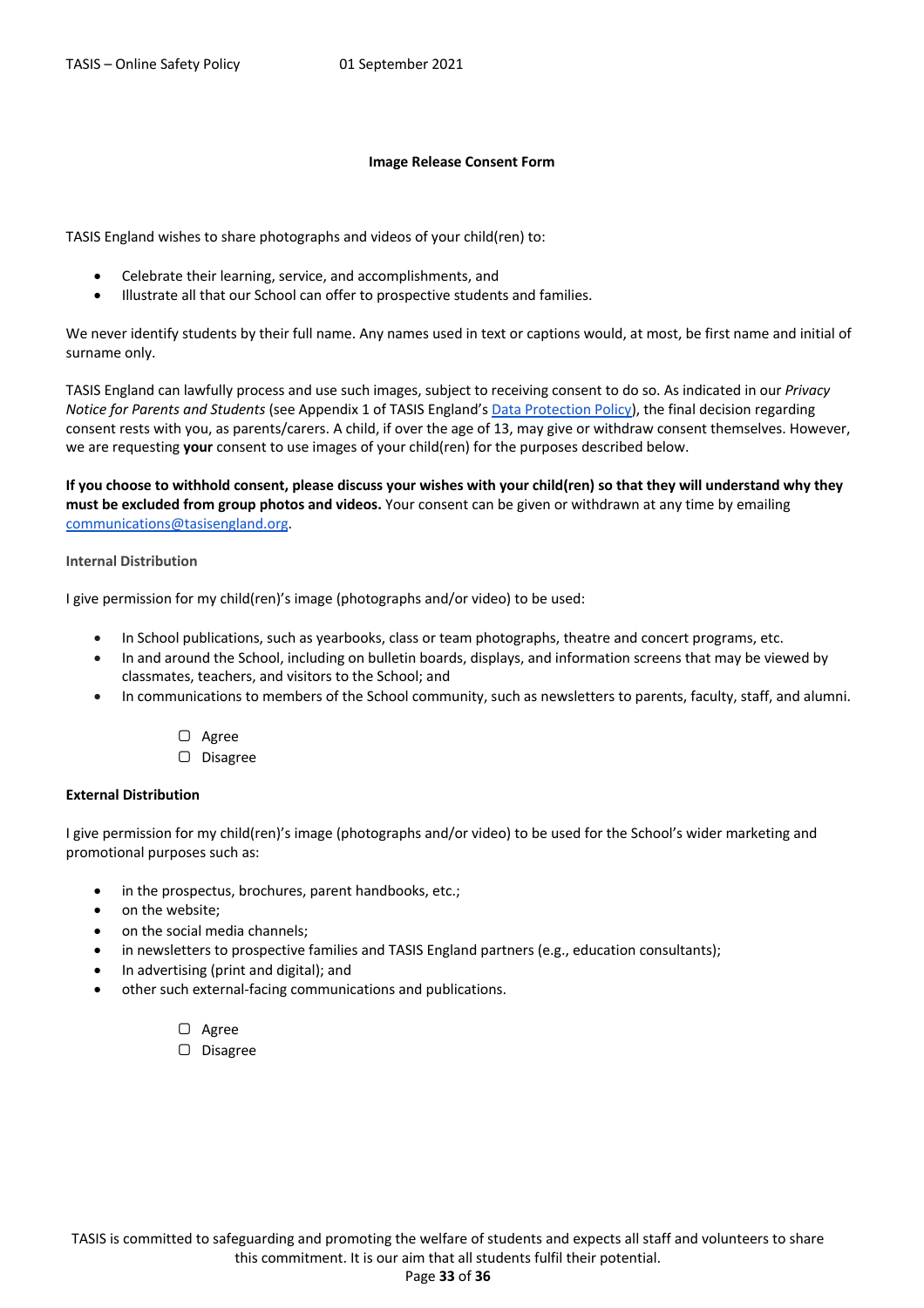#### **Acceptable Use of Mobile Phones and 3G/4G/5G compatible devices**

It is our intention to provide within this policy an environment in which children, parents, and staff are safe from images being recorded and inappropriately used, in turn eliminating the potential use to interfere with the dignity and privacy of all individuals and thus compromise the confidentiality of the children in our care.

#### **Purpose:**

- The widespread ownership of Mobile phones and 3G/4G/5G compatible devices (referred to throughout this document as mobile devices) among young people requires that school administrators, teachers, students, parents and carers take steps to ensure that these devices are used safely and responsibly at school. This Acceptable Use Policy is designed to ensure that potential issues involving mobile devices can be clearly identified and addressed, ensuring the benefits that they can provide can continue to be enjoyed by our students.
- TASIS The American School in England has established the following Acceptable Use Policy for mobile devices that provides teachers, students, parents and carers guidelines and instructions for the appropriate use of these devices during the time students are under the care of TASIS England, inclusive of the academic day, the boarding program, on campus and all educational visits.
- Students, their parents or carers must read and understand the Acceptable Use Policy as a condition upon which permission is given to bring mobile devices to school.

#### **Rationale:**

- The school recognizes that personal communication through mobile devices such as mobile technologies is an accepted part of everyday life, therefore such technologies are to be used responsibly and in accordance to the TASIS England Acceptable Use Policy.
- TASIS England accepts that parents/carers give their children mobile phones to protect them from everyday risks involving personal security and safety. There is also increasing concern about commuting long distances to school. It is acknowledged that providing a child with a mobile phone gives parents reassurance that they can contact their child if they need to speak to them urgently.

#### **Responsibility:**

- It is the responsibility of students who bring mobile devices to school to follow the guidelines outlined in this document.
- The decision to provide any mobile devices to their children should be made by parents or carers. It is important that parents understand the capabilities of these devices and the potential uses or misuses of those capabilities. If needed, guidance to this information can be signposted by the school.
- Parents/carers should be aware that if their child brings any device, including a mobile phone to school, the school does not accept responsibility for any loss, damage or costs.
- Parents/carers are reminded that in cases of emergency, the school remains a vital and appropriate point of contact and can ensure your child is reached in a relevant and appropriate way. Parents/carers are requested that in cases of emergency they contact the school first so we are aware of any potential issue and may make any necessary arrangements.

#### **Acceptable Uses:**

- Mobile phones should be switched off and kept out of sight during classroom lessons in order to minimize disruption or distraction.
- Mobile phones should not be used in any manner or place that could be disruptive to the normal routine of the school.
- The school recognizes the importance of emerging technologies present in modern mobile devices e.g. phones, camera and video recording, internet access, MP3 and MP4 playback, blogging, etc. Teachers may wish to utilize these functions to aid teaching and learning and students may have the opportunity to use their mobile phones or mobile devices in the classroom. On these occasions students may use their mobile phones in the classroom when express permission has been given by the teacher. The use of personal mobile phones in one lesson for a specific purpose does not mean blanket usage is then acceptable.

#### Page **34** of **36**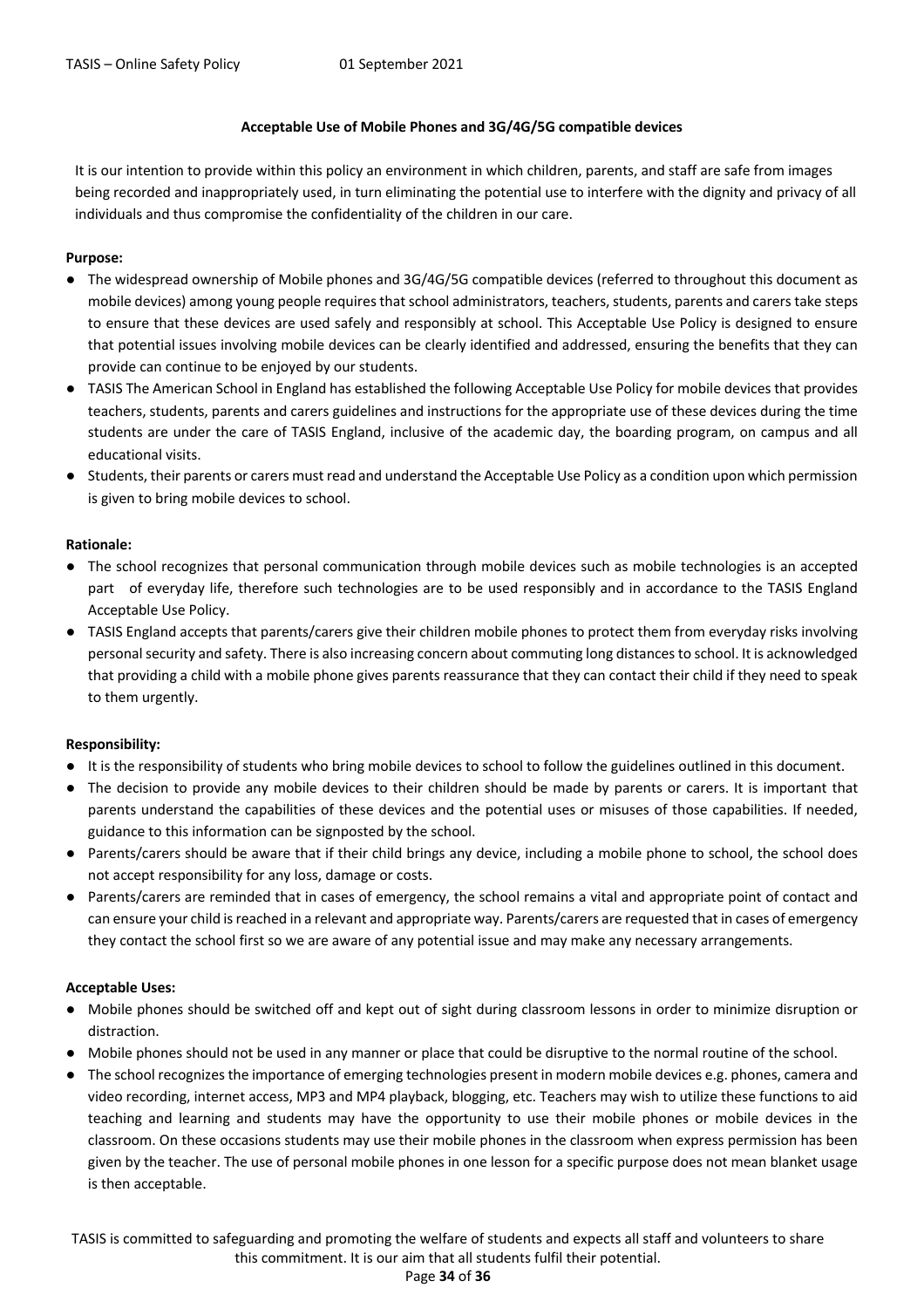● Headphones/earphones should only be used during private study or travelling to and from school with permission from the teacher.

**Unacceptable Uses:**

- In order to protect one's privacy and respect to others, unless express permission is granted, mobile phones, laptops and mobile devices should not be used to make calls, send messages, surf the internet, take photos or use any other application during school lessons, other educational activities such as assemblies, or in the TASIS England Dining Halls.
- Mobile devices should not disrupt classroom lessons with ring tones, music or beeping. They should be turned off during lesson times in order to respect the learning environment. Using mobile phones to bully and threaten other students is unacceptable. Cyber bullying will not be tolerated. In some cases, it can constitute criminal behavior. If the use of technology humiliates, embarrasses or causes offence it is unacceptable regardless of whether 'consent' was given. (Please refer to the Anti-bullying and Online Safety and IT Policies.)
- Mobile phones are not to be used in changing rooms or toilets or used in any situation that may cause embarrassment or discomfort to their fellow students, staff or visitors to the school.
- Disruption to lessons caused by a mobile phone or any mobile device may lead to disciplinary consequences as outlined in the .
- Safeguarding, privacy and respect are paramount at TASIS England. To this end, it is prohibited to take a picture of or record a member of staff without their permission. In the event that this happens the student will be asked and expected to delete those images and may be requested to turn over the device to the Head of School and/or the TASIS Designated Safeguarding Lead.
- For safety reasons, headphones/earphones should not be used whilst moving around campus during the school day, whilst waiting for or during lessons and assemblies, or in the TASIS dining halls.

#### **Theft or damage:**

- Mobile phones or any mobile devices that are found in the school and whose owner cannot be located should be handed to the front office reception or TASIS Security.
- The school accepts no responsibility for replacing lost, stolen or damaged devices.
- The school accepts no responsibility for damage to or loss of mobile phones or mobile devices while travelling to and from school.
- It is strongly advised that students use passwords/pin numbers to ensure that unauthorized phone calls cannot be made on their phones or other mobile devices. Students must keep their password/pin numbers confidential.

#### **Inappropriate conduct:**

- Under exam regulations, mobile phones are prohibited from all examinations. Students MUST give phones to invigilators before entering the exam hall. Any student found in possession of a mobile phone during an examination will have that paper disqualified. Such an incident may result in all other exam papers being disqualified.
- Any student who uses vulgar, derogatory, or obscene language while using a mobile phone may face disciplinary action.
- Academic Study Hall time is an extremely important part of the TASIS England education. In order to ensure all boarders study time is respected, boarding students MUST not use their mobile phones or mobile devices during evening study hall hours unless explicitly required by their teacher for a specific assignment.
- TASIS values the health and wellbeing of every student. To this end, boarding students MUST not use their mobile phones or mobile devices after evening checks are made in the Houses or after evening "lights out".
- Students with mobile phones may not engage in personal attacks, harass another person, or post private information about another person using messages, taking/sending photos or objectionable images, and phone calls. Students using mobile phones to bully other students will face disciplinary action. (It should be noted that it is a criminal offence to use a mobile phone to menace, harass or offend another person. As such, the school may consider it appropriate to involve the police). Please refer to our Online Safety and the US behavior guidelines booklet for further information.
- Students must ensure that files stored on their phones do not contain violent, degrading, racist or pornographic images. The transmission of such images is a criminal offence, and the school is obliged to report any findings of this nature to the police and local authority.
- Similarly, 'sexting' which is the sending of personal sexual imagery is also a criminal offence, which obliges the school to report to the police and local authority.